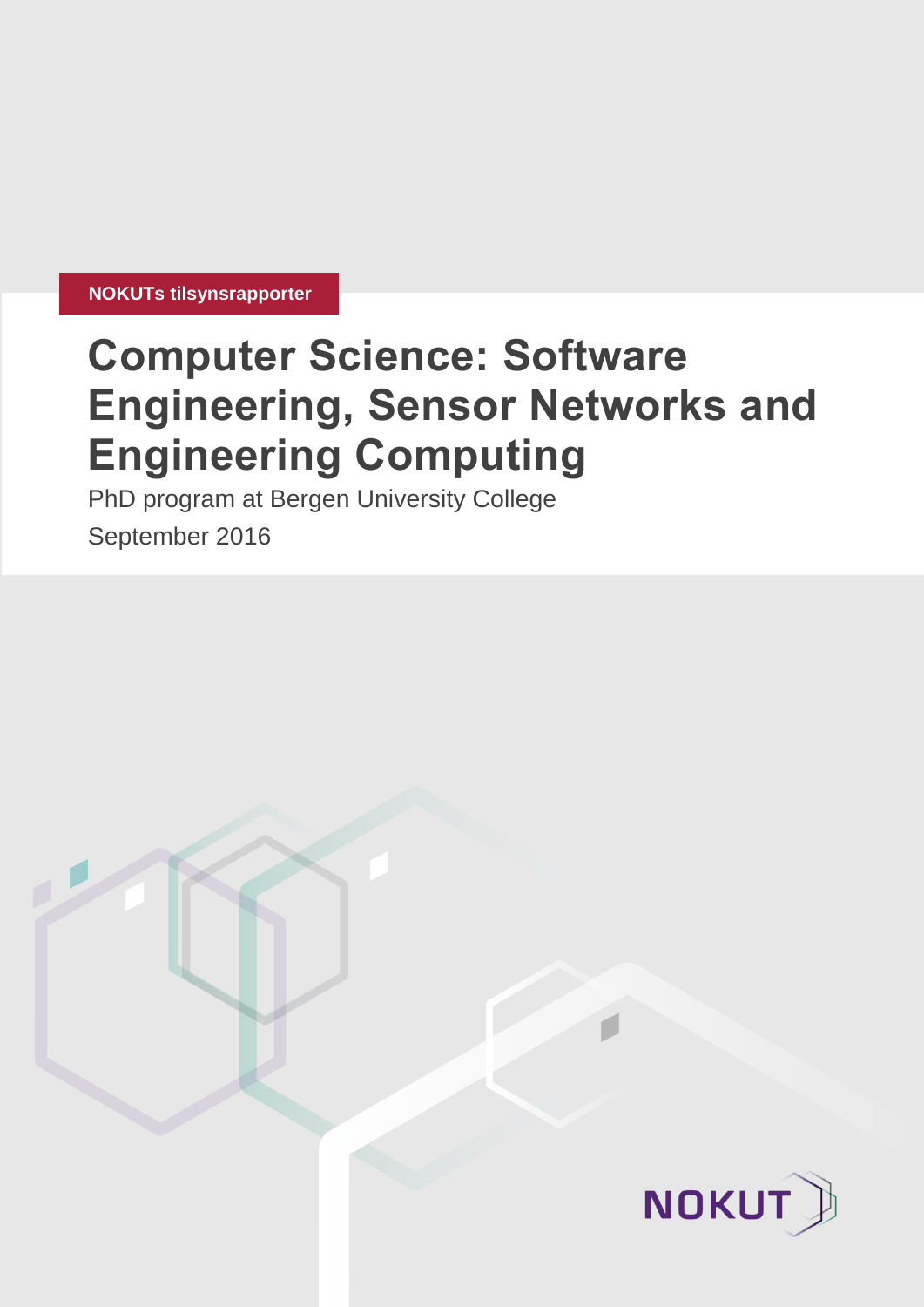NOKUT (Norwegian Agency for Quality Assurance in Education) is the controlling authority for educational activity at all Norwegian higher educational institutions. This is achieved, among other, through accreditation of new study programs. Institutions that provide higher education have different authorization to create new study programs. If an institution want to create a provision outside of its field of authorization, it must apply to NOKUT for accreditation.

| Institusjon:                 | Bergen University College                                                                                                                                                                                                                         |  |  |  |  |  |
|------------------------------|---------------------------------------------------------------------------------------------------------------------------------------------------------------------------------------------------------------------------------------------------|--|--|--|--|--|
| <b>Studietilbudets navn:</b> | Computer Science: Software Engineering, Sensor Networks and<br><b>Engineering Computing</b>                                                                                                                                                       |  |  |  |  |  |
| <b>Grad/Studiepoeng</b>      | PhD degree, 180 studiepoeng/ECTS                                                                                                                                                                                                                  |  |  |  |  |  |
| <b>Studieform</b>            | Campus based                                                                                                                                                                                                                                      |  |  |  |  |  |
| Sakkyndige:                  | Professor Knut Conradsen, Danmarks Tekniske Universitet<br>Professor Bjarne E. Helvik, Norges teknisk-naturvitenskapelige universitet<br>Professor Frank Eliassen, Universitetet i Oslo<br>Stipendiat Henrik Finsberg, Simula Research Laboratory |  |  |  |  |  |
| Dato for vedtak:             | 07.09.2016                                                                                                                                                                                                                                        |  |  |  |  |  |
| <b>NOKUTs saksnummer</b>     | 15/695, 16/00149                                                                                                                                                                                                                                  |  |  |  |  |  |

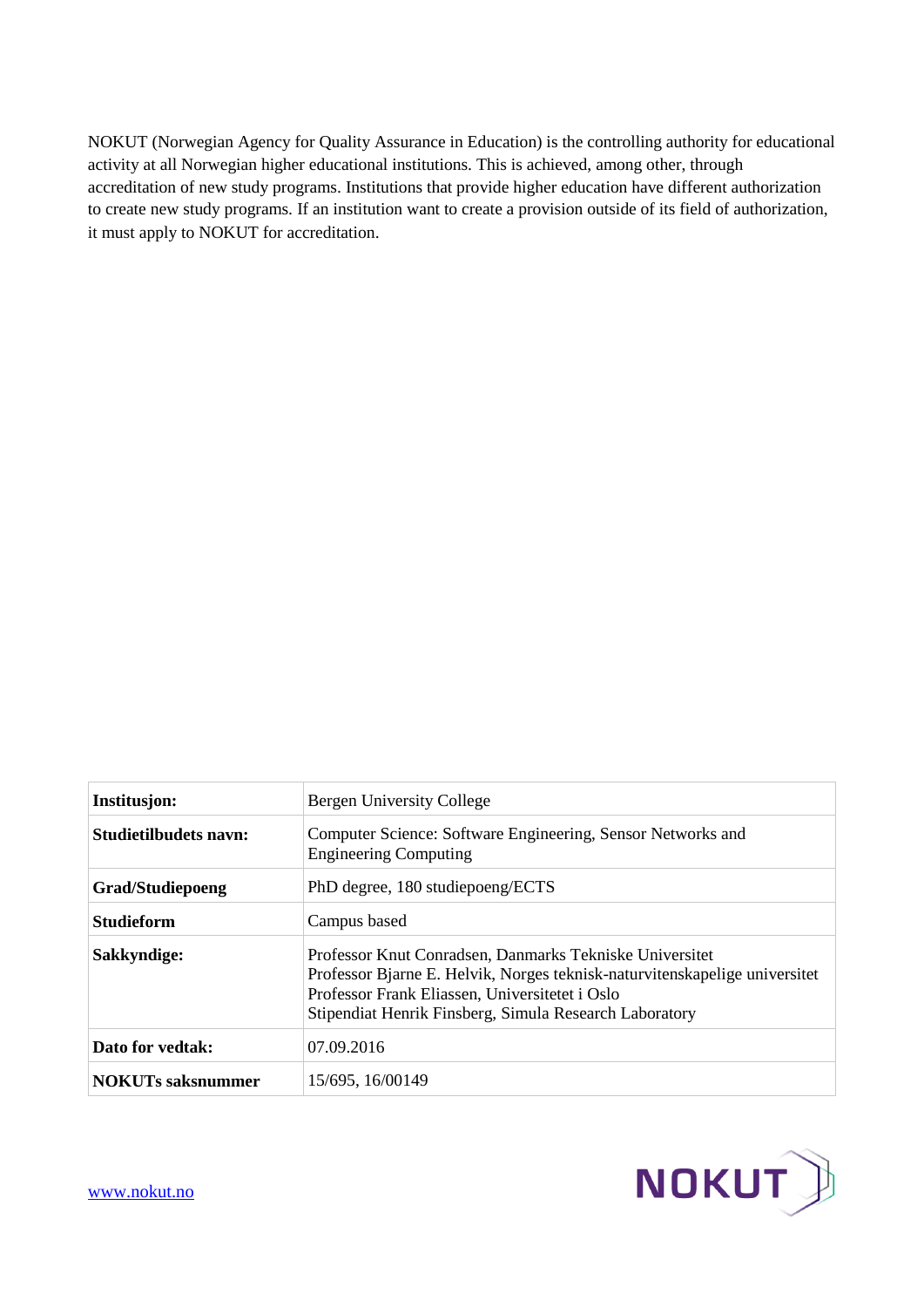## **Introduction**

The external quality assurance performed by NOKUT consists of evaluating the institution's quality assurance systems, accreditation of new provisions and revision of accredited provisions. Universities and university colleges have different self-accrediting powers. For an institution without selfaccrediting powers to establish a provision in a certain cycle an application must be made to NOKUT.

Hereby NOKUT presents the accreditation report of Computer Science: Software Engineering, Sensor Networks and Engineering Computing at Bergen University College. The expert evaluation in this report is part of the accreditation process following Bergen University College's application for accreditation of ICT engineering: Software engineering, Communication systems, and Engineering computing (see Section 2 for explanation of the name change) submitted before the application deadline on 1st of November, 2015. This report clearly indicates the extensive evaluation performed to ensure the educational quality of the planned educational provision.

The PhD program in Computer Science: Software Engineering, Sensor Networks and Engineering Computing at Bergen University College fulfils NOKUT's conditions for accreditation and is accredited by resolution of 07.09.16.

This decision does not have limited validity in time. NOKUT will however make a subsequent supervision of the educational provision within three years.

Oslo. 07.09.16

TejiMatent

Terje Mørland Director General

Information on accreditation of educational provisions (in Norwegian):

[http://www.nokut.no/no/Universitet-og-hoyskoler/Kvalitetssikring-og--utvikling/Akkreditering](http://www.nokut.no/no/Universitet-og-hoyskoler/Kvalitetssikring-og--utvikling/Akkreditering-av-nye-studietilbud/)[av-nye-studietilbud/](http://www.nokut.no/no/Universitet-og-hoyskoler/Kvalitetssikring-og--utvikling/Akkreditering-av-nye-studietilbud/)

[http://www.nokut.no/no/Norsk-utdanning/Universitet-og-hogskole/Akkreditering-av](http://www.nokut.no/no/Norsk-utdanning/Universitet-og-hogskole/Akkreditering-av-studietilbod/Korleis-sokje-akkreditering/)[studietilbod/Korleis-sokje-akkreditering/](http://www.nokut.no/no/Norsk-utdanning/Universitet-og-hogskole/Akkreditering-av-studietilbod/Korleis-sokje-akkreditering/)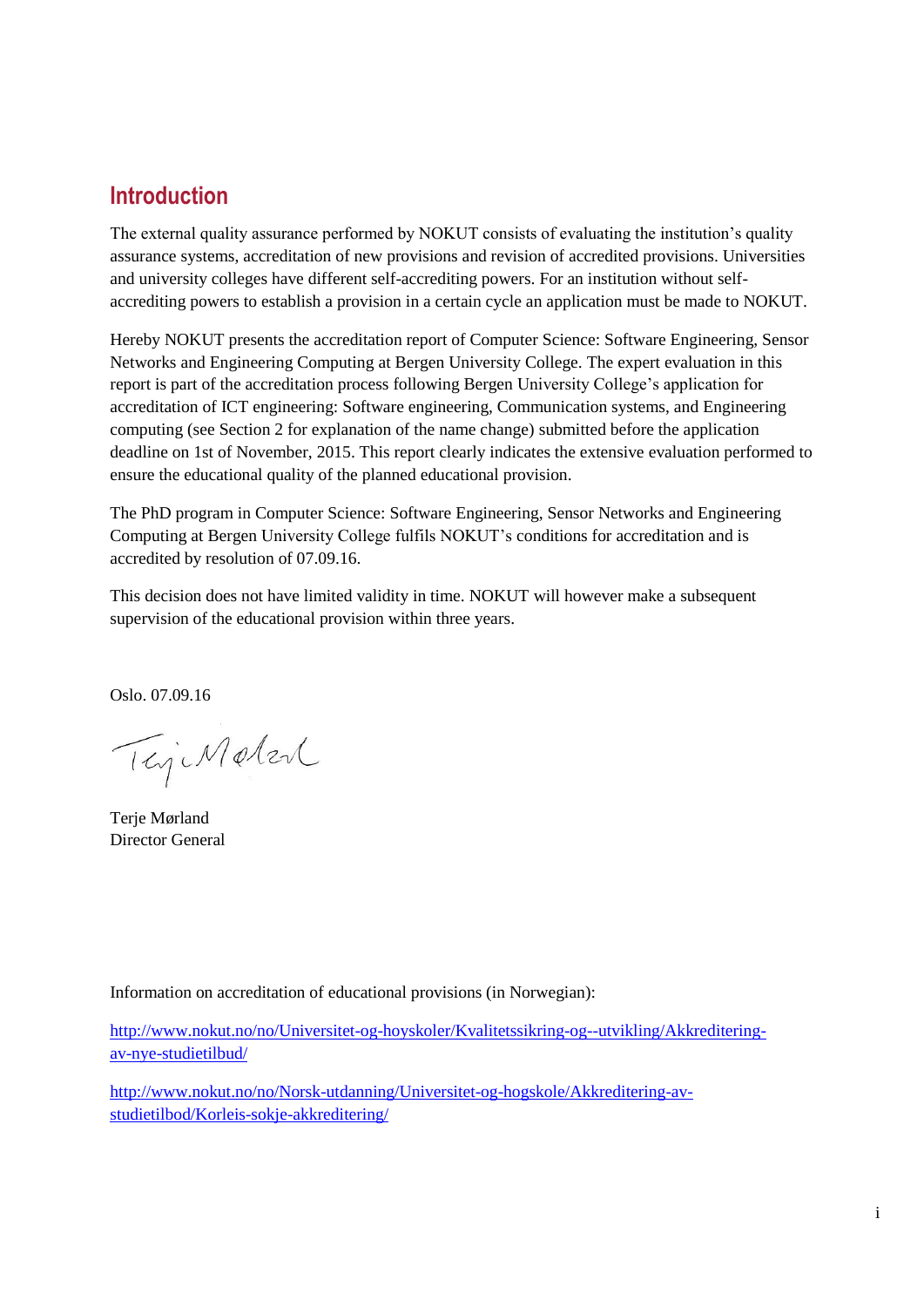## **Table of Contents**

| 1                |     |  |  |  |  |  |  |
|------------------|-----|--|--|--|--|--|--|
| $\boldsymbol{2}$ |     |  |  |  |  |  |  |
| 3                |     |  |  |  |  |  |  |
|                  | 3.1 |  |  |  |  |  |  |
|                  | 3.2 |  |  |  |  |  |  |
|                  | 3.3 |  |  |  |  |  |  |
|                  | 3.4 |  |  |  |  |  |  |
| 4                |     |  |  |  |  |  |  |
| 5                |     |  |  |  |  |  |  |
| 6                |     |  |  |  |  |  |  |
|                  | 6.1 |  |  |  |  |  |  |
|                  | 6.2 |  |  |  |  |  |  |
| 7                |     |  |  |  |  |  |  |
| 8                |     |  |  |  |  |  |  |
| 9                |     |  |  |  |  |  |  |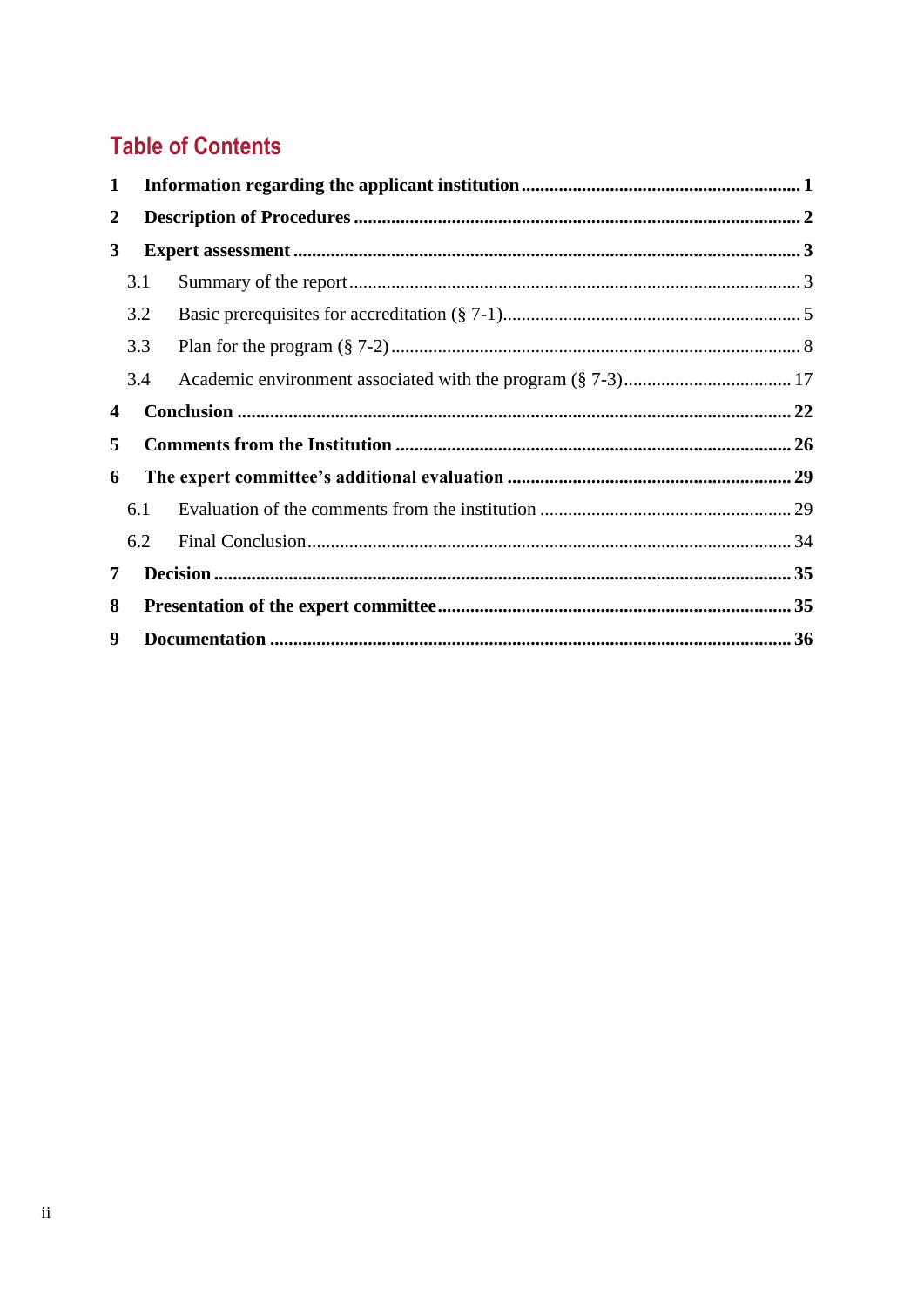## <span id="page-4-0"></span>**1 Information regarding the applicant institution**

As a university college, Bergen University College does not have power of self-accreditation for educational provisions in the third cycle (PhD). The institution's quality assurance system was evaluated and approved in 2011. The following educational provisions at the institution have obtained accreditation from NOKUT since 2003 (in chronological order by year):

- Mastergradsstudium i samfunnsarbeid, 120 studiepoeng (2006)
- Mastergradsstudium i kunnskapsbasert praksis i helsefag, 120 studiepoeng (2007)
- Mastergradsstudium i informatikk programutvikling, 120 studiepoeng (2008)
- Mastergradsstudium i klinisk fysioterapi, 120 studiepoeng (2008)
- Mastergradsstudium i barne- og ungdomslitteratur, 120 studiepoeng (2009)
- Mastergradsstudium i undervisningsvitenskap, 120 studiepoeng (2009)
- Mastergradsstudium i klinisk sykepleie, 120 studiepoeng (2010)
- Mastergradsstudium i innovasjon og entreprenørskap, 120 studiepoeng (2011)
- Mastergradsstudium i samfunnsfagdidaktikk, 120 studiepoeng (2012)
- Mastergradsstudium i fysisk aktivitet og kosthold i et skolemiljø, (2014)
- Mastergradsstudium i innovasjon og ledelse samfunnsfaglig retning, (2014)
- Doktorgradsstudium i Studier av danning og didaktiske praksiser, 180 studiepoeng (2014)
- Mastergradsstudium i areal og eiendom, 120 studiepoeng (2015)

Bergen University College applied for accreditation of ICT Engineering: Software Engineering, Communication Systems and Engineering Computing – 180 studiepoeng/ECTS by the application deadline of 01.11.2015.

## **The University College's description of the program and the applicant's justification for the application**

Bergen University College (HiB) offers a broad range of programs of professional studies within its three faculties: the Faculty of Engineering and Business Administration, the Faculty of Health and Social Sciences, and the Faculty of Education. In total, Bergen University College has approximately 700 staff and 7000 students. In recent years, all three faculties have developed master's degree programs strongly rooted in professional studies. Currently, more than 35 different bachelor's degree programs and 20 master's degree programs with accreditation from NOKUT are offered by HiB. In addition, several lifelong learning courses are offered to active professionals.

In the HiB strategy document for Research, Development and Innovation for the period 2011-2015, adopted by the Board of HiB in 2011, it is stated as a goal that HiB should be able to offer full scale programs of study from bachelor's to PhD level in four prioritized areas. This strategy is rooted in the Strategic Plan document for 2011-2015 (adopted by the College Board as item 77/10), and in the generic requirements and guidelines set out in the Act relating to Universities and University Colleges as adopted by Stortinget (the Norwegian Parliament) April 1st, 2005. The Board of Bergen University College decided in 2010 (item 33/10) to develop one PhD program of study at each faculty, and in 2014 it was decided to develop an additional inter-faculty PhD program in innovation. The Faculty of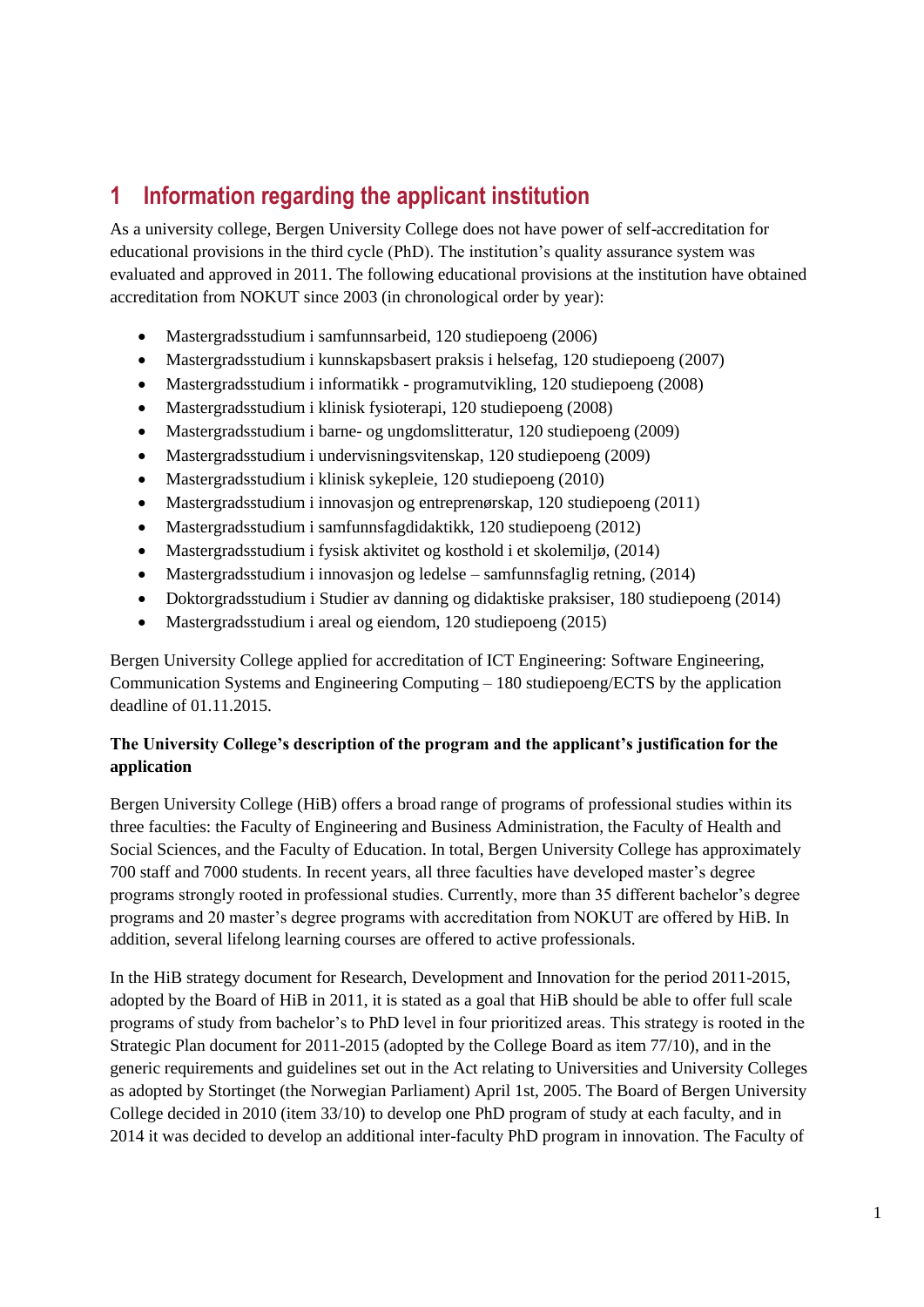Education had a doctoral program accredited in 2014 entitled PhD studies in Bildung and Pedagogical Practices.

The PhD program proposed in the present application is within Information and Communication Technology (ICT) and computing, and is anchored in the Faculty of Engineering and Business Administration. The Faculty of Engineering and Business Administration (in the following, referred to as the faculty) has 180 staff members and 3000 registered students. The faculty is organized in six departments and one research centre, and offers programs at the bachelor's level in all central disciplines of engineering (civil engineering, mechanical engineering, electrical engineering, chemical engineering, and software engineering), along with bachelor's degree programs in business administration, biomedical laboratory science, information technology, and land surveying and cadastre. The faculty offers the largest engineering program at the bachelor's level in Norway. A typical admission profile is about 1000 new first year students, 700 of these in engineering disciplines.

The faculty has formal accreditation for master's degrees in software engineering (joint degree with the University of Bergen, first students admitted in 2004), in innovation and entrepreneurship (started 2013), and in land management (started 2015). Further master's degree programs are offered in collaboration with external universities and include communication systems, subsea technology, and energy technology. The master's degree programs in software engineering and in communication systems, and the associated staff members, constitute an important foundation for the proposed PhD program. The two master's degree programs are in turn based on bachelor's degree programs in software engineering, information and communications technology, communication technology, electrical engineering, and automation.

The proposed PhD program in *ICT Engineering: Software Engineering, Communication Systems, and Engineering Computing* is based on the already adopted strategic research program in Software Technologies for Distributed Systems (DISTECH) at the Department of Computing, Mathematics and Physics, and the prioritized research program in Communication Systems at the Department of Electrical Engineering. ICT and computing has constituted the backbone of the research activities at the faculty over the last decade, in line with all research strategy decisions made by the faculty since 2000. In addition, the proposed PhD program has research links to several other departments at the faculty (e.g. the department of bio- and chemical engineering and the department of mechanical engineering). Furthermore, the researchers involved in the PhD program have research collaboration also with the Faculty of Health and Social Sciences (e.g., in care technology, IT systems for healthcare, and computational medicine), and with the Faculty of Education (e.g., in game-based learning).

## <span id="page-5-0"></span>**2 Description of Procedures**

NOKUT makes an administrative assessment to ensure that all basic conditions for accreditation are fulfilled as expressed in the Regulation concerning NOKUT's supervision and control of the quality in Norwegian higher education.<sup>1</sup> (Hereafter referred to as the Quality Assurance Regulation on Higher Education.) For applications that have been approved administratively, NOKUT appoints external experts for the evaluation of the application. The external experts have declared that they are legally

l 1 <https://lovdata.no/dokument/SF/forskrift/2013-02-28-237>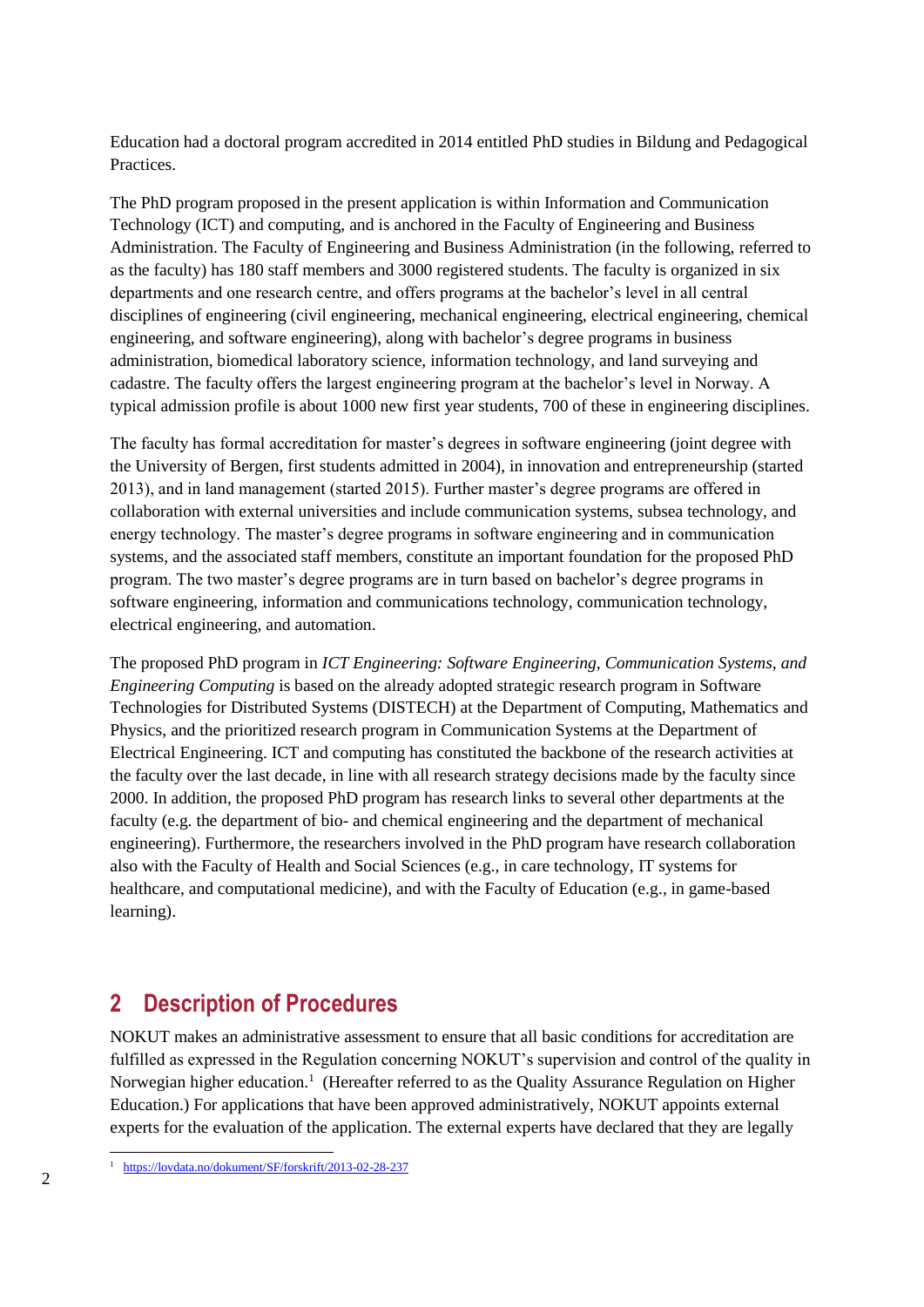competent to perform an independent evaluation, and carry out their assignment in accordance with the mandate for expert assessment passed by NOKUT's board, and in accordance with the requirements for educational quality as determined by the Quality Assurance Regulation on Higher Education.

The expert assessment includes a visit to the institution where the following groups are interviewed: the management of the university college, master students, PhD candidates, academic management, the discipline community, administrative management and potential employers. In addition, the committee inspects the university college's infrastructure. Based on both the written documentation and information from the interviews, the expert committee shall conclude either with a yes or no as to whether the quality of the educational provision complies with the requirements in the Quality Assurance Regulation on Higher Education. NOKUT also requests that the expert committee advise on further improvements of the educational provision. All criteria must be satisfactorily met before NOKUT accredits an educational provision.

If the conclusion reached by the expert committee is negative, the report is sent to the applicant institution, which is then given three weeks to comment. Thereafter NOKUT decides whether the comments should be sent to the committee for additional consideration. The committee is given two weeks to submit the revised assessment. The NOKUT board then reaches a final decision about accreditation.

#### **About this document**

The NOKUT evaluation reports show a chronological case history. As described above our procedure makes it possible for the committee to change their conclusion during the evaluation process. This is the case in this report. The final conclusion is in chapter 6. The name of the study program was in the original application *ICT engineering: Software engineering, Communication systems, and Engineering computing.* The committee considered this name unsuitable, and it was changed to *Computer Science: Software Engineering, Sensor Networks and Engineering Computing* by the institution*.* In this report the original name is used until chapter 5.

## <span id="page-6-0"></span>**3 Expert assessment**

This chapter is the expert committee's assessment. The term "we" refers to the expert committee as such.

## <span id="page-6-1"></span>*3.1 Summary of the report*

Bergen University College (HiB) has issued an application to NOKUT for accreditation of a PhD program in ICT Engineering: Software Engineering, Communication Systems, and Engineering Computing. The application is dated 29 October 2015. As a part of the accreditation procedure NOKUT relies on an assessment by independent experts, and by February 2016, the present committee was appointed. The committee has had one meeting at NOKUT in Oslo on 2 March 2016, and a site visit with interviews at HiB on 20-21 April 2016. On 7 March, questions from the committee were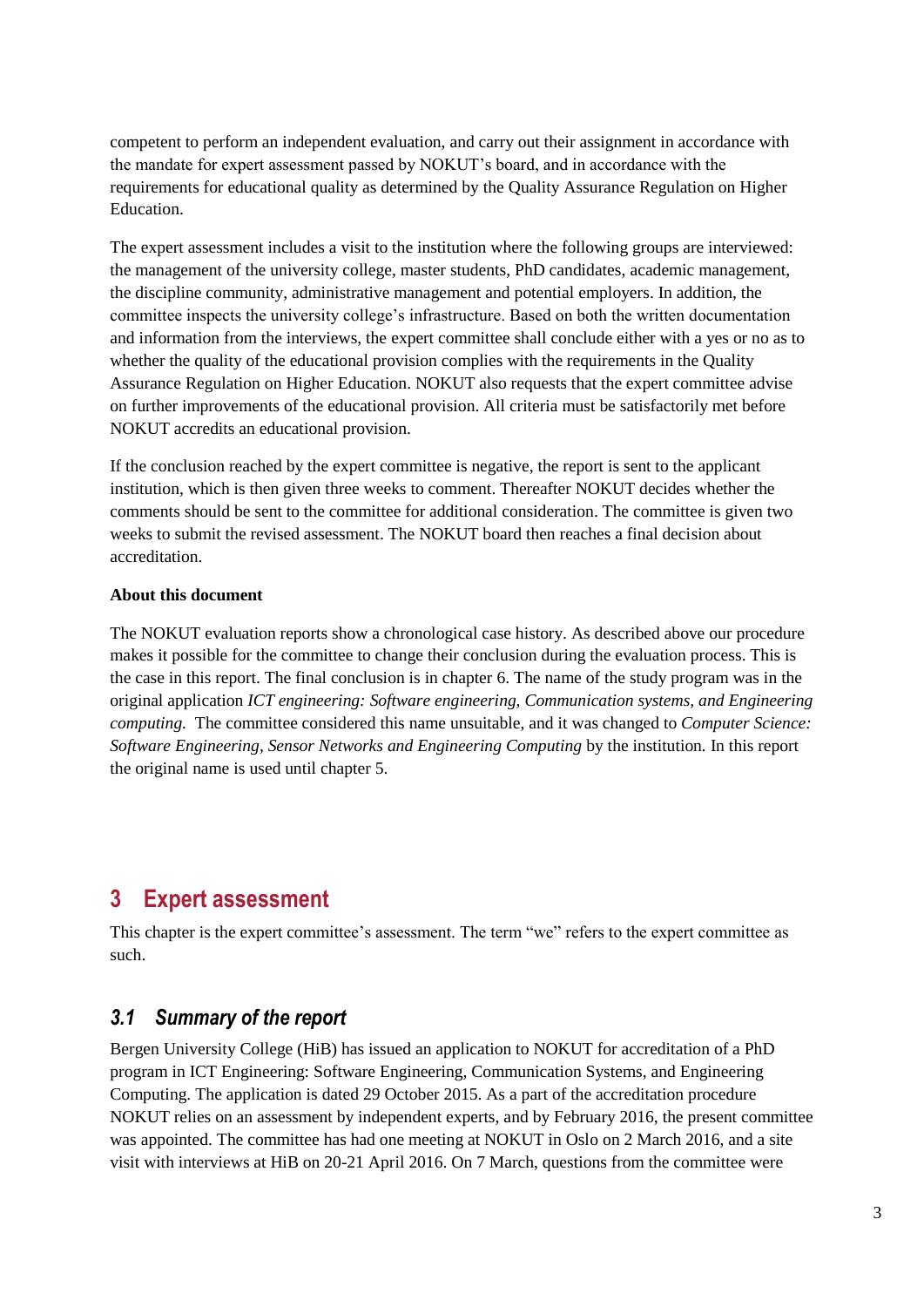forwarded to HiB, and answers and supplementary material was forwarded to the committee on 22 March 2016. The present report presents the findings of the committee regarding the application from HiB. The observations of the committee are only summarized in brief; details must be found in the report. However, the overall conclusion, requirements and recommendations are given in extenso.

The assessment follows the requirements listed in the section on accreditation in the Quality Assurance Regulation on Higher Education 1) Basic prerequisites for accreditation (§ 7-1), 2) Plan for the program  $(\S 7-2)$ , and 3) Academic environment associated with the program  $(\S 7-3)$ . Some requirements may be assessed in a fairly objective way, for others the assessment involves balancing different aspects of the information provided. There is obviously a strong interdependence between the different items, and this must be taken into account. The most important aspects of the assessment are briefly mentioned below.

Initially the committee will emphasize that management, staff and students were all very dedicated to making the PhD-program a success. Furthermore, HiB has allocated substantial resources to establish a proper research environment around the PhD-program.

The rationale behind an application for accreditation of a PhD program of study will often be complex. The committee wants to emphasize that such a program must relate to adding new results to scientific knowledge and not just solve different problems at hand in public and private industry. The profile of the proposed program may stand out clearer if this is taken into account in (some of) the revisions suggested below.

With respect to the basic prerequisites, all requirements are (formally) fulfilled. The committee wants to emphasize the very good facilities the present PhD-students are offered: travel grants, library and laboratory facilities, access to supervisors etc. Furthermore HiB seems to be an attractive host institution (jointly with the degree awarding universities), and stakeholders and potential employers underlined the need for candidates from a program like the suggested one. Therefore, it is credible that HiB has the capacity and recruitment potential to maintain a sufficiently large body of PhD-students. Likewise, the number of qualified faculty members allotted to the program is sufficient from a mere quantitative point of view. The faculty members have good research records of accomplishment, and are internationally well connected. However, the committee has some major concerns with the distribution of academic competences between sub-disciplines and with the lack of a coherent strategy for the activities, cf. the remarks in the sequel.

An integral precondition for a PhD-program is that it is to be rooted in an academic environment reflecting as well the curriculum as the research activities of the program. It is beyond discussion that the intersection between software engineering, communications systems, and engineering computing offers some very interesting and challenging research problems of major interest for society. Therefore, the proposal is very timely. However, the term ICT Engineering as well as the qualifying sub-disciplines Software Engineering, Communication Systems, and Engineering Computing comprise areas that are not covered at all by the faculty associated with the proposed program. The faculty members comprise a very diverse group of experiences and interests. Therefore, it is important that the collaboration within the group be sufficiently developed that we may talk about an academic environment and not just a loosely connected collection of researchers. In order to deal with this, it is important that the faculty members behind the proposed study form a coherent research group with a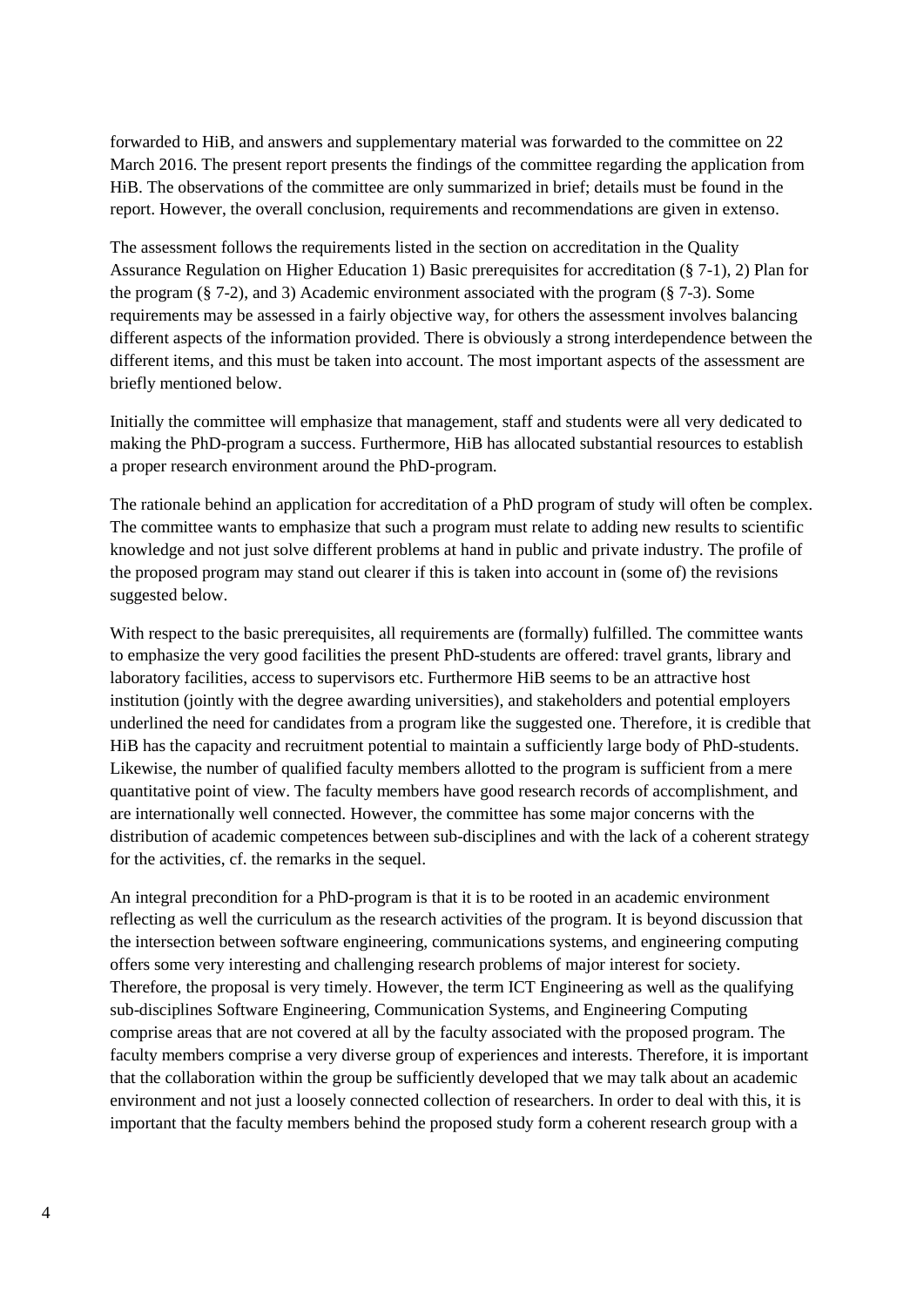clear scientific vision for the development of cooperation and research. Furthermore, the program needs a more appropriate name reflecting the aim of study.

Clarifying the scientific content of the program will of course necessitate some adaptations of the wording in different sections of the application, e.g. with respect to learning outcomes. More importantly, these adaptations will in turn expose the parts of the program that needs clarification and strengthening.

In continuation of this, the committee finds it imperative that HiB compiles a "scientific" strategy for the academic environment connected to the proposed program. This should ensure sufficient academic strength and activity in all disciplines included, as well as visions for cross-disciplinary activities. A sustainable academic environment around the topics considered requires additional faculty members, and the necessary resources for this must be allocated to the area.

Therefore - based on the written application with attached documentation elucidated at the on-site interviews - the expert committee finds that the application from HiB does not comply with all the requirements in the Quality Assurance Regulation on Higher Education. Thus, **the committee does not recommend accreditation of the PhD program "ICT Engineering: Software Engineering, Communication Systems and Engineering Computing" at Høgskolen i Bergen.**

Having concluded this, the committee wants to emphasize that - despite the above remarks - it is not necessarily disputed that HiB has a sufficient background for starting a PhD-program in the area right now. Nevertheless, it is important that there are satisfactory answers and solutions to the questions and problems raised. In the conclusion it is stated which demands HiB is required to meet in order to achieve accreditation. In addition, the committee has provided advice for the further development of this study program.

## <span id="page-8-0"></span>*3.2 Basic prerequisites for accreditation (§ 7-1)*

## **3.2.1 Requirements assessed by NOKUT**

§ 7-1 (1) The following requirements laid down in the Universities and Colleges Act shall be assessed for accreditation:

- a) Internal regulations and governance
- b) Appeals committee
- c) Learning environment committee
- d) Education plan
- e) Diplomas and Diploma Supplement
- f) Quality assurance system.

## **Assessment**

The regulations for the Doctor of Philosophy Degree at HiB were last amended in 2014, and follow the template provided by the Norwegian Association of Higher Education.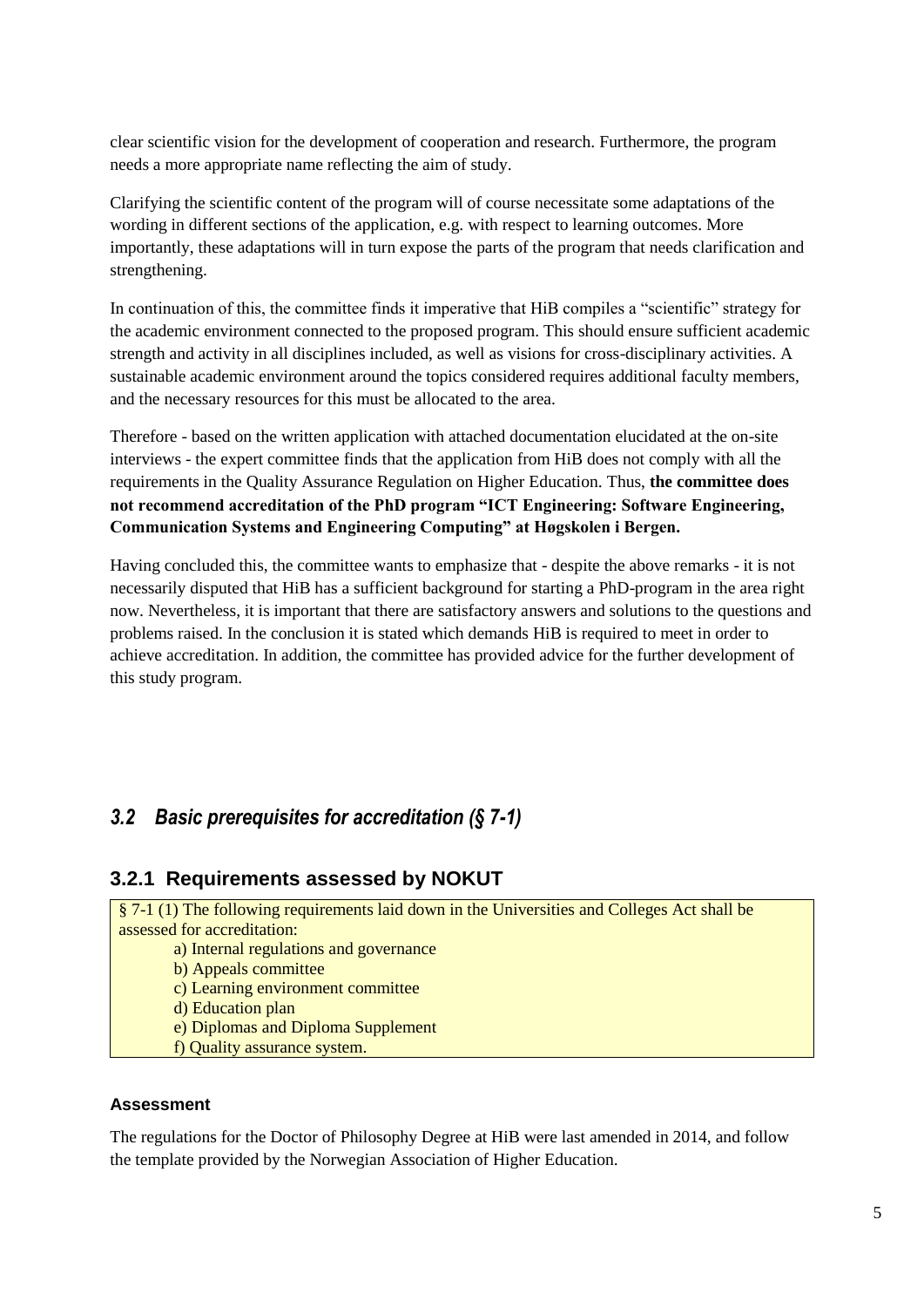The doctoral diploma is issued to the candidate in accordance with the Act relating to Universities and University Colleges. The diploma supplement follows the standard specified by the Common Student System.

The quality assurance system was adopted by the UC board in 2013 and approved by NOKUT in 2014.

## **Conclusion**

Yes, the criterion is fulfilled.

## **3.2.2 Requirements in applicable regulations and curricula**

§ 7-1 (2) Requirements of applicable regulations and curricula set by the Ministry of Education and Research must be satisfied.

## **Assessment**

According to the ministry's regulations, the minimum requirement for accreditation of studies in the third cycle is 8 FTE's, of which 6 shall be full-time positions, and of which four FTE's are given by professors. It follows from the application that the academic staff contributes to a total of 11 personyears. Out of these person-years, there are 9 professors and 10 associate professors in full-time positions accounting for 10.8 person-years, and one adjunct professor that accounts for the remaining 0.2 person-years. Professor competence constitutes 5.5 person-years while 5.45 person-years are posed by associate professors.

The committee would like to point out that the scientific foundation for the study program is based on three separate research groups, and that the distribution of person-years between the groups is uneven. One group in particular only has one person with professor competence, a fact that puts this group in a very vulnerable position. Moreover, the three groups appear diverse and lack coherence, and the committee is worried about the sustainability of the program in this respect. This concern is further discussed in section 3.4.1.

With respect to recruitment, the ministry's regulations state that the institution must document a capacity and recruitment potential of at least 15 PhD-students to the study program during a 5-year period. The institution must also argue that over a longer period they are able to sustain a PhD group of students with at least 15 members.

In the application, it is stated that there are currently 8 active PhD-students in research groups associated with the program, and that 7 PhD positions are in the process of being filled. They also state that each of the 19 academic staff members with their primary position at HiB will be able to supervise 1-2 PhD-students at any given time.

The institution has a close collaboration with the industry, which makes them well suited for candidates financed by the Industrial PhD scheme. However, most PhD-students enrolled at HiB are financed by internal funds, and the institution would benefit from exploiting external funding more.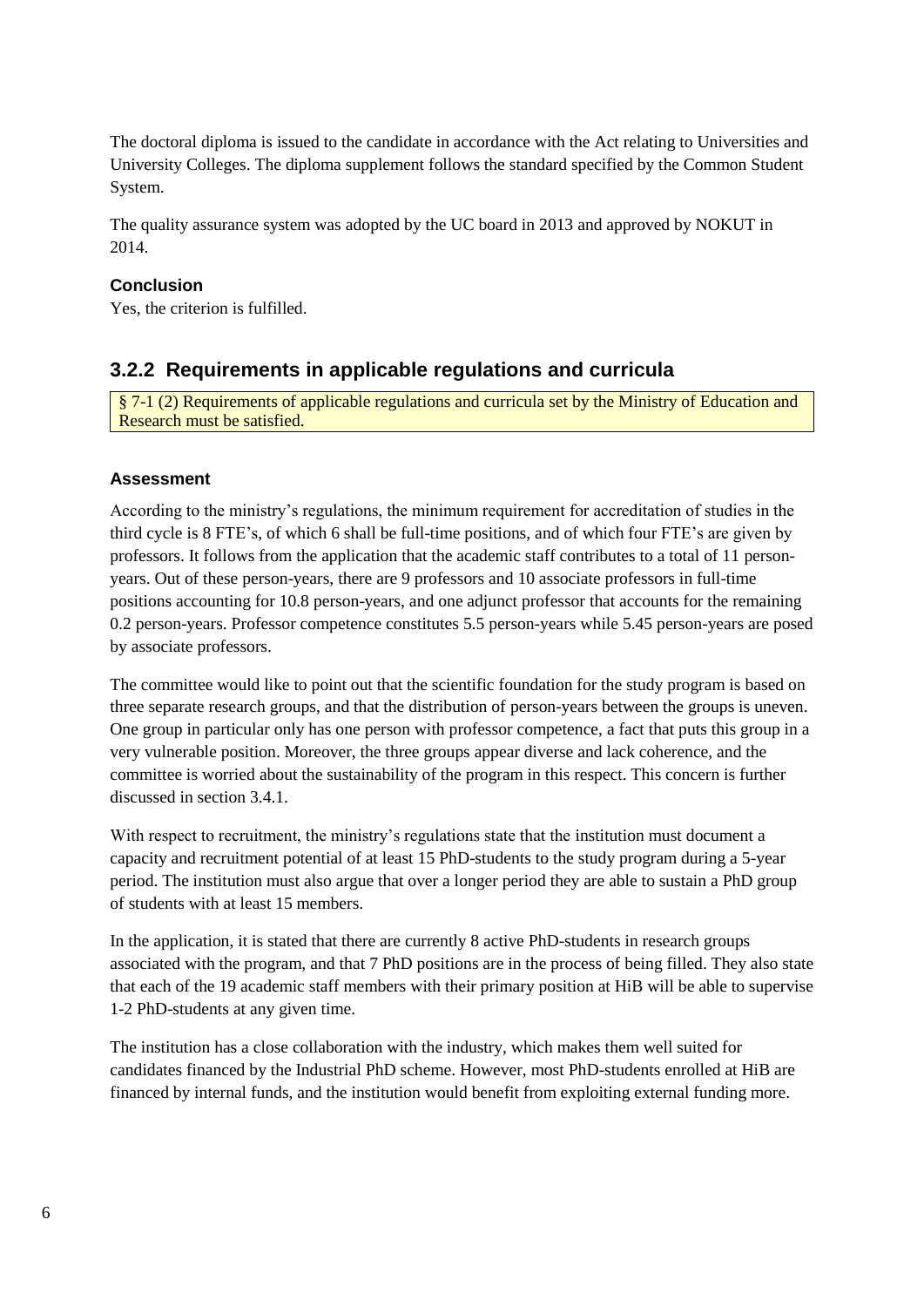## **Conclusion**

The formal requirements are fulfilled; however, the institution must pay attention to the requirements given in Section 3.4.

The committee finds it credible that HiB has the capacity and recruitment potential to maintain a satisfactory learning environment and a stable program.

Yes, the criterion is fulfilled.

The institution should:

More actively exploit external funding

## **3.2.3 Recruitment of students**

§ 7-1 (3) The recruitment of students to the program should be large enough to enable the institution to establish and maintain a satisfactory learning environment and a stable program.

## **Assessment**

In the response to the committee's questions to the institution, HiB states that the goal is to have a 50- 50 distribution between foreign and Norwegian PhD-students. Close to 20 master students graduate each year from HiB's master program in software engineering and communication systems, which will constitute a natural base for recruitment.

It is stated in the application that 15-20 PhD-students is a realistic number to supervise and fund as a part of the proposed program. This means that 4-6 students will be associated with each of the research fields and some will work on projects that span two or more research fields.

Currently, there is only one PhD-student that works within more than one research field, and HiB lacks a plan for how the research groups will work together towards a common goal. It is also not stated how many of the candidates that will work on joint projects.

The institution performs an interview of all applicants for PhD positions, and if possible, the applicants give a presentation about his/her master project. Currently, all PhD-students within ICT engineering share a common office space, which is located nearby their respective supervisors. They also arrange weekly meetings where the PhD-students present their progress.

## **Conclusion**

The committee's impression is that HiB has a satisfactory learning environment.

Yes, the criterion is fulfilled.

The institution should:

 Make a plan for how many PhD-students that will work on joint projects and how the involved groups will work together in order to accomplish this.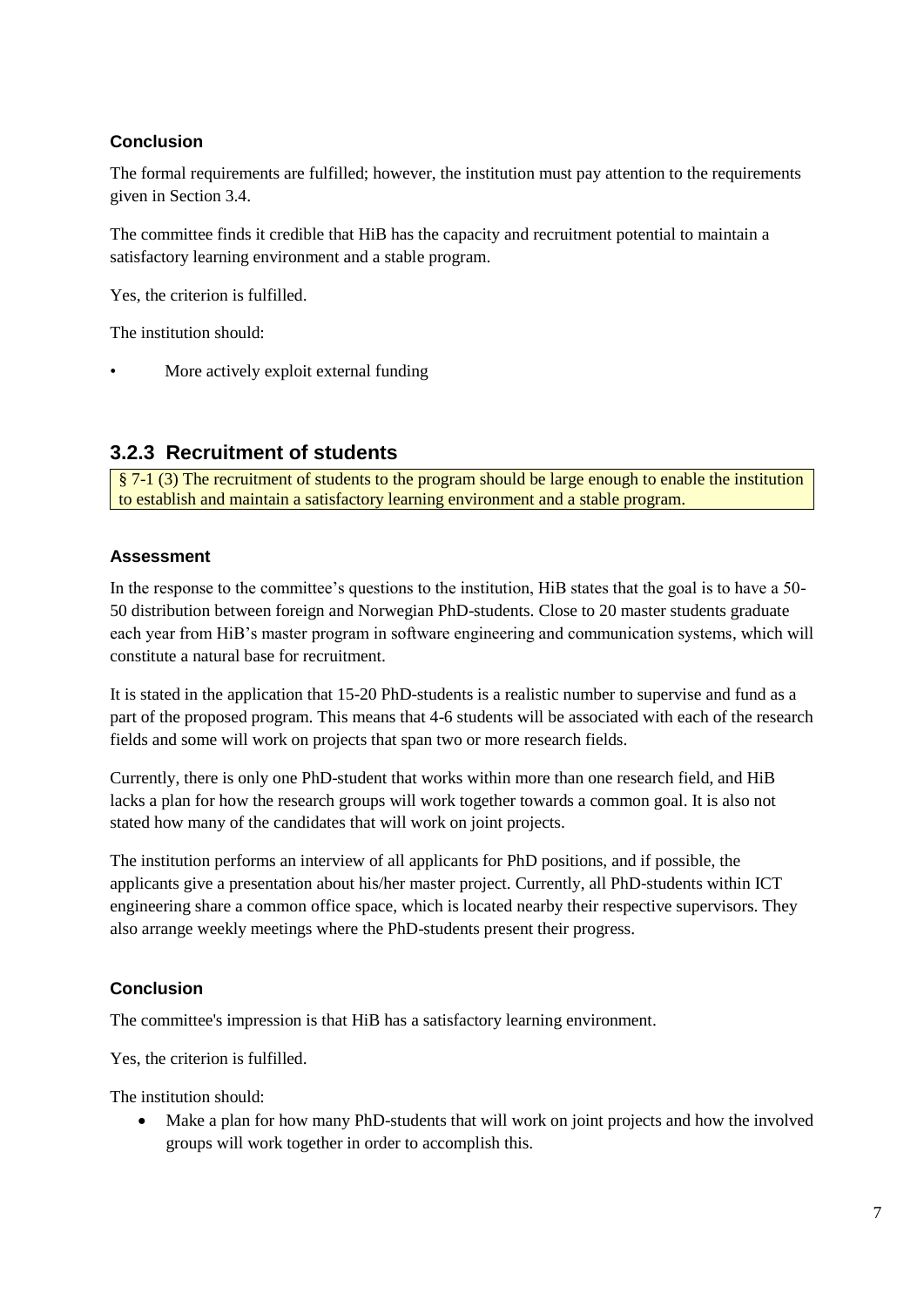## <span id="page-11-0"></span>*3.3 Plan for the program (§ 7-2)*

## **3.3.1 Program name**

§ 7-2 (1) The program must have an appropriate title.

## **Assessment**

The proposed name of the program is "ICT engineering: Software engineering, Communication systems, and Engineering computing".

The name covers a superarea of the planned content of the proposed PhD study. Both the main title "ICT engineering" and the more specific subtitles "Software engineering" and "Communication systems" are much broader than the area of research at HiB and the area of expertise of the current scientific staff. Furthermore, both the main title and the subtitles are wider than the foreseeable extensions of the staff may be able to cover maintaining a reasonable focus in the research. This discrepancy is most pronounced for the "Communication Systems" area.

The program lacks a Norwegian title. The committee recognizes that "engineering" is a skill, which the planned PhD education at HiB will emphasize and that there is no good direct Norwegian translation for this term. Nevertheless, the program should have a Norwegian and English title covering the same area.

In a search for a revised title, the committee suggests:

- That recognized international nomenclatures are consulted, e.g., the ACM Computing Classification System (CCS)
- With the applied profile for the program expressed during the meetings with the scientific staff and leadership, the software engineering may be considered to be an element in the other two subareas which are more directly related to applications and need not to be included explicitly in the subareas. This would also promote a closer coherence in the research and PhD education in the subareas.
- As food for thought, the committee put forward the following suggestion during the visit: Computer Science: Sensor Networks and Engineering Computing

## **Conclusion**

No, the criterion is not fulfilled.

The institution must:

- Propose a revised title that more precisely covers the content of the planned PhD study and properly reflects the scientific area of expertise of the staff at HiB.
- Consistent Norwegian and English titles should be proposed.

The institution should:

• Preferably find a title that is shorter and communicates the content better than the originally proposed.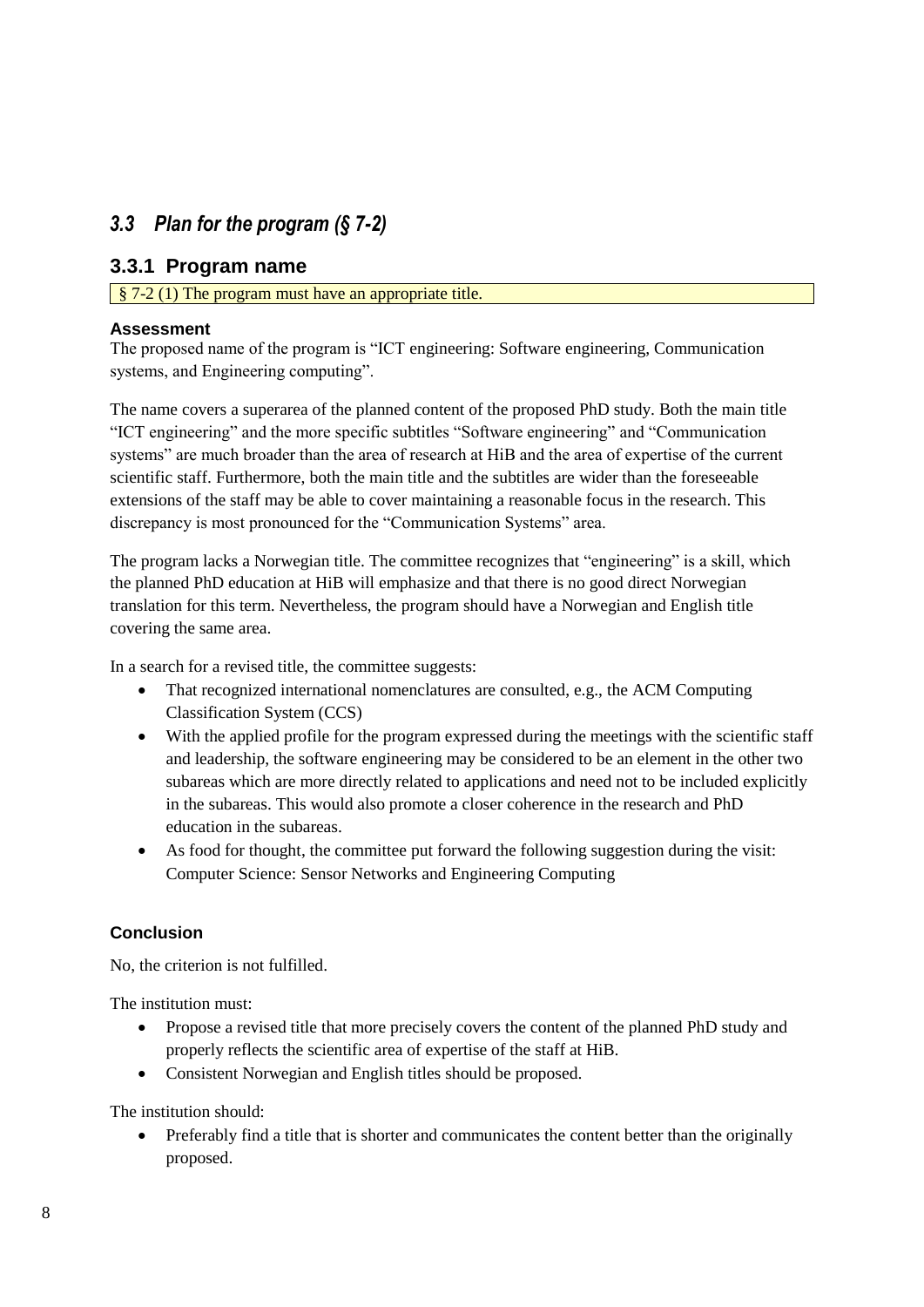Find a title that promotes coherence and co-operation between the subareas and research at the groups at HiB.

## **3.3.2 Overall learning outcome**

§ 7-2 (2) The program must be described with reference to learning outcomes, cf. National Qualification Framework for Lifelong Learning. The overall learning outcome for each program, defined in knowledge, skills and general competence, shall be described.

Overall learning outcome:

#### **Knowledge**

LO-K1-1. is in the forefront of knowledge in a specialization area rooted in one or more of the fields of software engineering, communication systems, and engineering computing.

LO-K2-1. has comprehensive knowledge on state-of-the-art concepts, methods, and technology platforms within his/her area of specialization.

LO-K3-1. can contribute to the development of scientific knowledge, engineering methods, and software technologies and their application in engineering and society.

#### **Skills**

LO-S1-1. can formulate research hypotheses, plan, and carry out independent theoretically and practically-oriented research work within his/her area of specialization.

LO-S2-1. is able to carry out research work of high international standards that advances the forefront of knowledge and technology within his/her area of specialization.

LO-S3-1. can review research work within his/her area of specialization, relate it to the forefront of knowledge, and assess its applicability for the engineering of ICT and computing solutions.

LO-S3-2. is able to perform research that challenges established concepts, theory, methods and results within engineering of ICT and computing solutions.

## **General competence**

LO-G1-1. can identify relevant ethical issues pertinent to ICT and computing research and its application in engineering and society.

LO-G1-2. can carry out research work with scholarly integrity and in accordance with the established scientific norms and traditions for research within ICT and computing.

LO-G2-1. can manage and participate in interdisciplinary assignments and projects involving research into, and application of, ICT and computing.

LO-G3-1. can disseminate and publish research results through recognized channels, including scientific workshops, conferences, and journals within ICT and computing.

LO-G4-1. can participate in research discussions and research collaboration internationally on scientific topics within his/her area of specialization.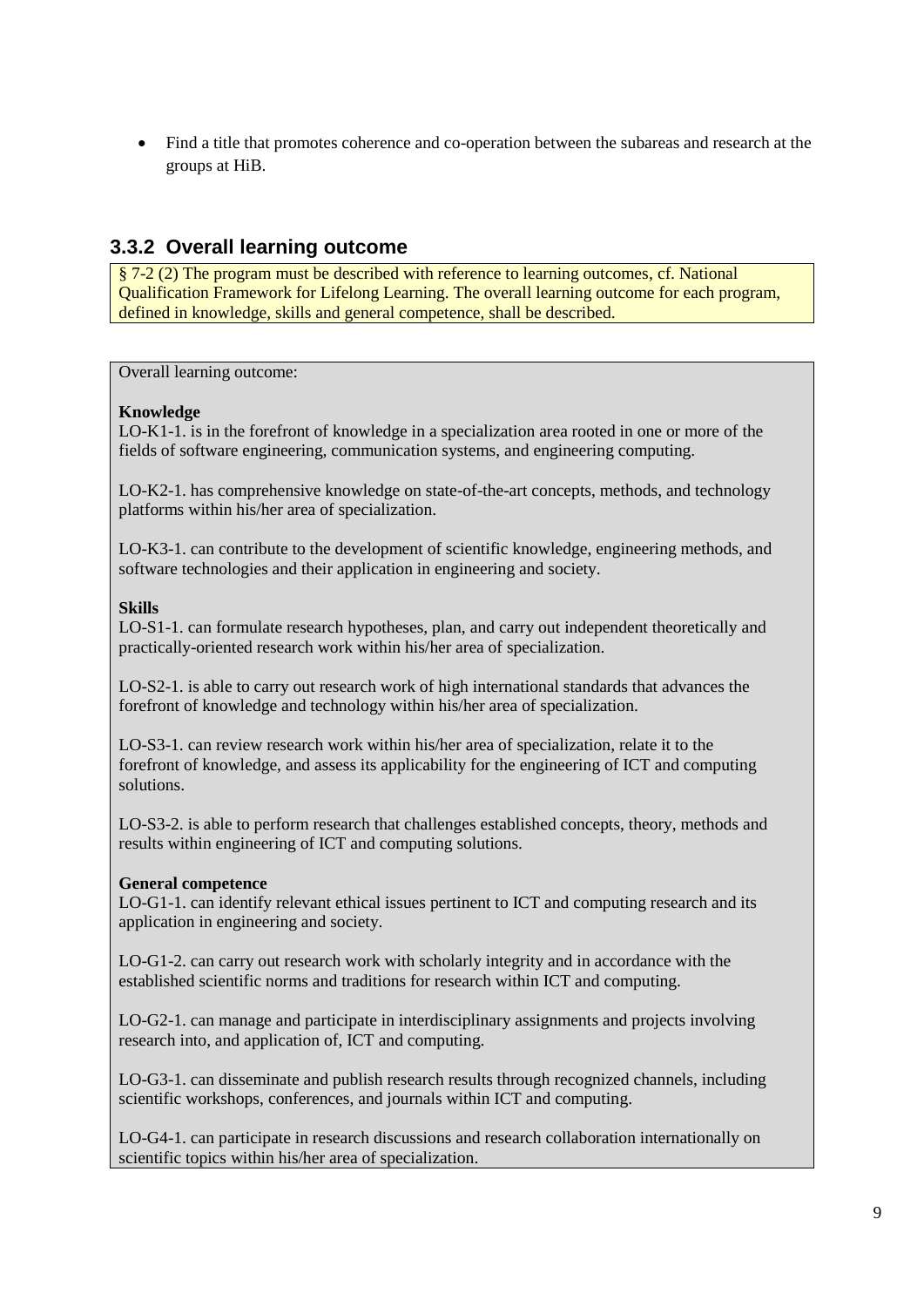LO-G5-1. can identity and assess the need for innovation, and initiate and manage innovation projects that apply ICT and computing in engineering and society.

## **Assessment**

The learning outcome complies with the National Qualification Framework for Lifelong Learning. HiB has chosen to use formulations that are close to the generic template for PhD studies. In the application, two aspects of the planned PhD program at HiB are stressed:

- Engineering of systems.
- An application orientation in the conducted research, i.e. put the technology into operations rather than extending the research frontier within the technology per se.

These intended strengths of the program should be reflected in the planned learning outcomes. Hence, those should be revised to be in accordance with the objective of the studies.

The interviews with the scientific staff left the impression that not all staff was aware of the entire range of the intended outcome of the PhD studies. For instance, it was on one occasion argued that journal publications were not relevant for disseminating research results, in spite of the formulation of LO-G3-1. It seems necessary that the work toward reaching the outcome should be more firmly embedded in the program, cf. recommendations under Sections 3.3.3 Content and structure of program and 3.3.4 Work and teaching methods.

In relation to LO-G2-1, the committee would like to point out that managing interdisciplinary projects, apart from very small ones, is a very demanding task, and that this outcome probably goes beyond those really intended.

In conclusion, the committee finds that the correspondence between the formulated outcomes and the intended ones is insufficient and gives a biased impression.

## **Conclusion**

No, the criterion is not fulfilled. The formulated learning outcomes are not sufficiently aligned with the intended outcomes, i.e. not properly reflecting the planned content of the proposed PhD study.

The institution must:

 Revise the outcomes so that they properly reflect the scope and revised title of the program, cf. Section 3.3.1.

The institution should:

 Reformulate the learning outcomes so that they emphasize the intended strength of the candidates following the proposed program. For instance, it is strongly advised to include the term "ability to engineer … systems" as skill. Similarly, the overall description of learning outcomes should de-emphasize outcomes on which the program does not focus.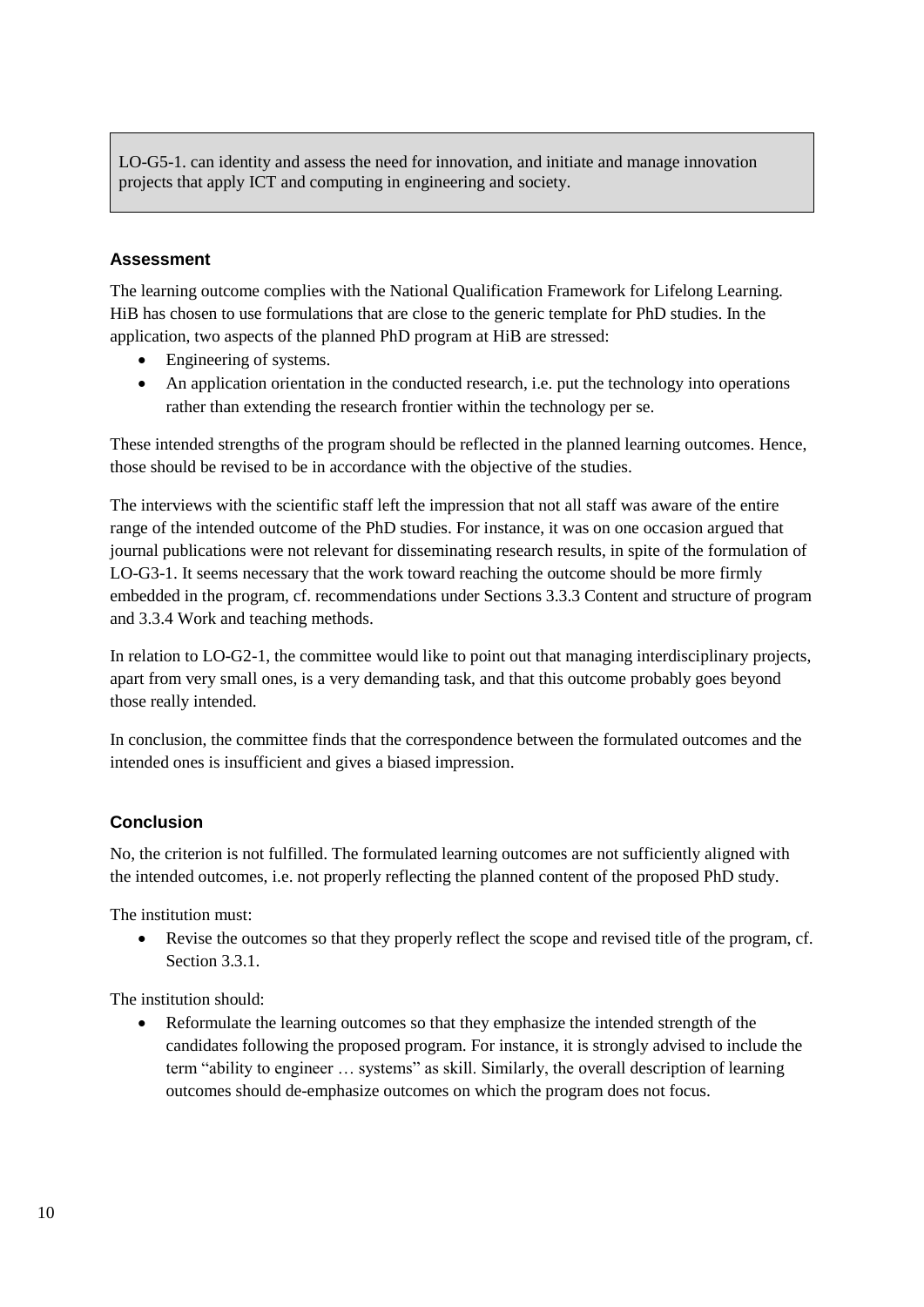## **3.3.3 Content and structure of program**

§ 7-2 (3) The following conditions shall correspond with and be adapted to the description of the learning outcome so that the learning outcome is achieved:

a) Content and structure of the program.

## **Assessment**

The program is divided into to two parts, a) the PhD dissertation and b) a course based training component.

#### Course based training component

Given that the PhD-program will be active, the proosed number of offered PhD courses (ECTS credits offered at the PhD level) is sufficient, but only marginally so. If research interested students take these courses as a part of their master studies and later starts a PhD-study, the program will be short of inhouse courses related to the topic. The current PhD candidates working at HiB take their courses at other universities. HiB and UiB already have an exchange of courses at the MSc level. HiB should strengthen the portfolio offered to the students by identifying relevant courses given by other institutions and take steps to make them available to the students, and/or invite external lecturers to give PhD courses at HiB.

The levels of the courses offered are hard to assess from the descriptions offered, but seem satisfactory. The course PHD-ICTENG-7: Engineering computing seems somewhat too narrow in scope. The applications covered could include examples from the work of the entire group.

The only explicitly defined training towards the generic competencies is in the 5 ETCS course PHD-ICTENG-2: Research methodology, research ethics and scientific work practice. This may serve well as an introduction to thesis issues, but it is necessary that continued attention be devoted to these learning outcomes in the rest of the PhD study.

## PhD dissertation

The work towards the PhD dissertation constitutes 5/6 of the total workload of the PhD study and is the main contributor toward the learning outcomes of the PhD study. This taken into account, the description of the means applied to reach the outcome, i.e. individual supervision and participation in an unquantified number of forums, is insufficient.

The interviews revealed that the scientific staff had the technical outcome of the research as their prime objective, and had put less consideration into how to reach the entire set of learning outcomes. This is a clear indication of the need of a systematic approach. Furthermore, a too strong focus on just the technical outcome, may result in the 'area of specialization' referred to in the learning outcomes being too narrow. This would be avoided by taking a more systematic approach to the learning outcomes as specified.

## **Conclusion**

No, the criterion is not fulfilled.

The institution must: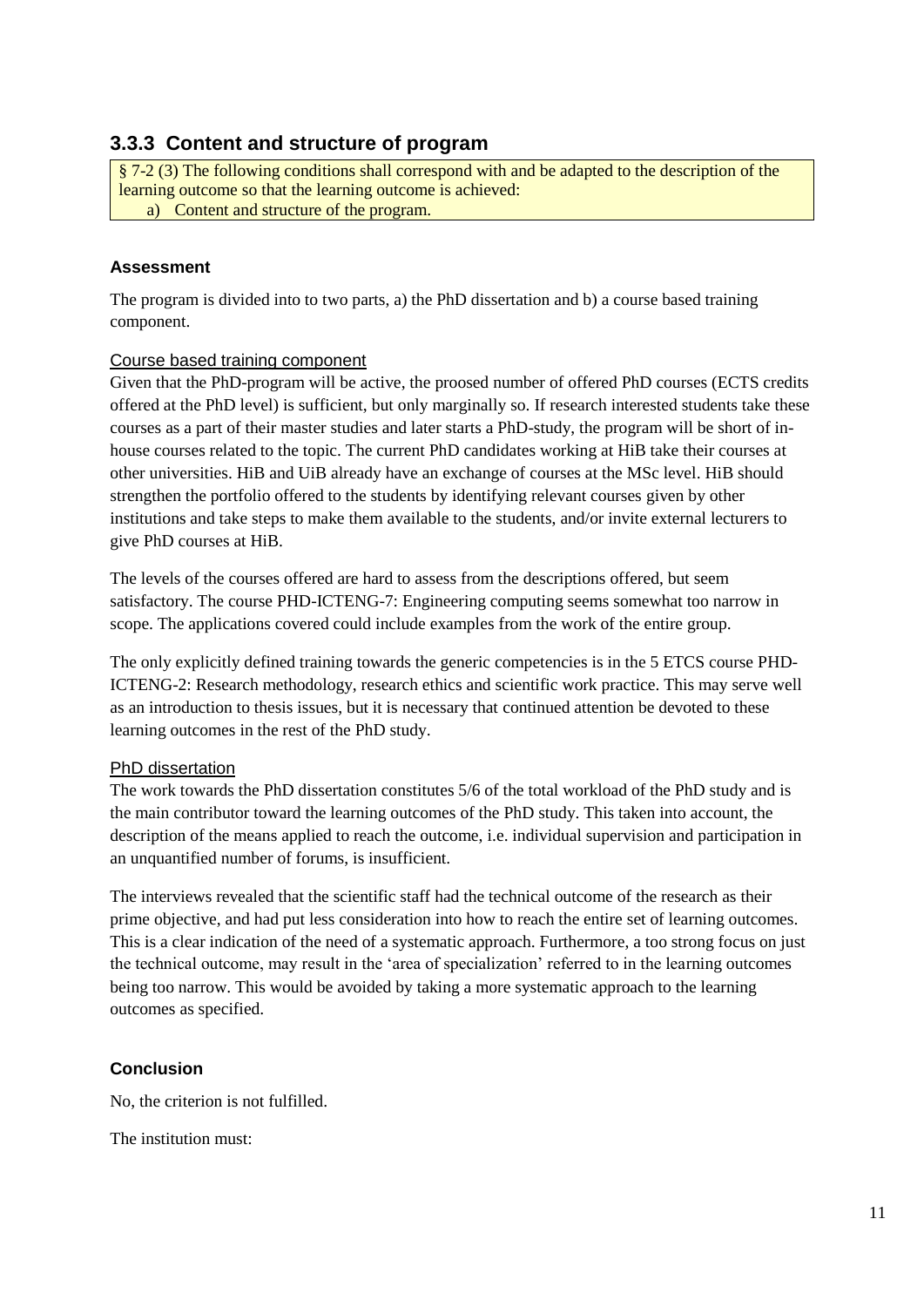- Define explicitly the type of issues that should be dealt with in the supervision of the PhDstudents more extensively / in greater detail than done in the application's Section 2.4.
- Indicate the planned internal forums, their topics/issues and frequency, as well as expected contributions from the candidate in these forums.
- Define guidelines for how candidates should spend time with other institutions, in particular at universities outside Norway.

The institution should:

- Extend the course portfolio by including PhD courses from outside HiB that the candidates can follow at other institutions, or by bringing external lecturers to HiB.
- Ensure that the PhD courses offered at HiB are at PhD level. It should be indicated which of the literature that the candidates is required to have in-depth knowledge of.
- Have a plan for how the items under "The institution must:" should be systematically used to ensure the learning outcomes of the candidates
- Include in the description any other planned activities contributing to the learning outcome.

## **3.3.4 Work and teaching methods**

§ 7-2 (4) The following conditions shall correspond with and be adapted to the description of the learning outcome so that the learning outcome is achieved: b) Work and teaching methods.

## **Assessment**

The teaching methods proposed for the *Course based training* given at HiB are in accordance with the current practice for PhD courses at most universities.

The teaching related to the *PhD project/dissertation* is based on individual work under supervision. This may lead to supervisors' "ownership" of the PhD candidate and that the candidate gets too little interaction with a broader set of the academic staff and peer candidates. This may hamper the learning outcomes. To counteract this, it is: a) necessary to have at least one co-supervisor per candidate and that all supervisors should form a team rather than giving individual supervision, b) there should be explicitly defined forums where the candidates will meet and interact with a broader set of the academic staff and peer candidates (i.e., the description of such activities given in the application are not sufficiently defined and without obligations.) and c) in addition to the supervision there should be a collective institutional responsibility for the entire staff at the departments/groups to evolve the knowledge, skills and competencies of their PhD candidates.

The application lists how the supervision should lead to the listed learning outcomes. See the assessment of this in Section 3.3.3.

#### **Conclusion**

No, the criterion is not fulfilled.

The institution must:

- Cf. the items listed in Section 3.3.3
- Establish a scheme for co-supervision and supervisor and candidate teams.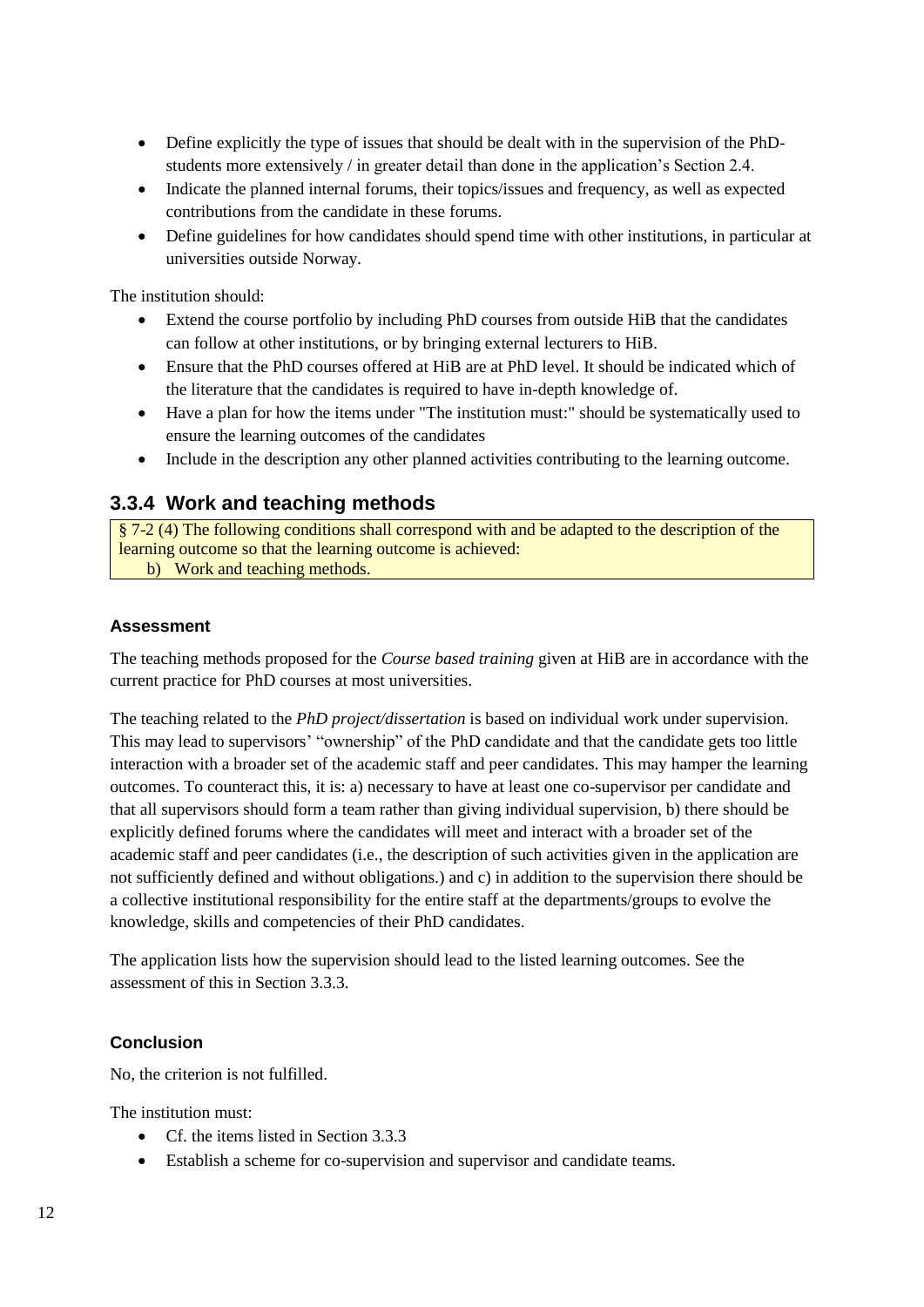## **3.3.5 Examination and other types of evaluation**

§ 7-2 (5) The following conditions shall correspond with and be adapted to the description of the learning outcome so that the learning outcome is achieved: c) Examination and other types of evaluation

## **Assessment**

Assessment of the candidates in the course work that constitute the training part of the program is based on a combination of an oral exam and a written project report in the form of a research article. The project report specifically relates to the skills and general competence of the respective courses. The elective courses are graded as Pass/Fail and all assessment related to the PhD course work will involve two examiners.

The assessment of the dissertation will be based on the PhD thesis, a trial lecture, and a public defence. The thesis will be assessed by an evaluation committee consisting of two external members and one internal member.

During the PhD study, the PhD candidate and the supervisor(s) must submit an annual report to the program committee detailing the progress of the candidate. An annual meeting separately with the candidate and the supervisors is also conducted by the program coordinator. A more comprehensive midway evaluation is conducted in the middle of the PhD project period involving an external assessor.

The committee observes that the project report is the primary means to assess the general competence and skills learning outcomes connected to the theoretical part of the PhD study. While this may be satisfactory, other forms of assessments could be considered in addition to those already described, such as assessing oral paper presentations and paper reviews. It is also unclear from the description how the different elements of the evaluation (oral exam, report) are combined in the overall grading of the coursework. While it is suitable that two examiners are involved in the assessment, it is not mentioned who these examiners will be (e.g., the lecturers of the course, other colleagues at HiB, external examiners, or a combination). The committee is of the opinion that at this level (PhD) it is important to involve external examiners in the assessment.

Regarding the assessment of the PhD dissertation, the HiB regulations for the PhD degree present guidelines for how to handle cases where the assessment committee deems the thesis not worthy for public defence or if there is a non-unanimous committee decision.

In conclusion, overall the committee finds the evaluation types satisfactory. HiB is (strongly) recommended, though, to involve external examiners in assessment of the course work if this is not already the practice. It should also be clarified how the coursework is graded and by whom. Assessing paper presentations and paper reviews may contribute further to a better evaluation of some of the skills. Additional forms of evaluation may contribute to a better fulfilment and assessment of some of the skills of the candidates.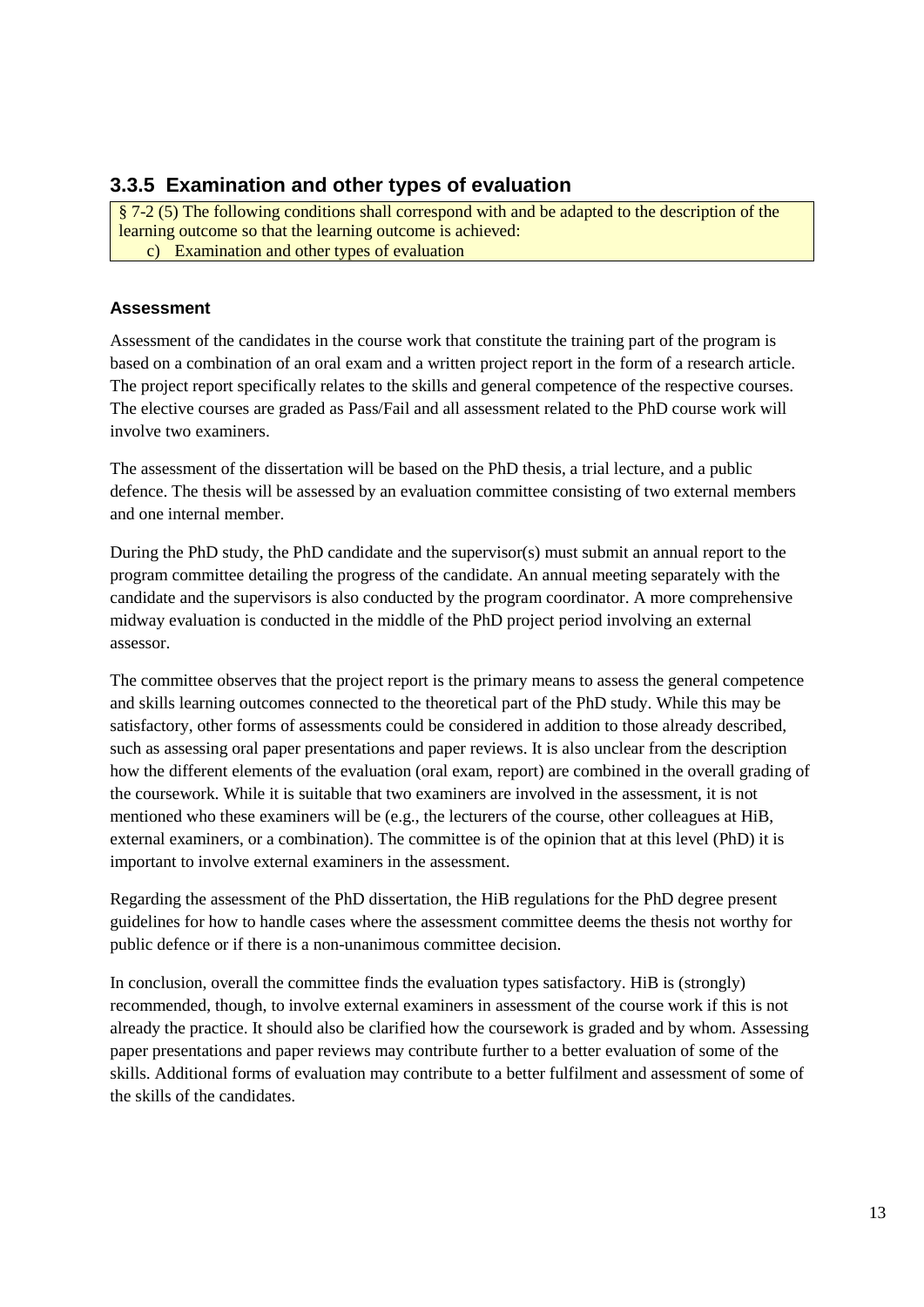## **Conclusion**

No, the criterion seems from the available documentation not to be sufficiently fulfilled.

The institution must:

 Clarify how and by whom the grading is done; in particular the use of external examiners and how the different elements of the evaluation (oral exam, report) are combined in the overall grading (pass/fail) of the coursework.

The institution should:

 Consider additional forms of evaluation such as assessing paper presentations and paper reviews to better fulfil and assess some of the learning goals on skills.

## **3.3.6 Relevance of program**

§ 7-2 (6) The program must have a clear academic relevance for employment and/or further studies.

## **Assessment**

As documented in the application, PhD research fellows previously having completed their PhD at HiB within the topic area have obtained positions both in industry and in the university- and university college sector. This includes institutions such as University of Oslo, Zhejiang University, China, and HiB, as well as in industries nationally and abroad.

The interview with potential employers (industry, public institutions) confirms the relevance of the program. The representatives from industry emphasized that HiB´s applied research profile is appreciated, as more practical oriented studies are useful for the region. In particular, many of the potential employers highlighted complex data gathering structures and big data as important technology competences for the region. More PhD employments are expected as a natural development. One of the companies, Sensario, stated that they are already working with HiB on sensor networks, involving PhD scholars and that their development is much to the credit of the collaboration with HiB. The representative of Helse Vest IKT stated that they have been working with HiB for years. Two PhDs working on health related topics have already completed their theses and new challenges in health care will be handled by new scholars from this program.

The committee assesses the program topic to be timely and relevant for addressing many societal challenges, and enable candidates to pursue a career in both academia and industry. During the interviews, the representatives of HiB emphasized the value of looking at research needs of smaller companies (SMEs) in the region in order to identify opportunities for research. In this context, the committee would stress that PhD level research should be at an internationally high level and to ensure this it is important also to seek collaboration with industry with research competence and ability to exploit advanced research results. SMEs do often not possess these kinds of competences.

## **Conclusion**

Yes, the criterion is fulfilled.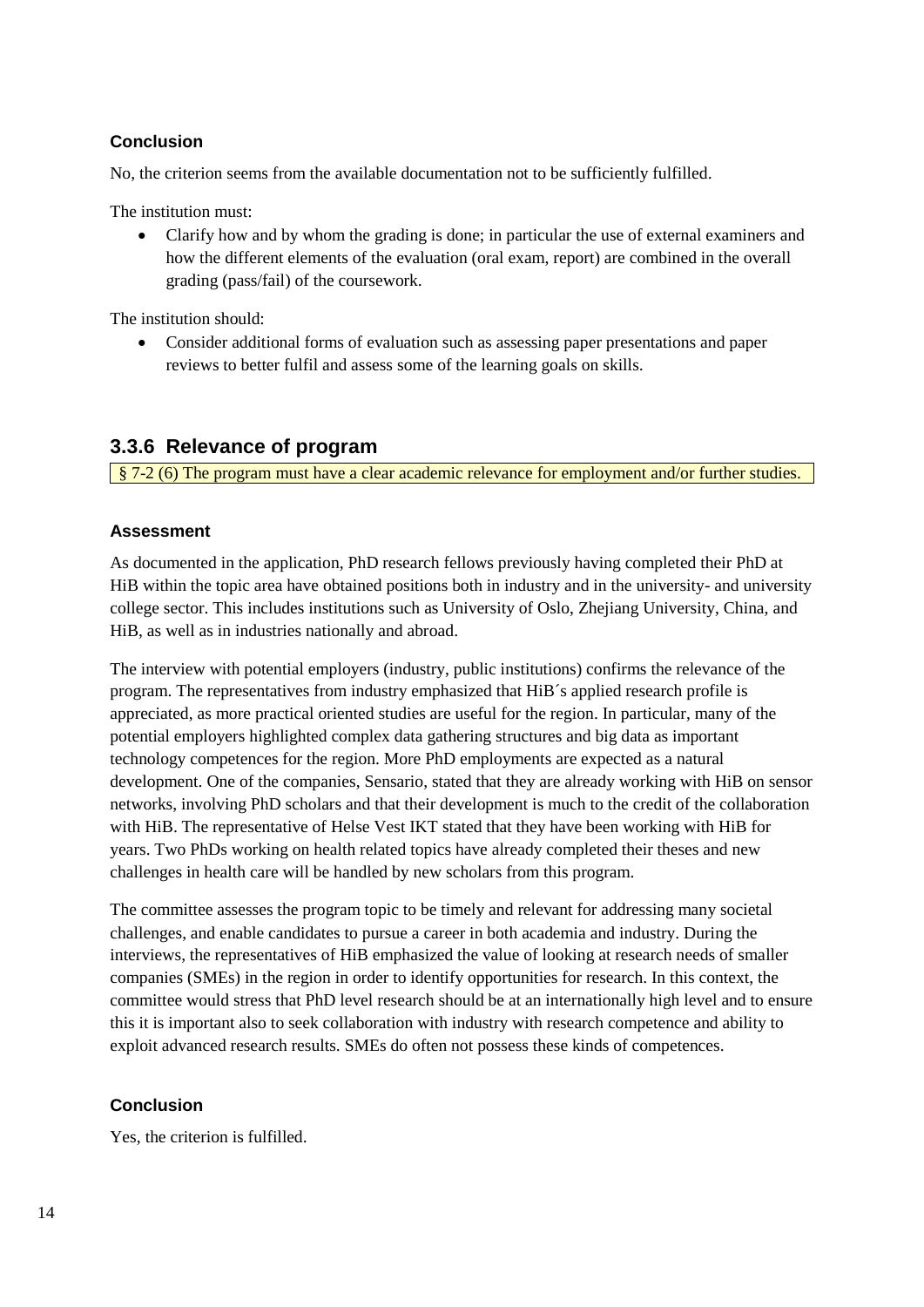The institution should:

 Seek collaboration with industry with research competence and ability to exploit advanced research results in order to better ensure that opportunities with a potential for high quality research at an international level are being identified and thus contributing to higher academic relevance for employment and/or further studies.

## **3.3.7 Links to research, academic- and artistic development**

§ 7-2 (7) The program must have satisfactory links to research and academic and/or artistic development work, adapted to its level, scope and other characteristics.

## **Assessment**

In the application, it is stated that all PhD candidates will be part of one or more active research groups, and undertake a research project linked to the research competence of the supervisor(s).

During the interview with current PhD-students, the students express that they are well satisfied with the way they are integrated into the research activities of their supervisors. Their PhD topics are typically within the core of the competences of their supervisors.

## **Conclusion**

Yes, the criterion is fulfilled.

## **3.3.8 Student exchange and internationalization**

§ 7-2 (8) The program must have student exchange and internationalization agreements, adapted to its level, scope and other characteristics.

#### **Assessment**

In the application, it is stated that each candidate will have a stay of 1 to 6 months at an international research institution and collaborate with researchers at the hosting institution. Most supervisors have connections with foreign universities, these being the most likely candidates as host institutions. In this respect, internationalization seems to be in place for most of the groups with the possible exception of the Communication Systems group, which seems to have somewhat weaker connections than the other groups.

Of the five PhD-students the committee met for interview, none of them expressed an intention to go abroad, or stated they had been abroad for a longer period of time, working with researchers at a hosting institution. Rather the committee got the impression that most of them expressed reasons why it was difficult for them to go abroad. Furthermore, the PhD-students stated there were often visitors from other universities giving talks and with whom they could communicate, thus contributing to international contact.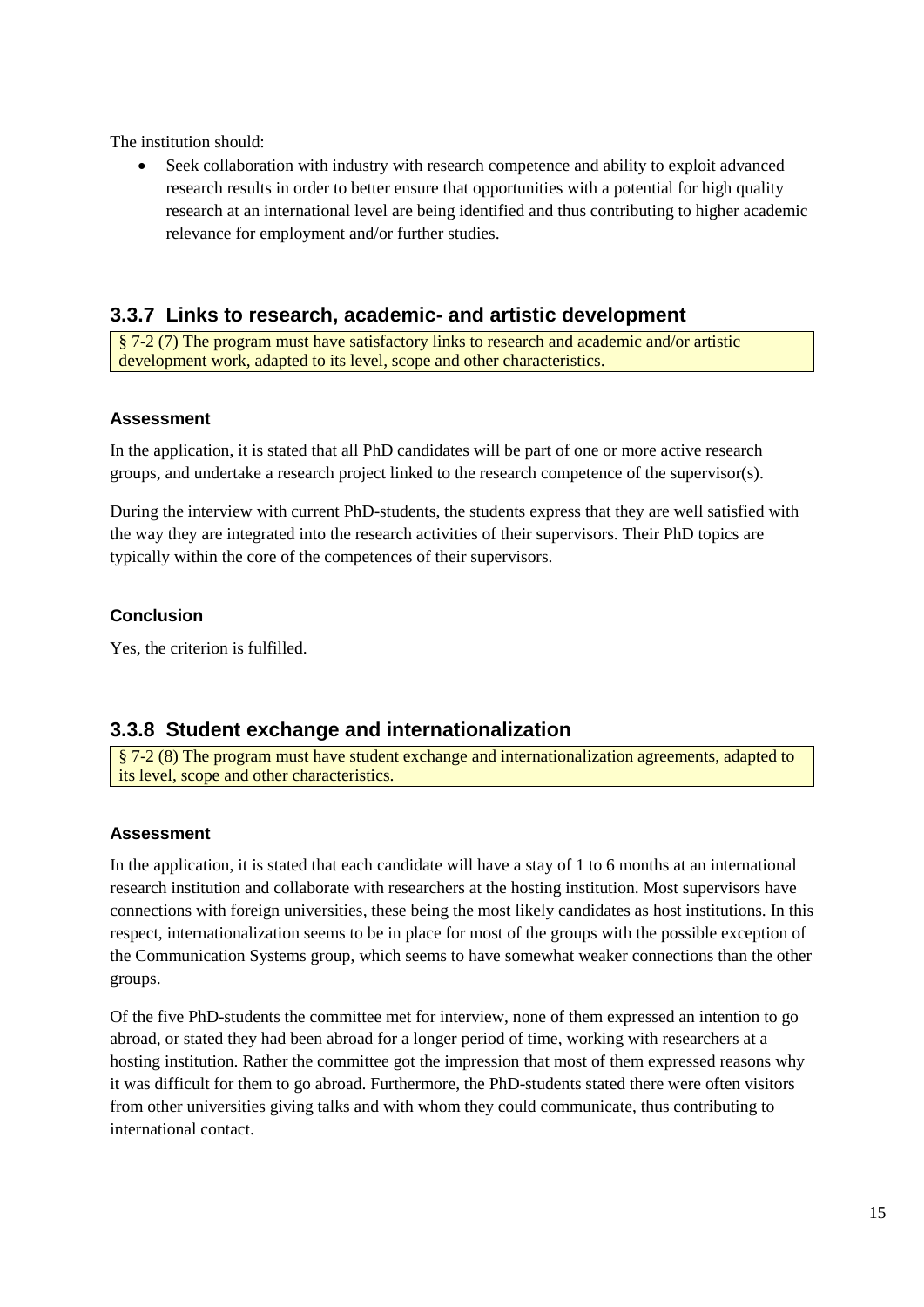The academic leadership and research group academic staff stated they want to motivate everyone to go abroad, but it depends on the will of the student whether it happens or not. This may be an indication of that not enough attention is given to internationalization.

Adding to this impression, none of the six master students the committee met had been abroad. They were aware of the possibility, but none expressed any desire to take advantage of this opportunity.

The committee believes it is important that HiB place more emphasis on exposing their PhD-students to the international research community. The committee finds it very important for a PhD-student to go abroad for a longer period of time, i.e., at least three months, working with researchers at a hosting institution, getting another perspective on the research, other ideas and other ways of working. This is particularly important for a small institution.

The committee finds it necessary to make it mandatory to have a 3 to 6 months stay at an international research institution and collaborate with researchers at the hosting institution. Only in exceptional cases should a student be exempted from this requirement.

## **Conclusion**

No, the criterion is not fulfilled.

The institution must:

 Make it mandatory to make a 3 to 6 months stay abroad at an international research institution and collaborate with researchers at the institution. Only in exceptional cases should a student be exempted from this requirement.

The institution should:

 Make sure all research groups have sufficient connections with foreign universities acting as hosting institutions for PhD-students.

## **3.3.9 Infrastructure**

§ 7-2 (9) The institution must have facilities, library services, administrative and technical services, ICT resources and working conditions for the students, which are adapted to the program.

## **Assessment**

The program is located in a well-equipped and modern building with all facilities and good administrative support functions. The library services are very good with subscriptions including the most important databases for the program such as ACM DL, IEEE Xplore and SpringerLink.

The lab facilities appears satisfactory including a wireless sensor lab and networking lab (CISCO) for the master- and PhD-students as well as computing facilities for engineering computing and software verification. There are laboratory engineers who will be able to assist the candidates in the practical use of the laboratories.

Each PhD-student is allocated an annual budget of NOK 50.000 for equipment and travel, which the committee finds rather generous. Extra funding is available if additional needs should arise. Each student is also allocated a laptop for personal use.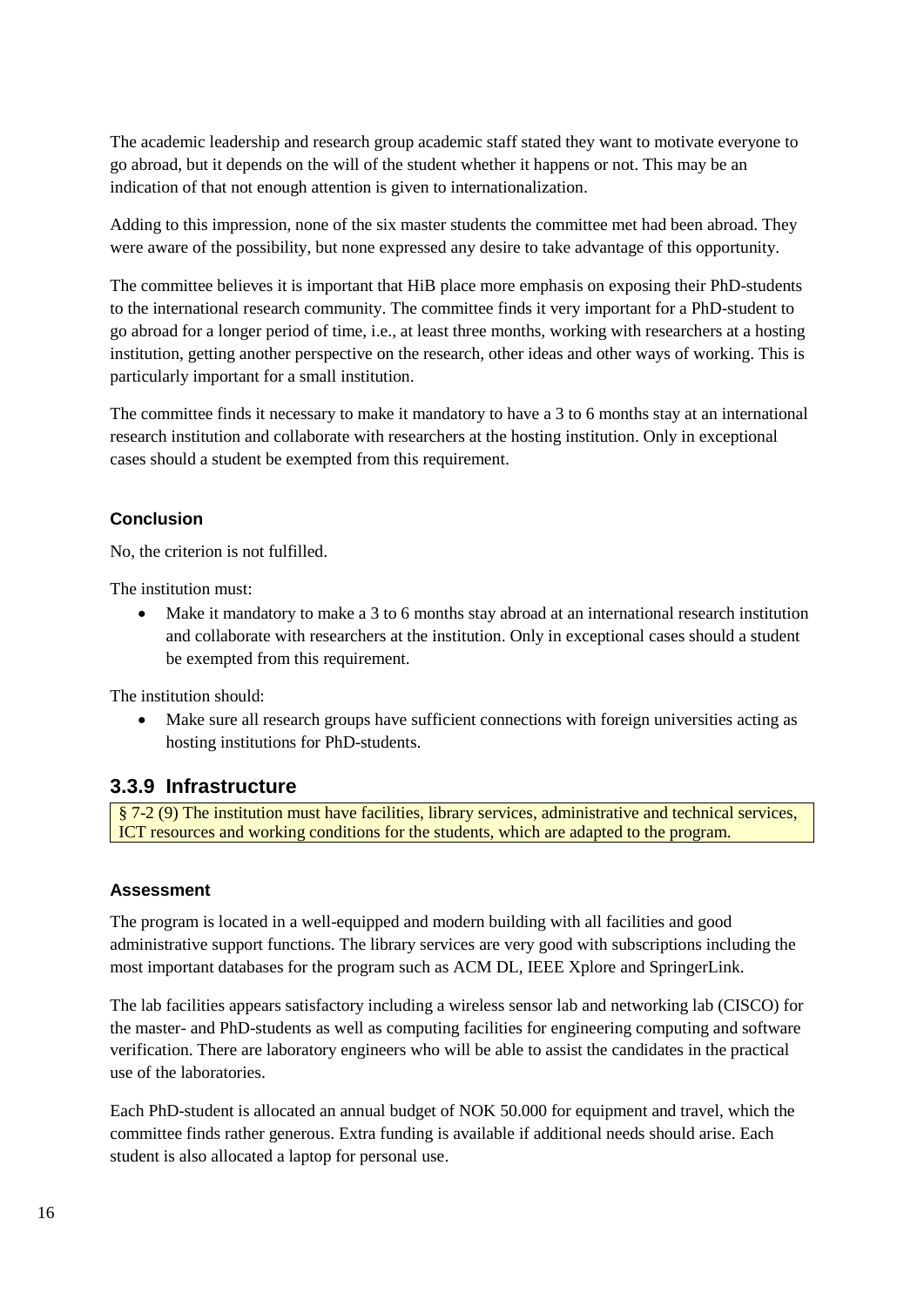The office space for PhD-students is currently a single room with 16 PhD-students. A smaller meeting room is available for the PhD-students "next door". While the office space is nice, it is often pointed out in the scientific community at large that a good student environment must include a space with white board and coffee machine for students to meet during the day to informally discuss their work and exchange ideas and generally socialize.

## **Conclusion**

Yes, the criterion is fulfilled.

HiB should:

• Provide space for PhD-students to meet for informal discussion on scientific matters and exchange of feedback and ideas.

## <span id="page-20-0"></span>*3.4 Academic environment associated with the program (§ 7-3)*

## **3.4.1 The composition, size and competence of the academic environment**

§ 7-3 (1) The composition, size and collective competence of the relevant academic environment must be adapted to the program as described by the program description and also adequate for conducting relevant research and academic or artistic development work.

## **Assessment**

According to the application, the core faculty connected with the program of study comprises 20 persons delivering in total 11 person-years of which 7.7 is devoted to research and development and 3.3 to teaching and supervision. Half of the faculty members are professors contributing 5.55 personyears and half are associated professors contributing the remaining 5.45 person-years. With the exception of one adjunct professor, all faculty members have their primary position at HiB.

In absolute terms, the size of the computer science environment at HiB is limited. To put the extent of activities in perspective, it can be mentioned that a search in Thomson-Reuters Web of Science listed a total production of 27 papers with 18 citations since 2011. The corresponding figures for UiB are 522 and 1928, i.e. around 20 and 100 times as large.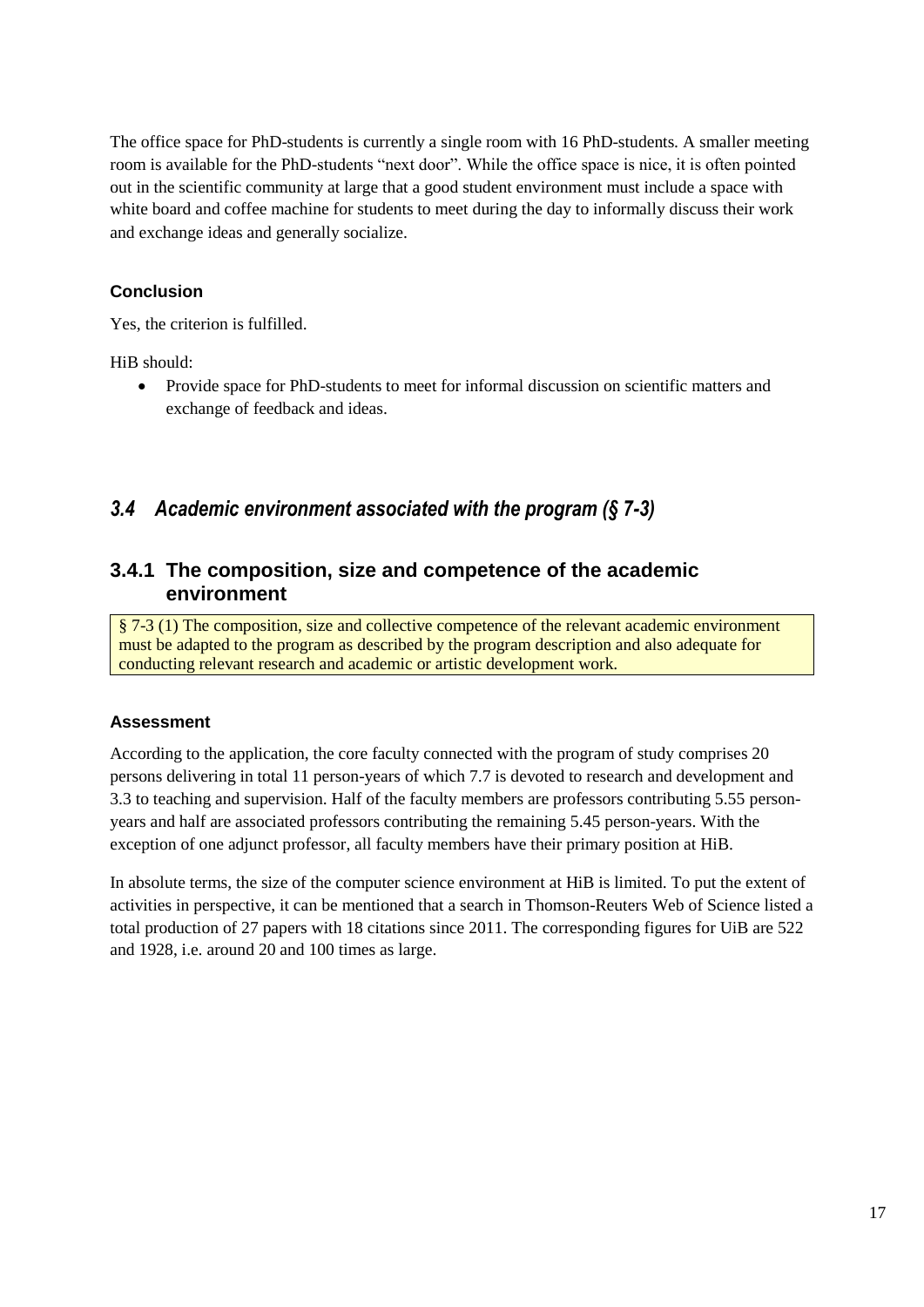Table 1. The size, number of publications and citations for the faculty members connected with the program. One person is listed in 'Engineering computing' as well as in 'Applications in engineering'. He appears twice in the head count. His other data are split between the two groups. \*The bibliometric data in 'Applications in engineering' relating to the CERN cooperation have been omitted (more than 1000 authors on the papers).

| Area of teaching and     | Head<br>count | Person-years in<br>program |                |                | No. of publications |         | Google Scholar<br>data 2011- |                  |
|--------------------------|---------------|----------------------------|----------------|----------------|---------------------|---------|------------------------------|------------------|
| supervision in program   |               | Total                      | <b>T&amp;S</b> | <b>R&amp;D</b> | Level 2             | Level 1 | Citations                    | Range<br>h-index |
| Software engineering     | 6             | 3.10                       | 1.00           | 2.10           | 18                  | 119     | 6666                         | $9 - 27$         |
| Wireless sensor networks | 3             | 1.75                       | 0.55           | 1.20           | 1                   | 13      | 175                          | $1 - 5$          |
| Engineering computing    | 6             | 3.15                       | 0.95           | 2.20           | 22                  | 57      | 1101                         | $4 - 13$         |
| Appl. in engineering*    | 6             | 3.00                       | 0.80           | 2.20           | $3*$                | $30*$   | $390*$                       | $7 - 12*$        |
| Total                    | 20            | 11.0<br>$\mathbf{0}$       | 3.30           | 7.70           | 44                  | 219     | 8332                         |                  |

Obviously, size is not all that matters, but the low numbers for HiB might indicate a lack of robustness in the scientific environment. When evaluating the amount of activities, it is important to have in mind that we are talking about several, not necessarily connected disciplines in computer science. From a relevance point of view, the attempt to formulate a program in the interface between those different disciplines is certainly a strength of the application and reflects needs for candidates in society. However, it is also a weakness in the sense that the number of faculty members needed for supporting such a program is larger than it would have been for a narrower area.

The software engineering subgroup has a strong formal background within model driven software engineering. The group puts a strong emphasis on collaboration with industry. It wants to be a major player in Norway and has an ambition of contributing to change the agenda in Norway in the direction of increased emphasis on developing custom designed software rather than buying existing software products. Crucial to this is growth that necessarily must involve further external funding. The PhDprogram is also seen as a means to improve the attractiveness of the group to industrial partners.

A main driver behind the work in the wireless sensor networks subgroup is to have an active role in promoting the use of cyber-physical systems in the regional industry and in the health sector. The group sees itself as a technology provider in cooperation with the other groups. Experienced and skilled engineers are available, but there is a notable lack of research experience in the group. In continuation of the above, the committee finds that the wireless sensor networks subgroup is too limited in size to be sustainable.

The engineering computing subgroup comprises six individuals with a solid background in numerical methods and numerical analysis. They have worked in many areas of science and technology including stochastic modelling and image processing computational medicine – modelling the larynx; solving partial differential equations and computational solid and fluid dynamics, Navier-Stokes equations, flow in porous media; integration of ordinary and partial differential equations on vector spaces and manifolds; finite element methods incl. discrete maximum principle and computational geometry; electromagnetic simulation, modelling of thin films with applications in solar cell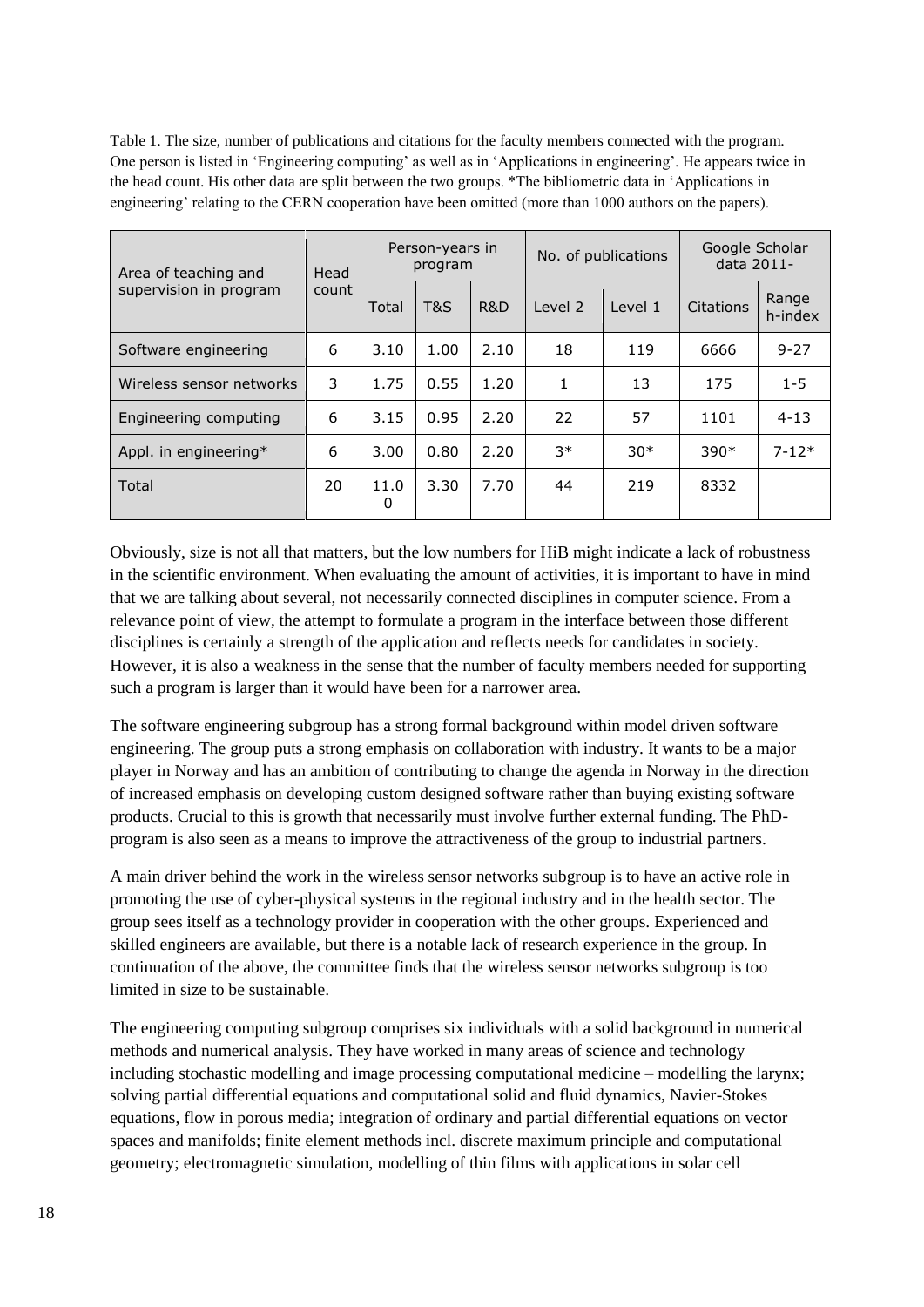technology, synthesis of nanomaterials. Thus, the group possesses qualifications within a broad range of engineering applications.

The applications in engineering subgroup mainly consists of researchers engaged in the ALICE project at CERN.

The above confirms that the faculty engaged in the proposed PhD program composes a very diverse group of experience and interests. Therefore, it is important that the collaboration within the group is sufficiently developed that we may talk about a group and not just a loosely connected collection of researchers. Without a clear scientific vision for the (development of the) research, a "threat" for any applied PhD-project in computer science with a strong emphasis on cooperation with industry is that too much time may be devoted to work that is closer to consultancy than to provide new scientific insight.

In order to deal with these problems, it is important that the faculty members behind the proposed study form a coherent research group with a well-defined scientific strategy including a clear vision and an action plan for achieving that vision.

With the above remarks, it is not necessarily disputed that HiB has a sufficient background for starting a PhD program in the area right now. Nevertheless, it is important that there are satisfactory answers and solutions to the questions and problems raised. Especially, it is of paramount importance that HiB is committing itself to provide the necessary resources to increase the staff so that important areas will not be dependent on individual faculty members and so that the necessary adaptations of curricula and application areas can be done simultaneously with changing needs in society. Inspired by competencies already present in the group, examples of such adaptations could be to put less emphasis on flow in porous media and larger emphasis on modelling thin films for use in solar cells or other activities in renewable energy, or perhaps expand the activities in data science more relevant to big data etc.

The committee wants to emphasize that the faculty members were very engaged and definitely willing to commit themselves to make the program a success. The PhD-students were likewise very positive, and board and management had shown commitment to invest in the growth of the area. The vision of HiB is that 50 % of faculty members should have research competence. During interviews, it was mentioned that HiB had many qualified applicants for positions in mathematical- and physics related areas. HiB did not see themselves as competitors to NTNU, UiO, and UiB, but found that their applied approach filled a need in Western Norway. This was supported in the meeting with high-level officials from potential employers representing as well public as private enterprises. They all underlined the need for PhD-candidates with applied profiles like those described in the program.

Up-to-date laboratory facilities are obviously an integral part of the relevant academic environment. The committee visited several of those and had others described. The general impression was that the facilities are fully adequate.

## **Conclusion**

No, the criterion is not fulfilled.

The institution must: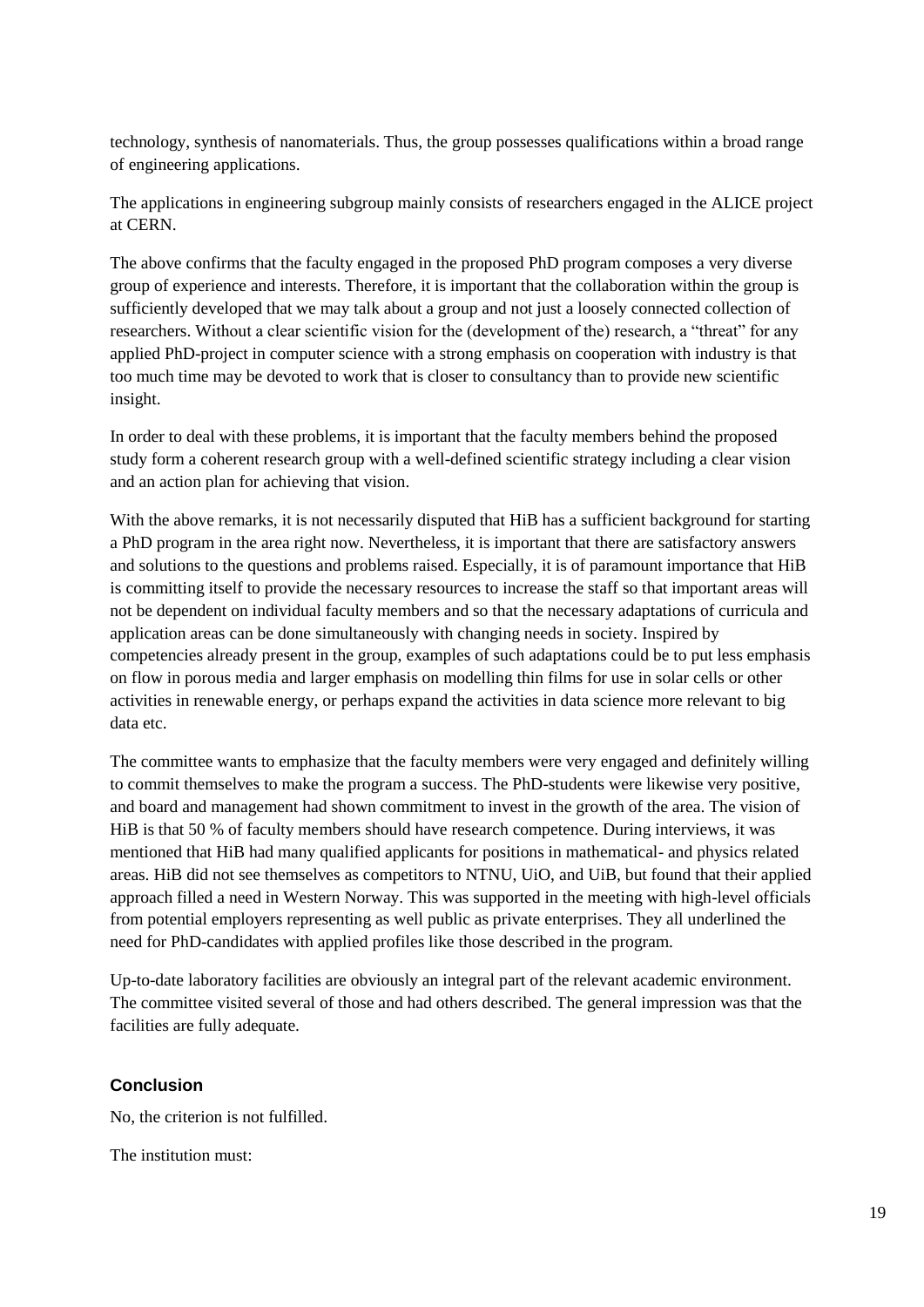Provide a strategy for the scientific content of the area, including visions for cross-disciplinary activities and an outline of how a long-term continuous update of the program can be secured. There must be an action plan for achieving these goals including plans for recruiting the necessary faculty members within a time span of one-two years.

## **3.4.2 The academic environment's external participation**

§ 7-3 (2) The academic environment must actively participate in national and international collaborations and networks relevant for the program.

## **Assessment**

The academic environment maintains close links with national and international partners. The application lists more than 20 researchers from abroad that has visited HiB over the last 5 years, and the list of host institutions for faculty members from HiB comprises 30 universities and research institutions abroad.

HiB is partner with 5 European universities (in Paris, Marburg, Madrid, Warsaw, Lisbon) in Erasmus Exchange programs, is a member of the ALICE Experiment group at CERN also enabling exchange of staff and students including PhD-students, and finally there is a Memorandum of Understanding on Higher Education and Research Collaboration with an Indian technical university (in Coimbatore). The committee wants to emphasize that the involvement in the ALICE project provides excellent opportunities for involvement in grid computing and physics data acquisition at the highest level.

The publication records of accomplishment of the faculty members have several joint publications with foreign researchers. Also locally, there is cooperation indicated by the many joint publications with researchers from UiB.

HiB is a member of several relevant, national networks, and the importance of the cooperation with local enterprises and industry was underlined at the interview with representatives for potential employers.

Further details are provided in the internationalization discussion.

## **Conclusion**

Yes, the criterion is fulfilled.

## **3.4.3 Academic staff and employment**

§ 7-3 (3) At least 50 per cent of the academic FTEs allotted to the program must be staff with their primary employment at the institution. Of these, teachers with competence at the level of at least associate professor must be represented among those who teach the core elements of the program.

For the different cycles, the following additional requirements apply:

a) For first cycle programs, at least 20 per cent of the collective academic environment must have competence at the level of at least associate professor.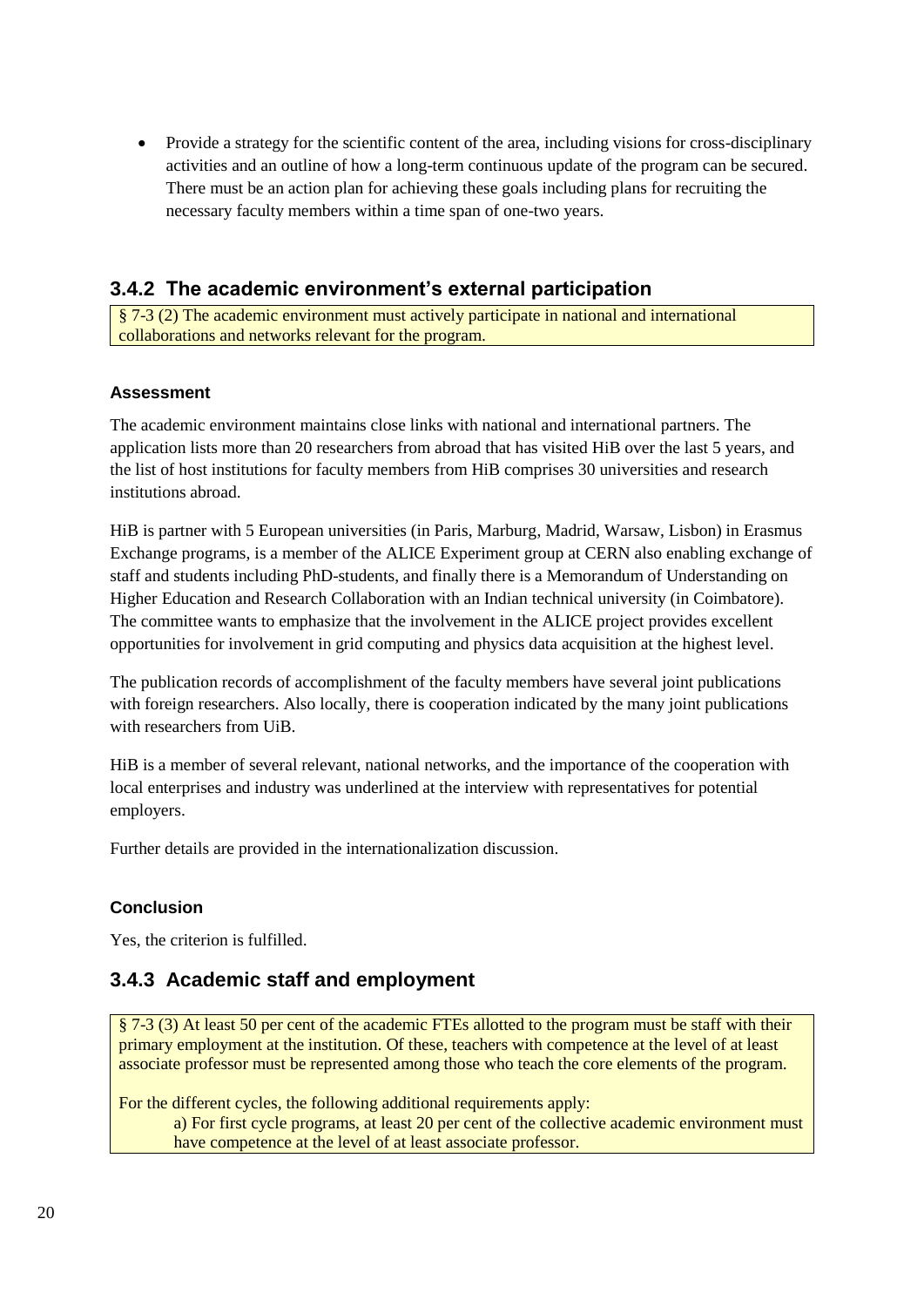b) For second cycle programs, at least 10 per cent of the collective academic environment must be professors or docents, and an additional 40 per cent with competence at the level of at least associate professor.

c) For third cycle programs, requirements are stipulated by Section 3-1 (3) of the Regulations concerning quality assurance and quality development in higher education and tertiary education.

## **Assessment**

The statistics on staff composition given in section 3.4.1 confirm that the formal requirements are fulfilled. It should be mentioned that the qualifications for being promoted to (full) professor are assessed by committees that will always have a foreign member. Sometimes national committees are involved as in e.g. physics. Furthermore, there are full time professors working in each of the four subdisciplines constituting the area of study.

The main concern of the committee with respect to the size of the academic staff is expressed in section 3.4.1 and regards the fact that not all of the sub-disciplines have a sufficient size to secure a sustainable development of the area.

## **Conclusion**

Yes, the criterion is fulfilled.

However, the institution needs to pay attention to the requirements mentioned in section 3.4.1.

## **3.4.4 The academic environment's research and development work**

§ 7-3 (4) The academic environment must be actively engaged in research, academic and/or artistic development work.

For the different cycles, the following additional requirements apply:

a) For first cycle programs, the academic environment must have documented results at a level that is satisfactory in relation to the content and level of the program.

b) For second cycle programs, the academic environment must have documented results at a high international level of quality, with satisfactory academic breadth.

c) For third cycle programs, the academic environment must have documented results at a high international level of quality with satisfactory academic breadth.

## **Assessment**

The committee has not made a thorough bibliometric analysis of the computer science area at HiB, but the data provided in table 3.4.1 enables computation of some crude measures of bibliometric productivity and impact. The table is primarily based on data provided in the application. Furthermore, the committee requested bibliometric data showing the citation impact of the faculty members as presented by Google Scholar's h-index. The h-index of an author is say 10 if he/she has 10 publications each cited 10 times or more, but not 11 publications cited 11 times or more.

The table gives the summed production of the core staff committed to the program. The numbers have not been adjusted for multiple authorship so they are indicative of the individual activity level, not the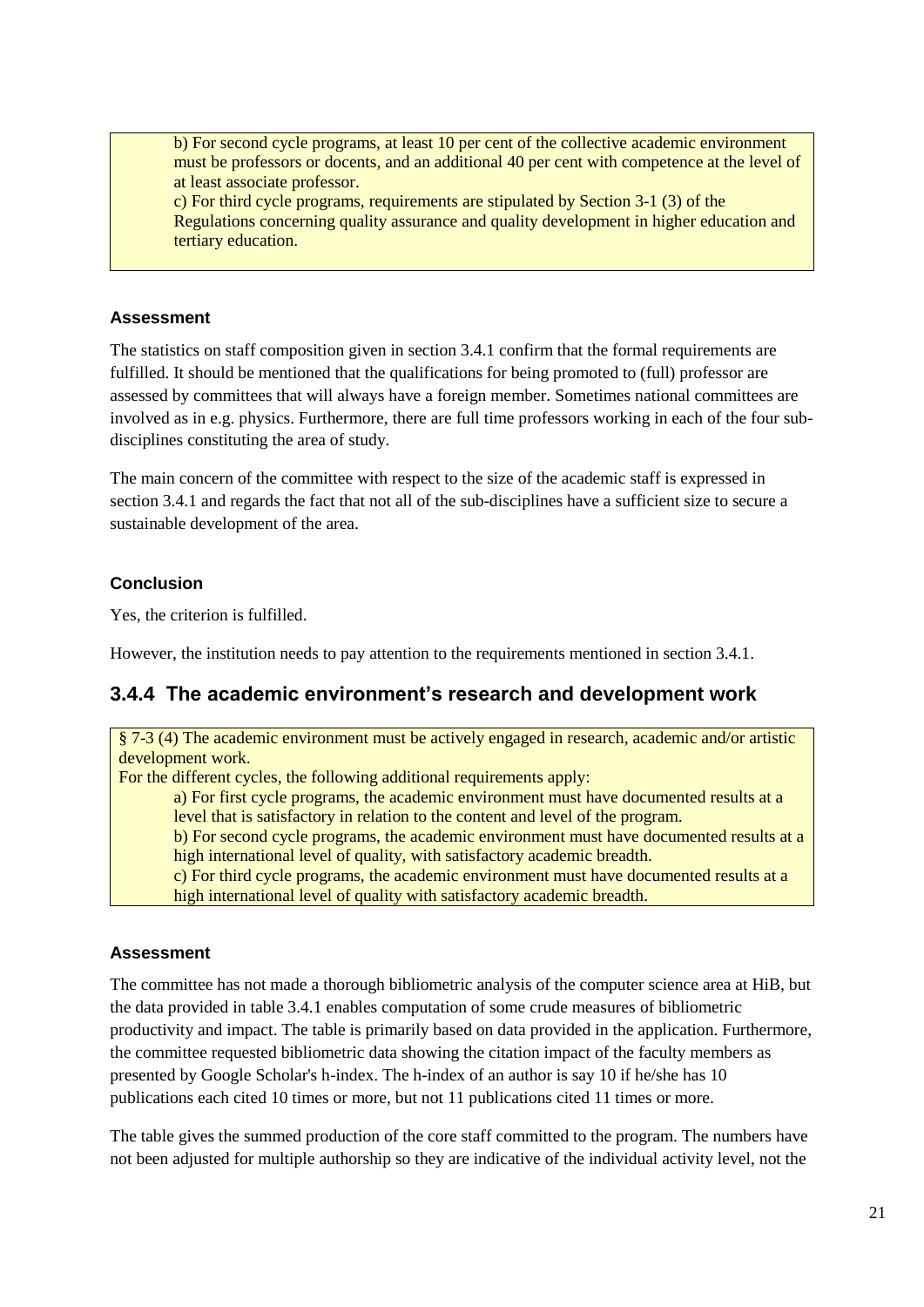total production of the group. The yearly average number of publications is around 8 level 2 publications and 38 level 1 publications. For a well-established, large environment in science and technology like NTNU, the author fraction at level 2 is around 20%, and with  $8/(8+38)=17%$  there seem to be a reasonable fraction of publications in high impact media for the faculty connected to the program at HiB. The number of person-years involved in research is (less than) 8, so also the average productivity is at an acceptable level.

The reported h-indices for publications published since 2011 ranges between 1 and 27. It follows that the software engineering subgroup possesses the largest h-indices as well as the largest numbers of citations with a minimum of 9 and a maximum of 28. This is certainly an indication of a strong research activity. The rather low numbers for the wireless sensor networks group is a reflection of the limited resources available combined with the strong focus on making applied projects work.

When evaluating bibliometric statistics, it is of course important to look at not just the total time allocated for research, but also how the time is distributed between individuals. At HiB faculty must apply for research time. Professors are given the same research time allotment as professors at UiB. No professor at HiB has yet lost research time, but some associate professors have. Thus, the conditions for doing research are, at least formally, rather similar to conditions offered at regular universities and therefore the outcome may be assessed in a similar way.

Several types of software tools have been developed – alone or in cooperation with other universities, public institutions and private enterprises. A number of projects in welfare technology and health services involve activities with an innovation focus. In addition, obviously, the work in the ALICE project results in many concrete soft- and hardware solutions to data harvesting and storage.

## **Conclusion**

The committee finds that there is comprehensive evidence of high quality international research activity at a sufficient thematic breadth. This is seen from

- the range of international publications with good citation impact
- $\bullet$  the number of publications at level 2
- the extensive national and international collaboration leading to joint publications
- the many projects involving users and with a clear innovation focus

Thus, yes, the criterion is fulfilled.

However, in ensuring a sustainable development of the field following the requirements given to section 3.4.1 *The composition, size and competence of the academic environment* area, HiB should take the necessary measures to strategy development and staff consolidation.

## <span id="page-25-0"></span>**4 Conclusion**

Based on the written application with attached documentation elucidated at the on-site interviews, the expert committee concludes the following: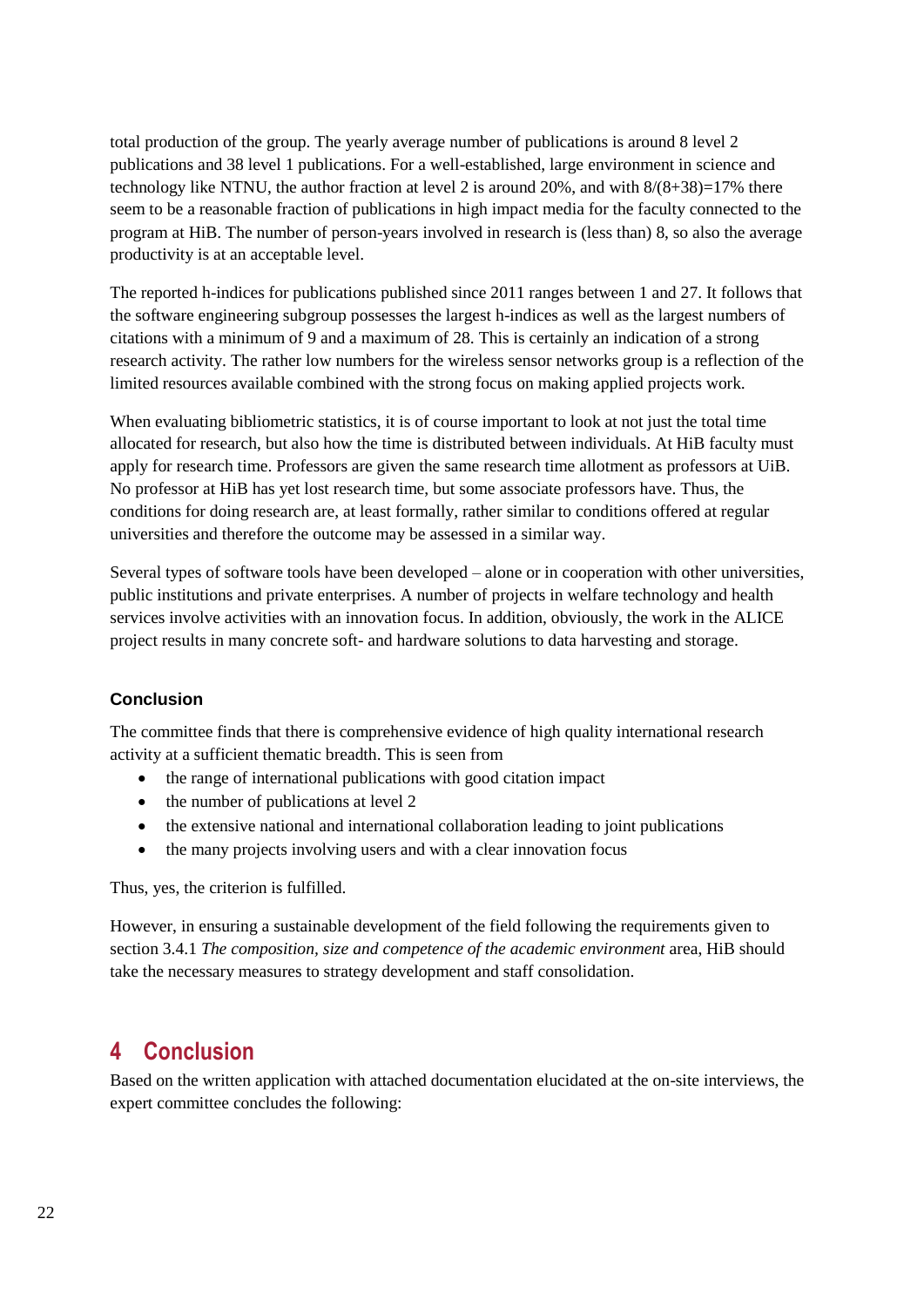## **The committee does not recommend accreditation of the PhD program** *ICT Engineering: Software Engineering, Communication Systems and Engineering Computing* **at Bergen University College.**

The expert assessment states below which demands the institution is required to meet in order to achieve accreditation. In addition, the committee has provided advice for the further development of this study program.

## **Requirements**

The following requirements listed in the section on accreditation in the Quality Assurance Regulation on Higher Education are not satisfied:

## **§ 7-2 Plan for the program**

- § 7-2 (1) The program must have an appropriate title.
- § 7-2 (2) The program must be described with reference to learning outcomes.
- § 7-2 (3) Content and structure of the program shall correspond with and be adapted to the description of the learning outcome so that the learning outcome is achieved.
- § 7-2 (4) Work and teaching methods shall correspond with and be adapted to the description of the learning outcome so that the learning outcome is achieved.
- § 7-2 (5) Examination and other types of evaluation shall correspond with and be adapted to the description of the learning outcome so that the learning outcome is achieved.
- § 7-2 (8) The program must have student exchange and internationalization agreements, adapted to its level, scope and other characteristics.

## **§ 7-3 The academic environment associated with the program**

•  $§$  7-3 (1) The composition, size and collective competence of the relevant academic environment must be adapted to the program and adequate for conducting relevant R&D work.

## **The following requirements must be satisfied in order to achieve accreditation: Regarding the plan for the program:**

- HiB must propose a revised title that more precisely covers the content of the planned PhD study and properly reflects the scientific area of expertise of the staff at HiB.
- HIB must ensure that the Norwegian and English titles are consistent.
- HiB must revise the outcomes so that they properly reflect the scope and revised title of the program, cf. Section 3.3.1.
- HiB must define explicitly the type of issues that should be dealt with in the supervision of the PhD-students more extensively / in greater detail than done in the application's Section 2.4.
- HiB must indicate the planned internal forums, their topics/issues and frequency, as well as expected contribu tions from the candidate in these forums.
- HiB must define guidelines for how candidates should spend time with other institutions, in particular at universities outside Norway.
- HiB must establish a scheme for co-supervision and for ensuring an interaction with a broader set of faculty members and other PhD-students.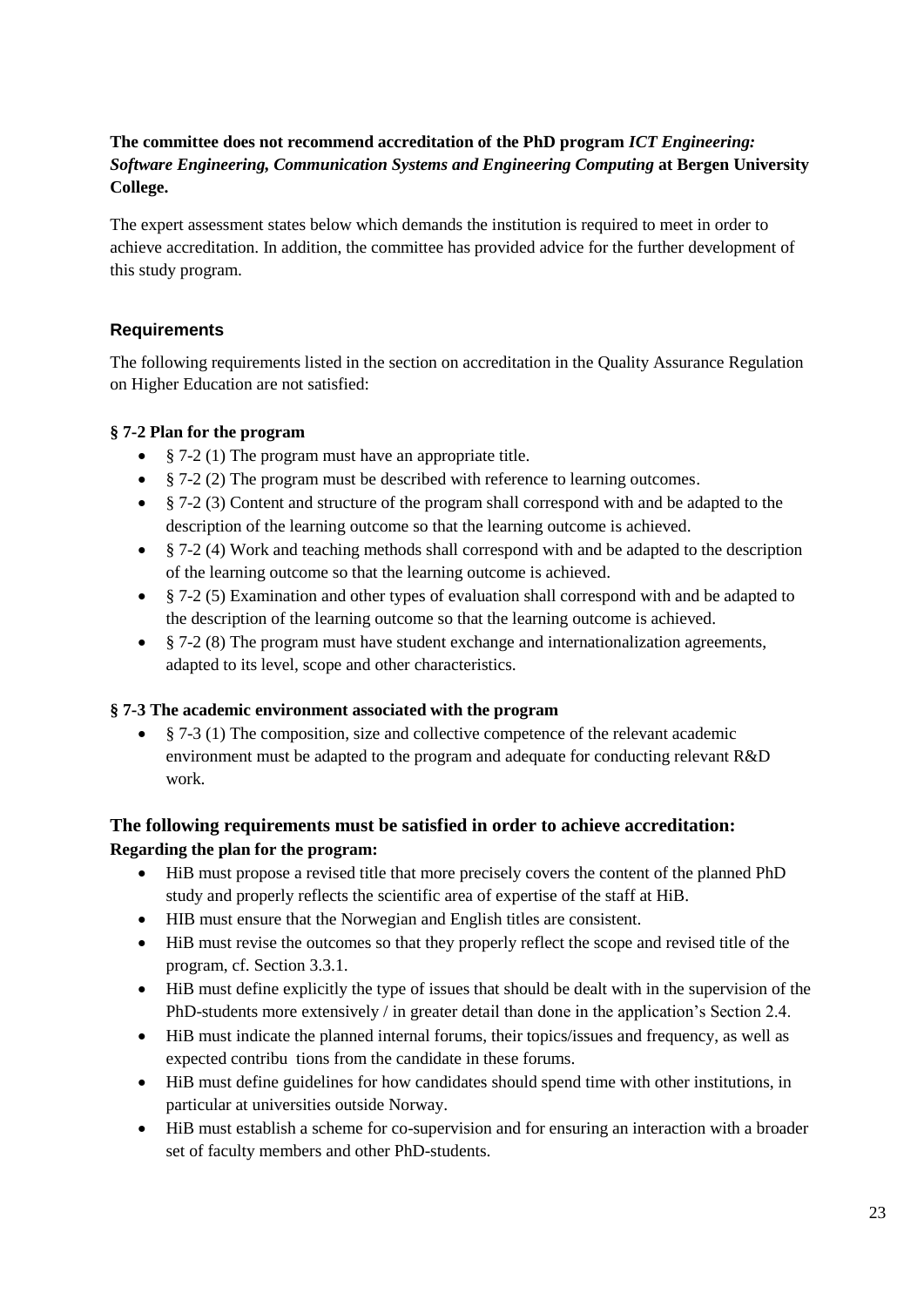- HiB must clarify how and by whom the grading is done; in particular the use of external examiners and how the different elements of the evaluation (oral exam, report) are combined in the overall grading (pass/fail) of the coursework
- HiB must make it compulsory to stay 3 to 6 months abroad at an international research institution and collaborate with researchers at the institution. Only in extraordinary cases should a student be exempted from this requirement.
- HiB must provide a strategy for the scientific content of the area, including visions for crossdisciplinary activities and an outline of how a long-term continuous update of the program can be secured. There must be an action plan for achieving these goals including plans for recruiting the necessary faculty members within a time span of one-two years.

## **Recommendations**

The committee has some further comments to the following requirements listed in the section on accreditation in the Quality Assurance Regulation on Higher Education:

## **§ 7-1 Basic prerequisites for accreditation**

- § 7-1 (2) Requirements of applicable regulations and curricula
- § 7-1 (3) The recruitment of students to the program should be large enough to enable the institution to establish and maintain a satisfactory learning environment and a stable program.

## **§ 7-2 Plan for the program**

- § 7-2 (1) The program must have an appropriate title.
- § 7-2 (2) The program must be described with reference to learning outcomes
- § 7-2 (3) Content and structure of the program shall correspond with and be adapted to the description of the learning outcome so that the learning outcome is achieved.
- § 7-2 (5) Examination and other types of evaluation shall correspond with and be adapted to the description of the learning outcome so that the learning outcome is achieved:
- § 7-2 (6) The program must have a clear academic relevance for employment and/or further studies.
- § 7-2 (8) The program must have student exchange and internationalization agreements, adapted to its level, scope and other characteristics
- § 7-2 (9) The institution must have facilities, library services, administrative and technical services, ICT resources and working conditions for the students, which are adapted to the program.

#### **§ 7-3 The academic environment associated with the program**

- $\S$  7-3 (3) At least 50 per cent of the faculty must have their primary employment at the institution. This group must include associate or full professors involved in teaching the core elements of the program.
- § 7-3 (4) The academic environment must be actively engaged in research, academic and/or artistic development work.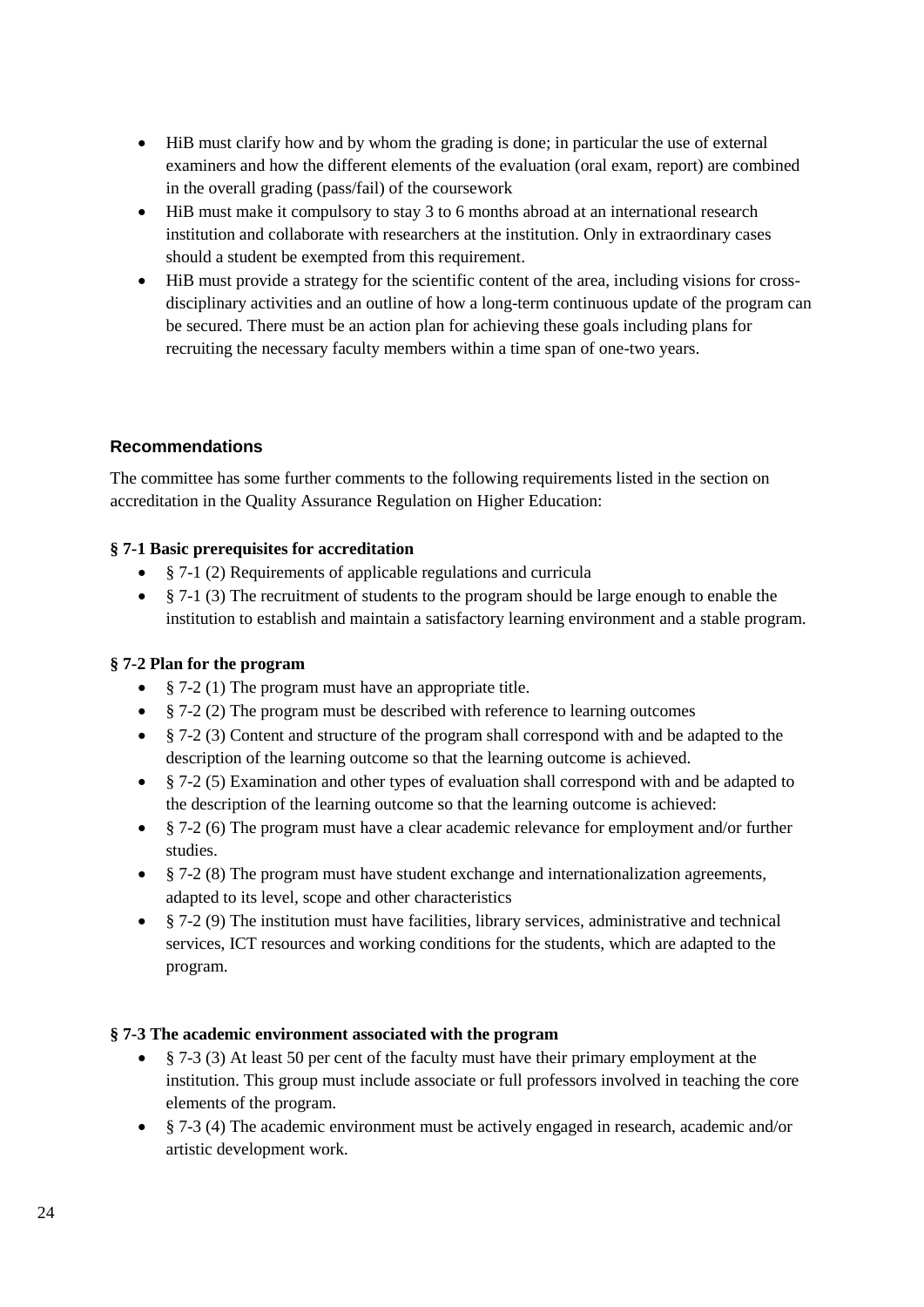## **The committee offers the following advice to develop the study program further:**

#### **Regarding the basic prerequisites for accreditation:**

- HiB should more actively exploit external funding.
- HiB should make a plan for how many PhD-students that will work on joint projects and how the involved groups will work together in order to accomplish this.

## **Regarding the plan for the program:**

- HiB should preferably find a title that is shorter and communicates the content better than the originally proposed.
- HiB should find a title that promotes coherence and co-operation between the subareas and research at the groups at HiB.
- HiB should reformulate the learning outcomes so that they emphasize the intended strength of the candidates following the proposed program. For instance, it is strongly advised to include the term "ability to engineer … systems" as skill. Similarly, the overall description of learning outcomes should de-emphasize outcomes on which the program does not focus.
- HiB should extend the course portfolio by including PhD courses from outside HiB that the candidates can follow at other institutions, or by bringing external lecturers to HiB.
- HiB should ensure that the PhD courses offered at HiB are at PhD level. It should be indicated which of the literature that the candidates is required to have in-depth knowledge of.
- HiB should set up a plan for how the items under Requirements D-F should be systematically used to ensure the learning outcomes of the candidates.
- HiB should include any other planned activities contributing to the learning outcome.
- HiB should consider additional forms of evaluation such as assessing paper presentations and paper reviews to better fulfil and assess some of the learning goals on skills.
- HiB should seek collaboration with industry with research competence and ability to exploit advanced research results in order to better ensure that opportunities with a potential for high quality research at an international level are being identified and thus contributing to higher academic relevance for employment and/or further studies.
- HiB should make sure that all research groups have sufficient connections with foreign universities that may be host institutions for PhD-students
- HiB should provide space for PhD-students to meet for informal discussion on scientific matters and exchange of feedback and ideas

## **Regarding the academic environment:**

- HiB must pay attention to the requirements mentioned in section 3.4.1 regarding the composition, size and competence of the academic environment.
- In ensuring a sustainable development of the field following the requirements given to section 3.4.1, HiB should take the necessary measures to continued strategic development and staff consolidation.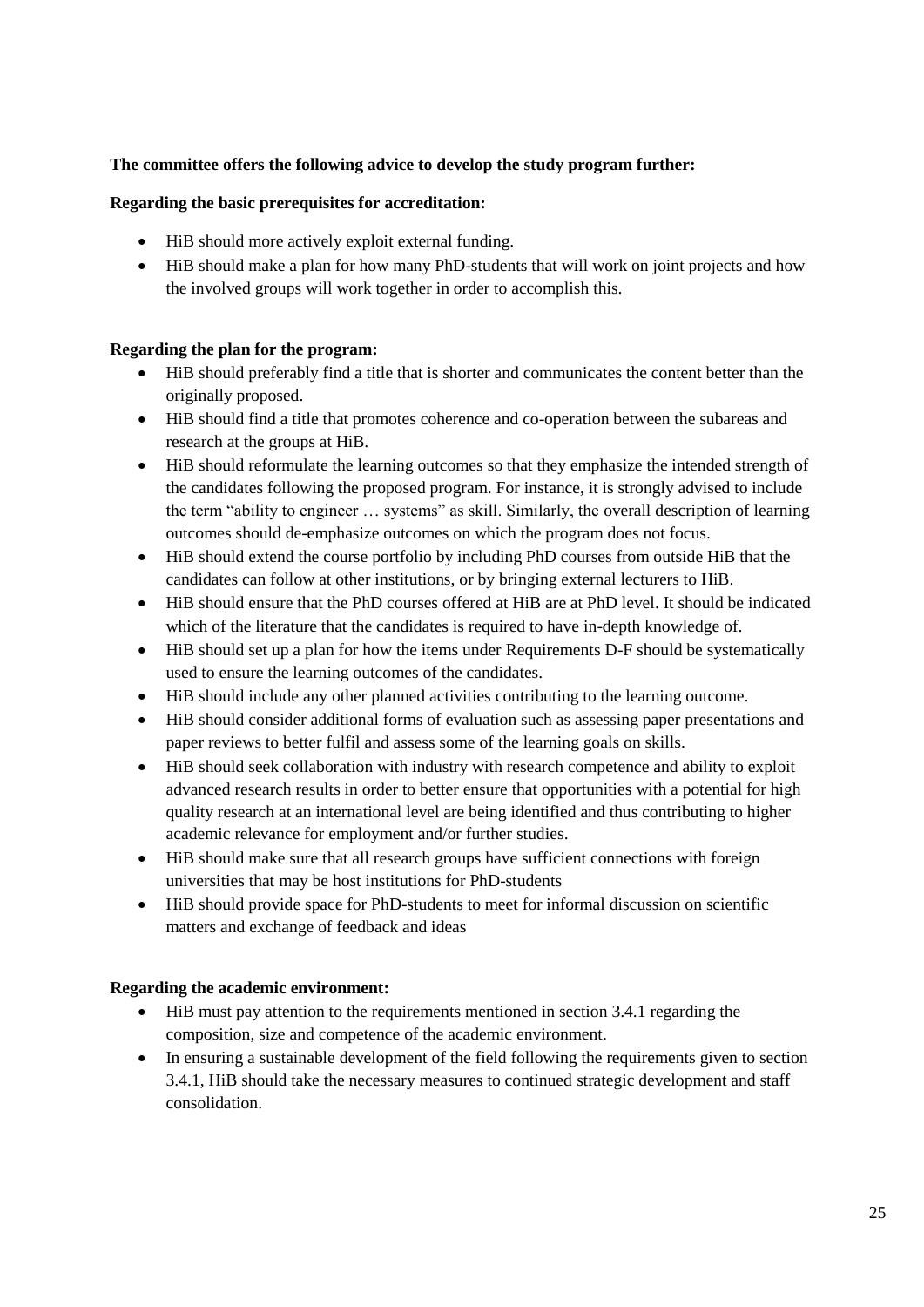## <span id="page-29-0"></span>**5 Comments from the Institution**

Bergen University College submitted their response to the report on 24.06.2016. It had the following attachments:

- Attachement 1: Response (reproduced below)
- Attachement 2: List of advices/recommendations from the committee
- Attachement 3: Vedtak fra høgskolestyret vedr. godkjenning av navneendring og handlingsplan
- Attachement 4: Strategy and action plan in response to the NOKUT draft accreditation report
- Attachement 5: Revised Programme Description
- Attachement 6: Guidelines for internationalization and exchange for PhD candidates

## Response to the draft accreditation report (tilsvar)

**R1: HiB must propose a revised title that more precisely covers the content of the planned PhD study and properly reflects the scientific area of expertise of the staff at HiB.**

We propose the following revised title for the programme of study:

## *Computer Science: Software Engineering, Sensor Networks and Engineering Computing*

This title is close to the title suggested by the committee (AR, p.9), but with the explicit inclusion of software engineering. We agree with the committee that narrowing the area of communication systems to that of sensor networks reflects the scientific expertise of the staff. It also reflects the planned future composition and competence of the staff (see R10 response). With this change, Computer Science (as suggested by the committee) describes the overall discipline of the program. This is also consistent with the ACM computing classification system<sup>2</sup> in which the research in modelbased software engineering and verification belongs to the category of *software and its engineering* and is founded on theoretical computer science concepts; engineering computing relies on elements from the category of *mathematics of computing*; and grid computing and sensor networks belong to the category of *computer systems organization*. Furthermore, software engineering, sensor networks, and engineering computing can all be considered part of computer science<sup>3</sup> with engineering computing being in the crossroad of scientific computing and computational science.

We explicitly include software engineering in the title for the following main reasons: **(1)** the group in software engineering constitutes a main research strength (AR, p.18-19), and several PhD projects (SA, tables 1.3.1/1.3.2) have had a primary focus on software and its engineering. The area of software engineering is large (AR, p. 9), but model-driven software engineering<sup>4</sup> do encompass a substantial range of software engineering topics (including construction and process), and is important for the developed strategy and action plan (attachment 4); **(2)** the development and

26

l

<sup>2</sup> Available vi[a http://www.acm.org/about/class/2012](http://www.acm.org/about/class/2012)

<sup>&</sup>lt;sup>3</sup> Peter Denning (2000). Computer Science: The Discipline. In Encyclopedia of Computer Science.

<sup>4</sup> M. Brambilla, J. Cabot, and M. Wimmer: Model-Driven Software Engineering in Practice. Synthesis Lectures on Software Engineering. Morgan Publ., 2012.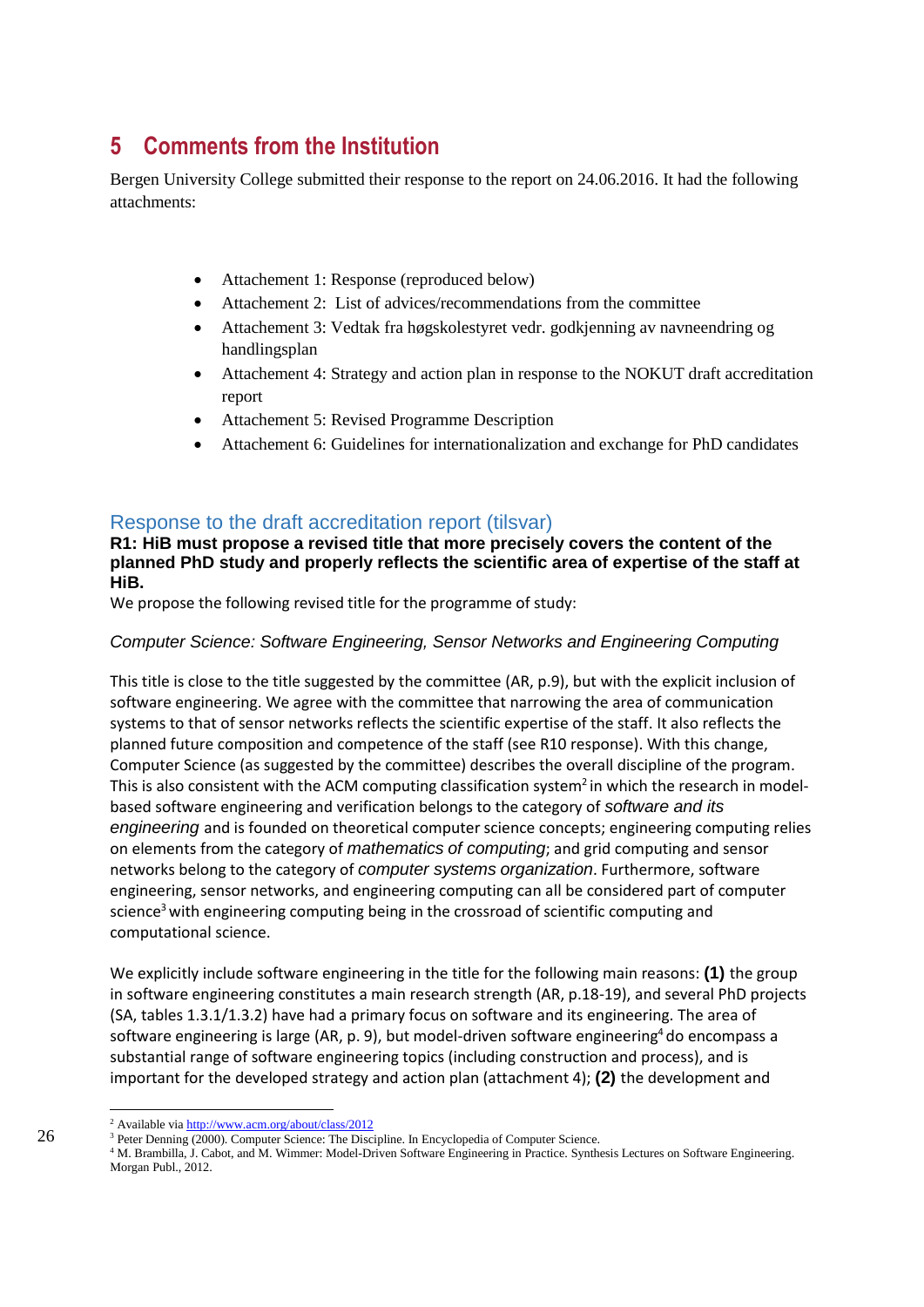application of software technology is a common denominator for the research activities in the programme including sensor networks, engineering computing, and grid computing as also stated by the committee (AR, p.9). We therefore find this term important in order to promote coherence and internal co-operation in the title (A4); **(3)** the courses PHD-CS-3 and PHD-CS-4 are in software engineering making the term important to properly reflect the content and focus of the program; **(4)**  more than 80 % of the master's theses in the underlying joint master's degree in software engineering have over the past three years been supervised by HiB faculty members. This makes the inclusion of software engineering important from a recruitment and profession perspective; **(5)** the research group in software engineering is currently involved in several projects and applications involving external funding (including EU-funding) not directly linked to sensor networks and engineering computing. This makes it important for external collaboration and for signaling the engineering focus of the programme. In our view, this justifies software engineering being in the list of research areas that defines the content of the programme (A3).

We have not succeeded in finding a shorter title that in a satisfactory way (from our perspective) properly covers both the scientific expertise of the staff and the content of the program (A3). Still, we find that the proposed title promotes coherence and co-operation (A4) via the three research pillars that forms the programme and provide the basis for cross-disciplinary research (see R10).

## **R2: The Norwegian and English titles should be consistent.**

The Norwegian title corresponding to the revised title proposed in R1 is: *Datavitenskap: Programvareutvikling, sensornettverk og beregningsorientert ingeniørvitenskap*

### **R3: HiB must revise the outcomes so they properly reflect the scope and revised title of the program, cf. Section 3.3.1.**

We have revised the overall learning outcomes in the programme description (attachment 5), section 2, to reflect the use of computer science as discipline and the narrower focus on sensor networks. This has prompted also minor changes to the learning outcomes of the mandatory courses PHD-CS-1 and PHD-CS- 2. In addition, we have revised LO-G2-1 (interdisciplinary assignments) removing "manage" as advised (AR, p.11 and A5). LO-G5-1 has been revised to reflect the intended strength on application of technology (AR, p.10 and A5). LO-S2-2 on the *ability to engineer* has been added as strongly advised (AR, p.11 and A5) with emphasis on modelling and validation being common themes in all three research pillars and important elements in the elective courses of the programme.

## **R4: HiB must explicitly define the type of issues that should be dealt with in the supervision of the**

## **PhD-students in greater detail than is done in the application's Section 2.4.**

Section 5 of the revised programme description (attachment 5) has been expanded to explicitly give information about the type of issues that should be dealt with in the supervision.

### **R5: Indicate the planned internal fora, their topics/issues and frequency, as well as the expected contributions from the candidate in these.**

Section 5 of the revised programme description (attachment 5) has been expanded to elaborate on the planned internal fora and expected contributes from the PhD candidates.

#### **R6: Have guidelines for how candidates should spend time with other institutions, in particular at universities outside Norway.**

We have developed a separate document (attachment 6) intended to aid the PhD candidates in planning their compulsory international research visit (see response to R9).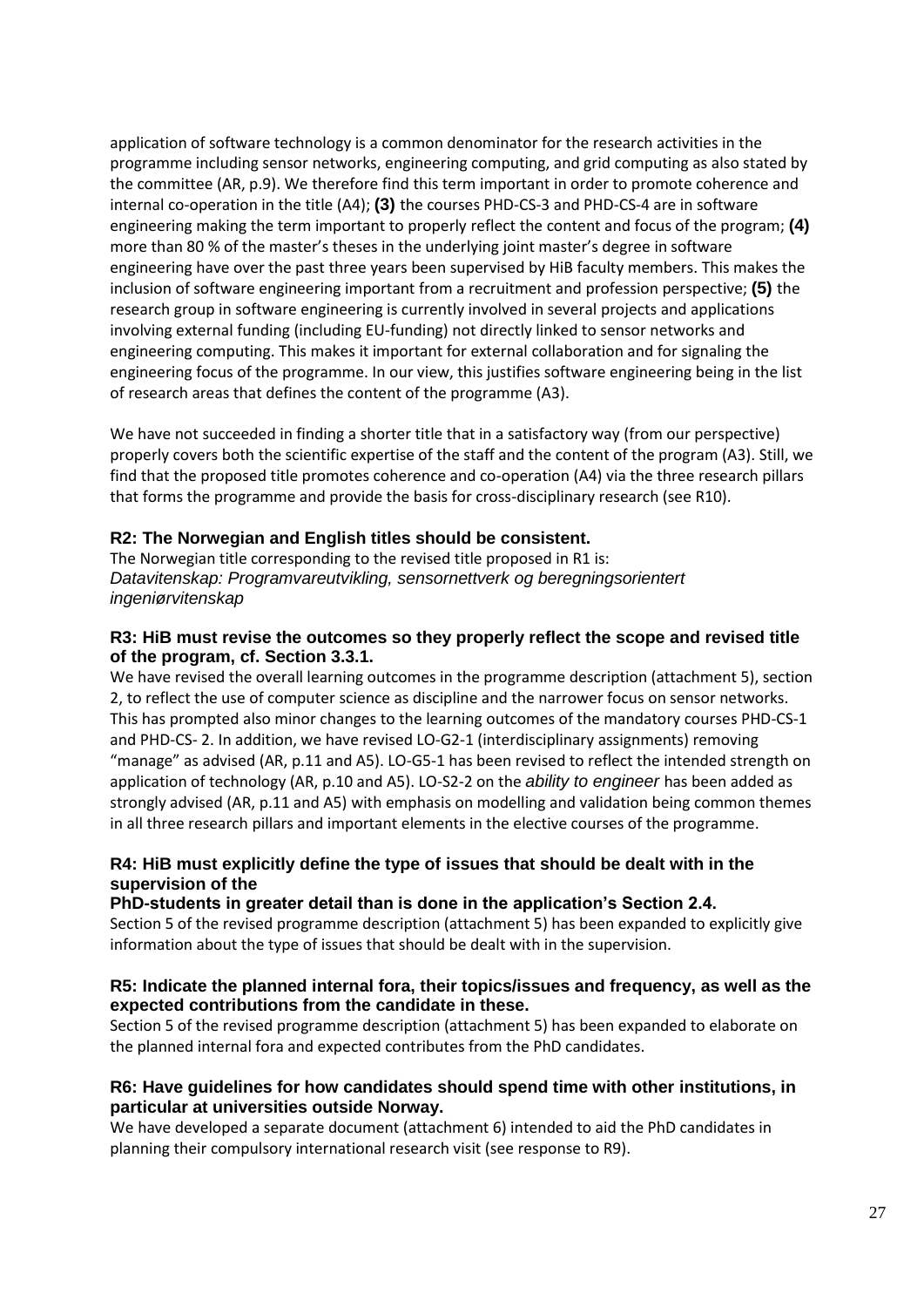#### **R7: The institutions must establish a scheme for co-supervision and for ensuring an interaction with a broader set of faculty members and other PhD-students.**

The regulation for the PhD Degree at HiB (SA, attachment 1.1a, sect. 7.1) states that PhD candidates will have two academic supervisors. This is also reflected in the admission form. The majority (9/15) of the current PhD candidates (SA, table 1.3.1) have two HiB faculty members as supervisors in addition to their formal main supervisor at the degree awarding institutions. We plan to continue the practice of having two HiB faculty members. To make this explicit, we have revised section 5 of the programme description (attachment 5) to reflect this practice. Concerning a scheme for broader interaction with faculty member and other PhD-students, then the group meetings, planned PhD forum, PhD programme seminar, department and faculty seminars, and annual retreat (see R5 response) will expose the PhD students more broadly to faculty members and other PhD-students.

### **R8: Clarify how and by whom the grading is done; in particular the use of external examiners and how the different elements of the evaluation (oral exam, report) are combined in the overall grading (pass/fail) of the coursework**

We follow the recommendation of the committee (AR, p12) such that grading in the elective courses is done by a course lecturer and an external examiner. We will also use an external examiner in the mandatory PHD-CS-2 course. This change is reflected in section 7 of the revised programme description (attachment 5). The elective courses PHD-CS-3 to PHD-CS-7 are all graded pass/fail based on a combination of an oral exam and a project report, and the Assessment section of all elective courses in the programme description contains the sentence: *"Each of the two components must result in a pass grade in order to obtain a pass grade for the entire course".* We now explicitly state this also in the beginning of section 7 of the revised programme description (attachment 5).

#### **R9: HiB must make it compulsory to stay 3 to 6 months abroad at an international research institution and collaborate with researchers at the institution. Only in extraordinary cases should a student be exempted from this requirement.**

Section 6 of the programme description (attachment 5) and the guidelines for internationalization and exchange for PhD candidates (attachment 6) state that a 3-6 months visit to an international research institution is compulsory. Exemption from this is only possible in extraordinary cases and is subject to approval by the programme committee.

### **R10: HiB must provide a strategy for the scientific content of the area, including visions for cross disciplinary activities and an outline of how a long term continuous update of the program can be secured. There must be an action plan for achieving these goals including plans for recruiting the necessary faculty members within a time span of one-two years.**

We have outlined a strategy and action plan (attachment 4) aligned with the revised title of the programme. An important premise has been to combine a long-term scientific foundation based on our strategic research strengths with application areas of high relevance to the faculty and to society (regionally, nationally, and internationally). As a result, the strategy is rooted in the 2016-2020 strategic plan for the faculty and couples the three research pillars of the programme (software engineering, engineering computing, and sensor networks) with the domains of health and care, energy, and ocean. We find that the three core scientific research areas coupled with the thematic application areas yields a good balance between having a programme with a long-term foundation focusing on scientific knowledge (AR, p9), and having applied PhD-projects in areas of high regional and national importance involving industry collaboration (AR, p9). Furthermore, the application areas define an arena for cross-disciplinary activities and research synergy – both within the programme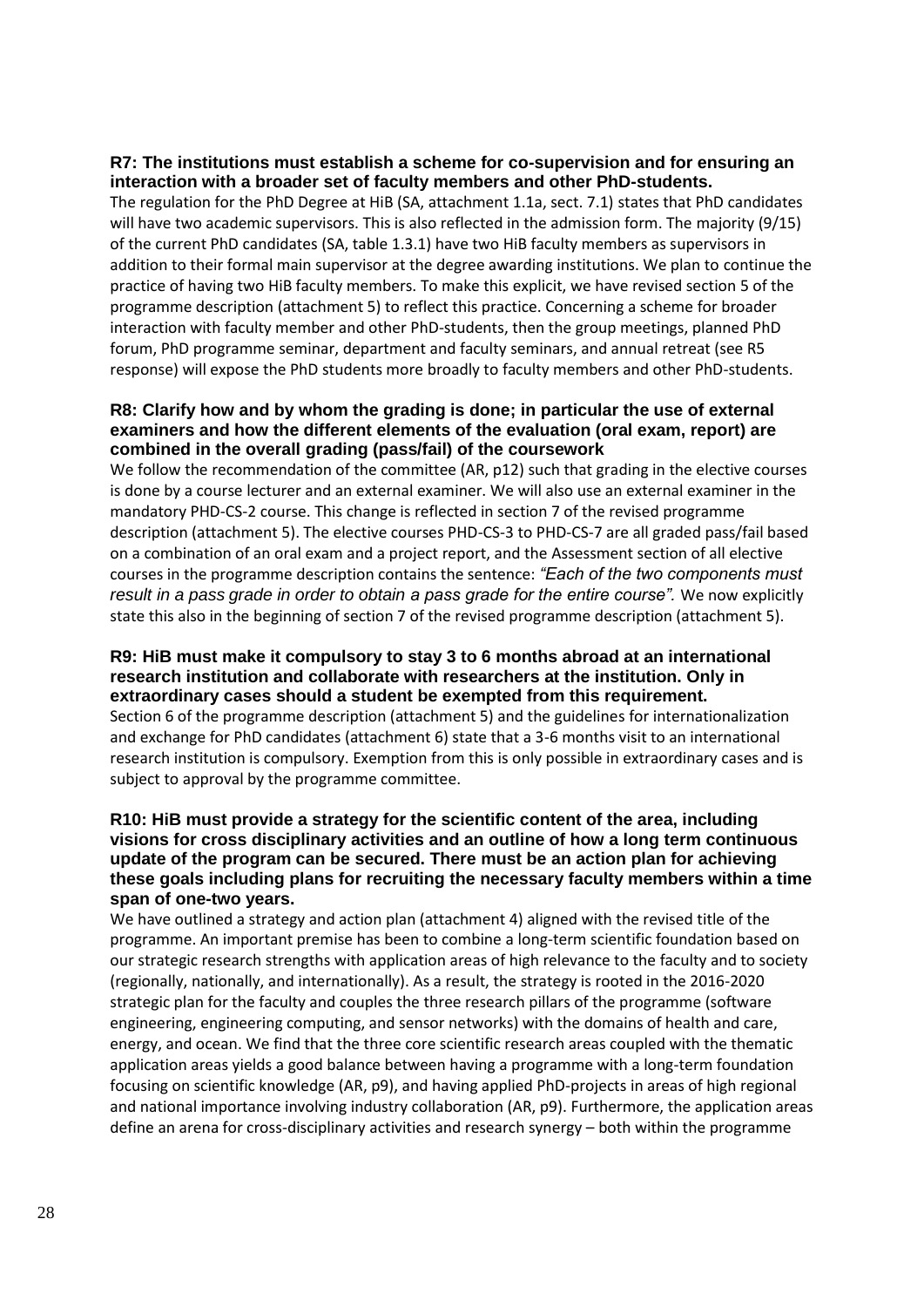and towards other engineering disciplines. As detailed in attachment 4, we already have research activities and external funding in the application areas of health and care, ocean, and energy.

To implement this strategy, the board of HiB adopted on June 9, 2016 (attachment 3) an action plan committing resources to recruit four new permanent faculty members and a 3-year post-doctoral fellow. Positions 1 and 2 are in sensor networks with a view towards cyber-physical systems and are defined to make the research group on sensor networks sustainable (AR, p18). Additionally two permanent positions are designed to strengthen the cross-disciplinary activities. The third permanent position focuses on software engineering for embedded systems. Two staff members (Rutle and R. Heldal) already have expertise in this area. Combined with the two new positions in sensor networks, this position will boost collaboration targeting sensor networks and cyber-physical systems in which research on the engineering of software plays an important role. The fourth permanent position concentrates on big data and machine learning (AR, p.19). This position will add a new dimension to the collaboration between software engineering, engineering computing, and sensor networks as the collection, processing, and interpretation of big data sets (e.g. from sensor systems) lies at the crossroad of software engineering and applied mathematics (machine learning). Recognizing the challenges in cross-disciplinary research, the purpose of the 3-year post-doctoral fellow is to provide a full-time researcher dedicated to crossdisciplinary activities and supporting the development of joint research proposal for external funding.

The plan is to advertise the positions both nationally and internationally in the fall of 2016. Recent experience with openings linked to the programme has shown that positions advertised with a clear research focus/profile attract many qualified applicants (both national and international). We therefore find it feasible to fill the positions. To further make the positions attractive, we will associate internally funded PhDs positions to the new faculty positions.

In a letter dated 04.08.16 the Norwegian version of the name was corrected to *Datateknologi: programvareutvikling, beregningsorientert ingeniørvitenskap og sensornettverk.*

## <span id="page-32-0"></span>**6 The expert committee's additional evaluation**

## <span id="page-32-1"></span>*6.1 Evaluation of the comments from the institution*

## **§ 7-2 (1) The program must have an appropriate title.**

*The institutions must:*

- *Propose a revised title that more precisely covers the content of the planned PhD study and properly reflects the scientific area of expertise of the staff at HiB.*
- *Consistent Norwegian and English titles should be proposed.*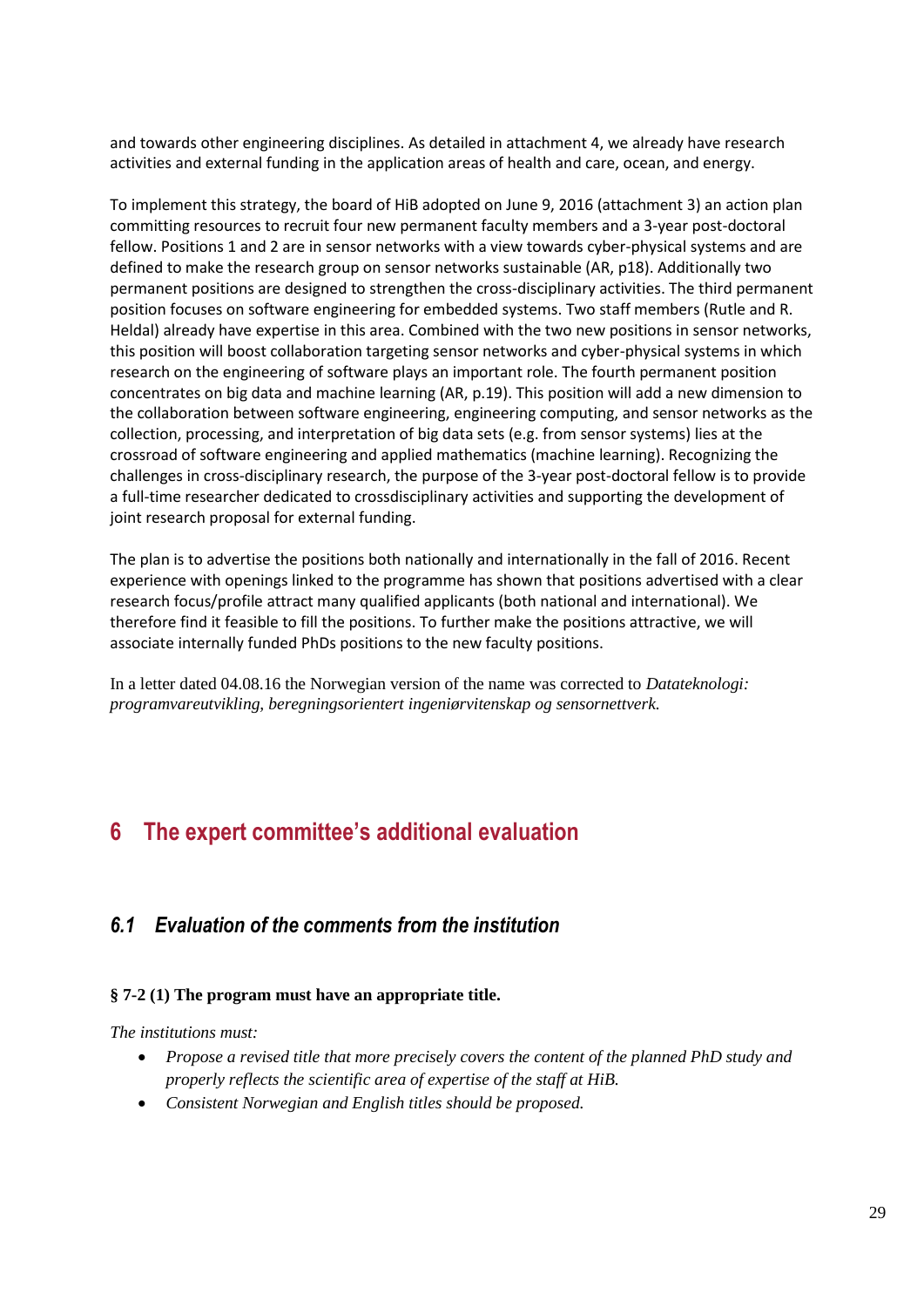## **Assessment**

During the visit to HiB the committee –as food for thought - put forward the following suggestion for a new title for the program: "Computer Science: Sensor Networks and Engineering Computing". HiB suggests keeping the original term 'Software Engineering' in the title ending up with the English title

"*Computer Science: Software Engineering, Sensor Networks and Engineering Computing"*

and – by letter dated 04.08.2016 from rektor Ole Gunnar Søngen - the Norwegian title

*"Datateknologi: Programvareutvikling, beregningsorientert ingeniørvitenskap og sensornettverk".*

With the suggested title, the three core research areas in the (new) strategy are explicitly mentioned under the general heading 'Computer Science'. The Software Engineering group comprises 6 staff members and possesses the strongest bibliometric track record making the wish to include the term in the program title understandable also from a visibility point of view as regards recruitment and external collaboration. Maybe more important are the considerations on making the title reflect content and focus of the program and at the same time also letting the title signal coherence and internal cooperation.

The translation of computer science into Norwegian is not straight forward. Commonly, it is translated into "informatikk" putting more emphasis on the theoretical and non-applied aspects than the broader English computer science. Similar remarks hold for the alternative translation "datavitenskap" earlier suggested by HiB (In letter dated 27.06.2016 the Norwegian title was "*Datavitenskap: programvareutvikling, beregningsorientert ingeniørvitenskap og sensornettverk"*). The committee finds that the revised Norwegian title using "Datateknologi" presented above in an improved way reflects the engineering aspect of the education, and thus the committee finds that also the Norwegian title is acceptable.

#### **Conclusion**

It is of course always debatable how closely a title for a PhD program should reflect the aims and content of the program. On one side it should not be so broad that it indicates presence of activities not available, on the other side it should be sufficiently broad to allow for a natural, further development of the program. The committee finds that HiB has reached a reasonable compromise between those two extremes. So the criterion is fulfilled.

#### **§ 7-2 (2) The program must be described with reference to learning outcomes**.

*The institution must:*

 *Revise the outcomes so that they properly reflect the scope and revised title of the program, cf. Section 3.3.1.*

#### **Assessment**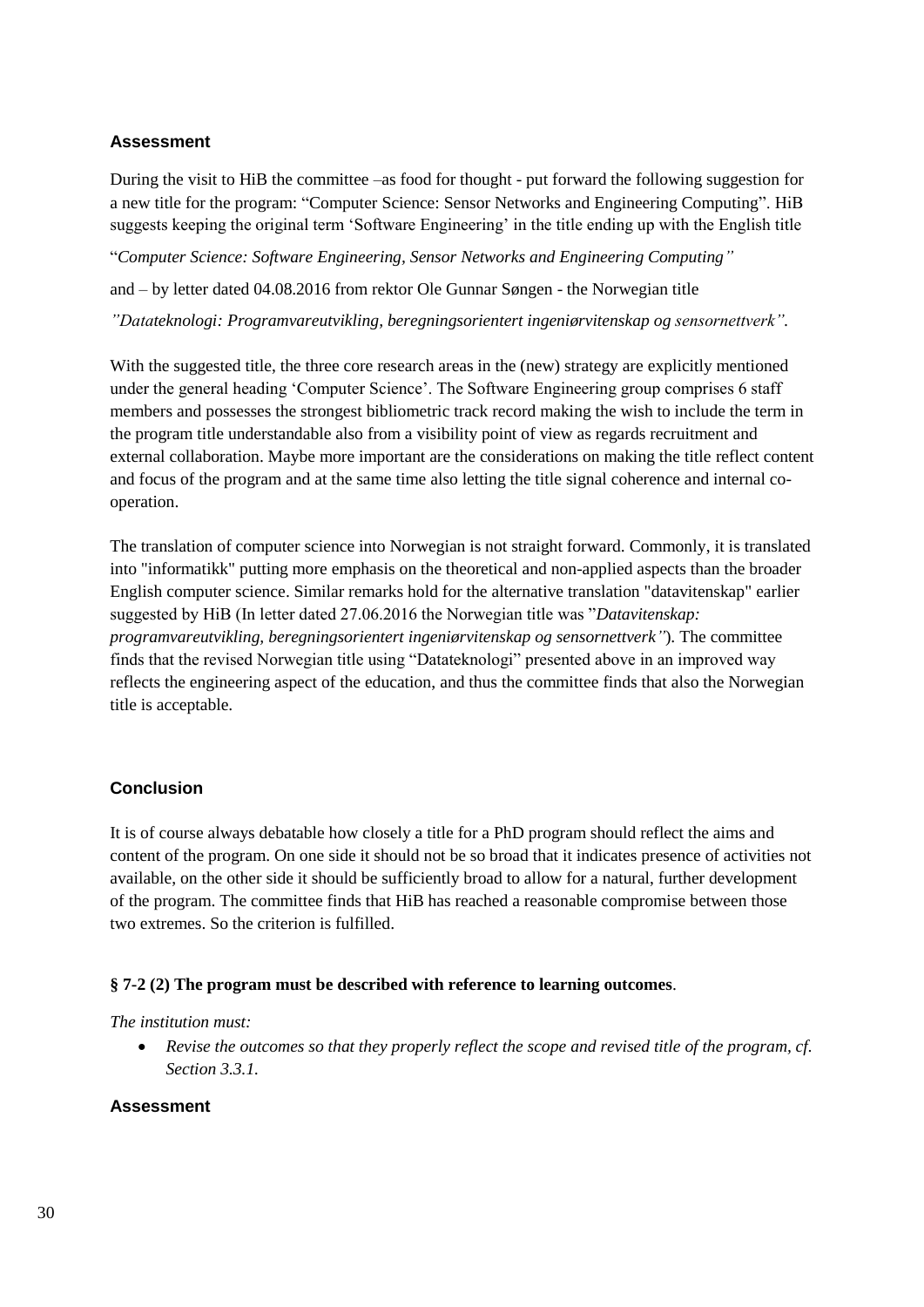In "Revised Programme Description. PhD Programme of Study in Computer Science: Software Engineering, Sensor Networks and Engineering Computing" a new set of learning outcomes has been given. The previous heading ICT has been replaced with the generic term computer science, and the narrower focus on sensor networks is reflected in the text. Finally the ability to engineer is introduced as a skill as recommended by the committee.

## **Conclusion**

The committee finds that the new set of learning outcomes reflects scope and title of the program, so the criterion is fulfilled

## **§ 7-2 (3) Content and structure of the program shall correspond with and be adapted to the description of the learning outcome so that the learning outcome is achieved.**

*The institutions must:*

- *Define explicitly the type of issues that should be dealt with in the supervision of the PhDstudents more extensively /in greater detail than done in the application's Section 2.4.*
- *Indicate the planned internal fora, their topics/issues and frequency, as well as expected contributions from the candidate in these.*
- *Have guidelines for how candidates should spend time with other institutions, in particular at universities outside Norway.*

## **Assessment**

In the revised program description's section 5: "Work structure and Teaching Methods" it is given a substantially increased description of the expected contributions from the PhD-students to the everyday life of the parent research group(s). This includes active participation in weekly research seminars, in the regular work meetings of the research group, in the informal PhD Forum, in an annual retreat for the entire scientific staff, and participation in summer/winter schools. Furthermore, PhDstudents will regularly attend national and international scientific workshops and conferences.

The work on the research project of the candidate will be based largely on self-study under individual supervision. The PhD-student will typically write several research papers during the course of the study

The PhD studies include a compulsory 3-6 months visit to an international research group. Details on the external stay are given in the new "Guidelines for internationalization and exchange for PhD candidates".

## **Conclusion**

With the more elaborate description of work structure and teaching methods it has become obvious that HiB will meet what is commonly understood as best practice in PhD supervision, so the criterion is fulfilled.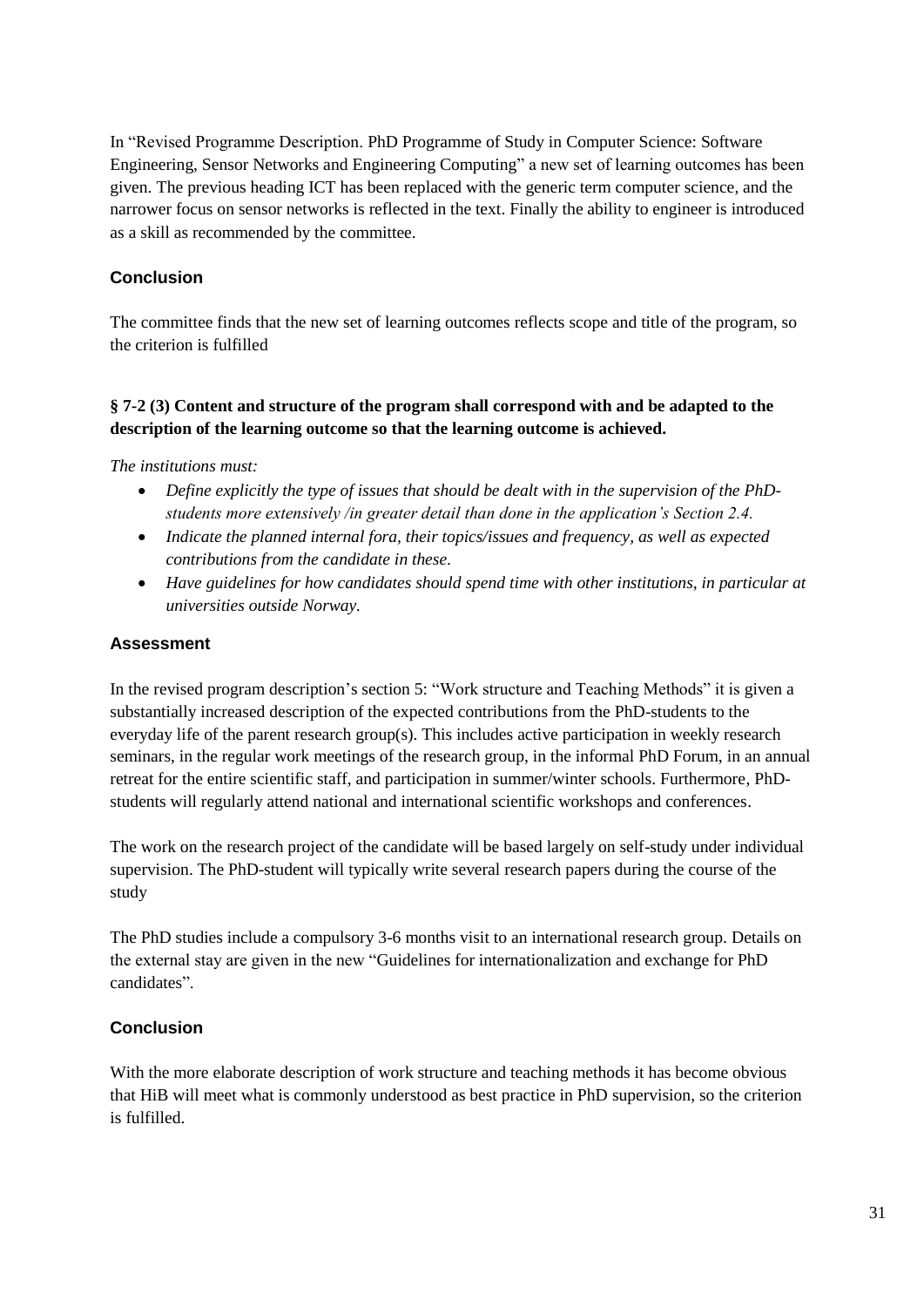**§ 7-2 (4) Work and teaching methods shall correspond with and be adapted to the description of the learning outcome so that the learning outcome is achieved.**

*The institutions must:*

- *Cf. the items listed in Section 3.3.3*
- *Establish a scheme for co-supervision and supervisor and candidate teams.*

#### **Assessment**

The risk of supervisor "ownership" of the PhD candidate causing too little interaction with a broader set of the academic staff and peer candidates was of major concern for the committee since this may hamper the learning outcomes. However, HiB has decided to operate (normally) with two supervisors from HiB. This in addition to the measures described in § 7-2 (3) should address the possible problems with the work and teaching methods.

#### **Conclusion**

Thus, the criterion is fulfilled

## **§ 7-2 (5) Examination and other types of evaluation shall correspond with and be adapted to the description of the learning outcome so that the learning outcome is achieved.**

*The institutions must:*

 *clarify how and by whom the grading is done; in particular the use of external examiners and how the different elements of the evaluation (oral exam, report) are combined in the overall grading (pass/fail) of the coursework* 

#### **Assessment**

HiB has decided to follow the recommendation of the committee such that grading in the elective courses is done by a course lecturer and an external examiner. Furthermore an external examiner will be used in the mandatory PHD-CS-2 course. All mandatory and elective courses in the program are graded pass/fail. For courses comprising multiple pass/fail components, a pass grade must be obtained on all components in order to receive a pass grade on the course.

## **Conclusion**

With the above clarification the requirements of the committee are met, and thus the criterion is fulfilled

#### **§ 7-2 (8) The program must have student exchange and internationalization agreements, adapted to its level, scope and other characteristics.**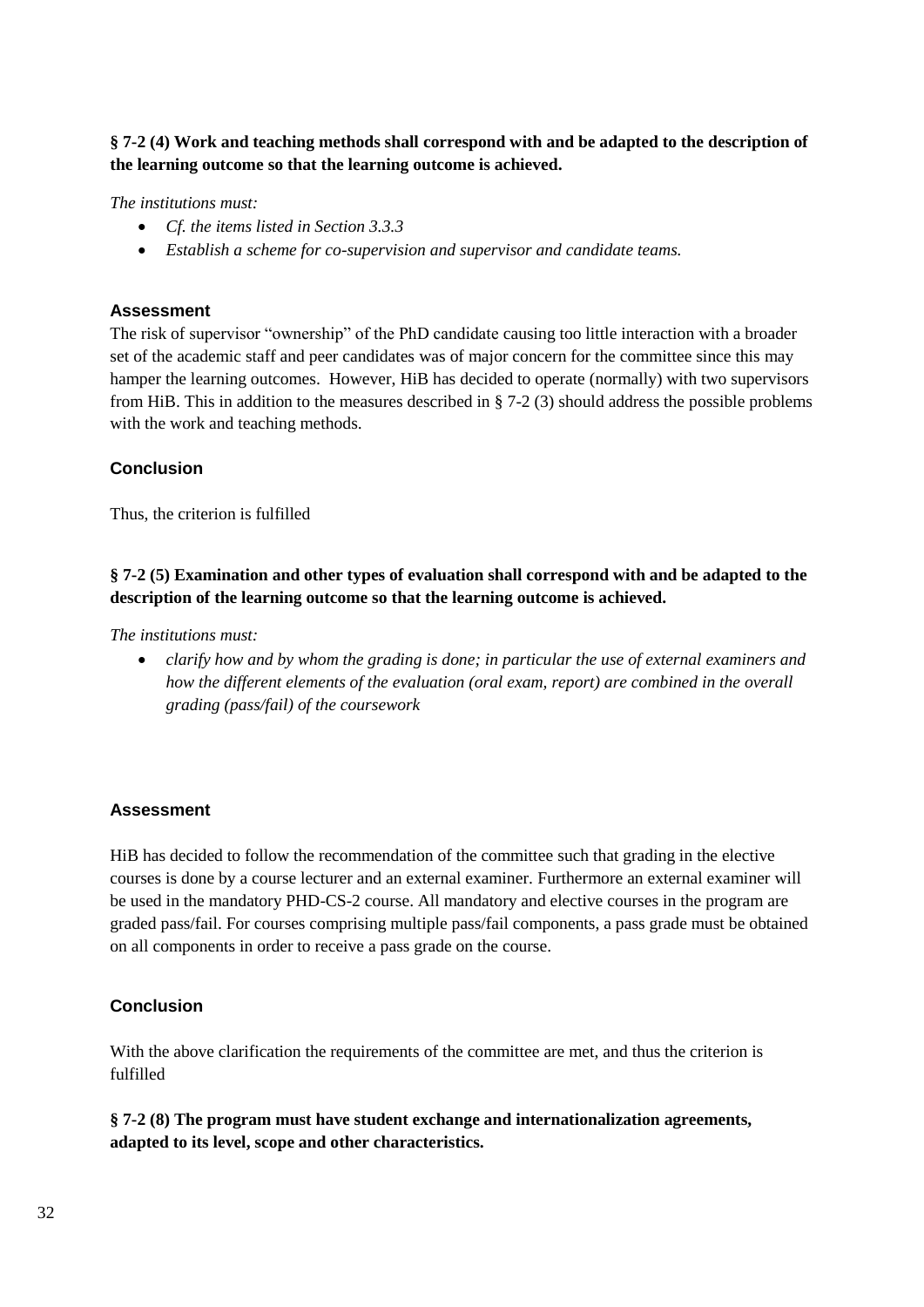*The institutions must:*

 *make it mandatory to make a 3 to 6 months stay abroad at an international research institution and collaborate with researchers at the institution. Only in exceptional cases should a student be exempted from this requirement.*

## **Assessment**

Section 6 of the revised program description and the guidelines for internationalization and exchange for PhD candidates state that a 3-6 months visit to an international research institution is compulsory. Exemption from this is only possible in extraordinary cases and is subject to approval by the program committee.

## **Conclusion**

Thus, the criterion is fulfilled

## **§ 7-3 (1) The composition, size and collective competence of the relevant academic environment must be adapted to the program and adequate for conducting relevant R&D work.**

*The institution must provide a strategy for the scientific content of the area, including visions for cross disciplinary activities and an outline of how a long term continuous update of the program can be secured. There must be an action plan for achieving these goals including plans for recruiting the necessary faculty members within a time span of one-two years.*

## **Assessment**

In response to the draft accreditation report HiB provided: "Computer Science: Software Engineering, Sensor Networks and Engineering Computing. Strategy and action plan in response to the NOKUT draft accreditation report", a detailed (8 pp.) assessment of the supplemental strategy and action plans. The plan was approved by "Høgskolestyret – Høgskolen i Bergen" on June 2016. The size and consequently the collective competences in the research environment supporting the proposed PhD study were of primary concern for the committee. Tightening up the description/definition of the program only diminished the problem marginally. Still some areas are undersized, notably sensor networks. In response to this HiB has decided to allocate a considerable amount of new resources to the area. These include

- An associate professor/professor position in sensor networks
- An associate professor position in sensor networks with emphasis on cyber-physical systems
- An associate professor position in software engineering for networked embedded systems
- An associate professor position in big data and machine learning
- A 3-year post-doctoral position to strengthen the synergy between the research areas

Those positions can be advertised in the fall of 2016. In addition to the positions outlined above, HiB plans to associate two additional positions to the program of study: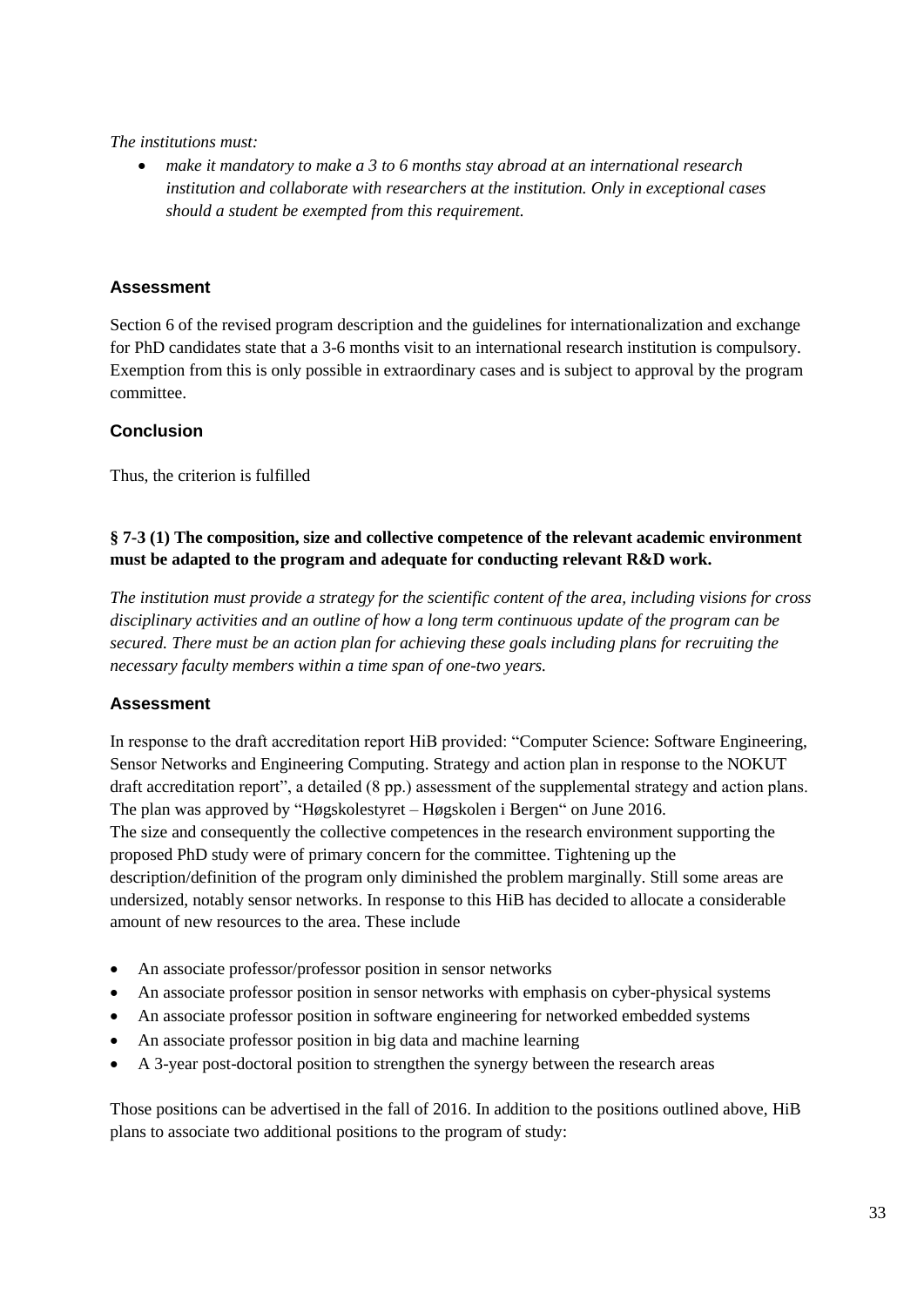- An associate professor with a research profile in sensor networks is expected to be employed at the 'Department of Electrical Engineering'
- A new position in computing strengthening the collaboration between software engineering, engineering computing, and grid computing and physics data analysis will soon be opened at the 'Department of Computing, Mathematics, and Physics'

And finally

 An externally funded post-doctoral position focusing on care technology is in the process of being filled

will likewise contribute to the strengthening of the program.

This upgrade enables a considerable strengthening of the sensor network area and in the intersection between sensor networks and the other areas. Besides this, the general level will likewise increase. A cornerstone in the description of the strategy is the emphasis on exploiting the complementary scientific competences in the three core research areas 'Engineering Computing', Software Engineering' and 'Sensor Networks' in application-oriented research and development projects of high importance to society with special emphasis on the domains 'Ocean', 'Energy', and 'Health & Care'.

The overall vision of the program is further detailed in 7 specific objectives for the period 2016-2020.

## **Conclusion**

With the allocated extra resources and the detailed strategy, the criterion is fulfilled.

## <span id="page-37-0"></span>*6.2 Final Conclusion*

Based on the written application with attached documentation elucidated at the on-site interviews, and the response from the institution after the first version of the report the expert committee concludes the following:

**The committee recommends accreditation of the PhD program** *Computer Science: Software Engineering, Sensor Networks and Engineering Computing* **at Bergen University College.**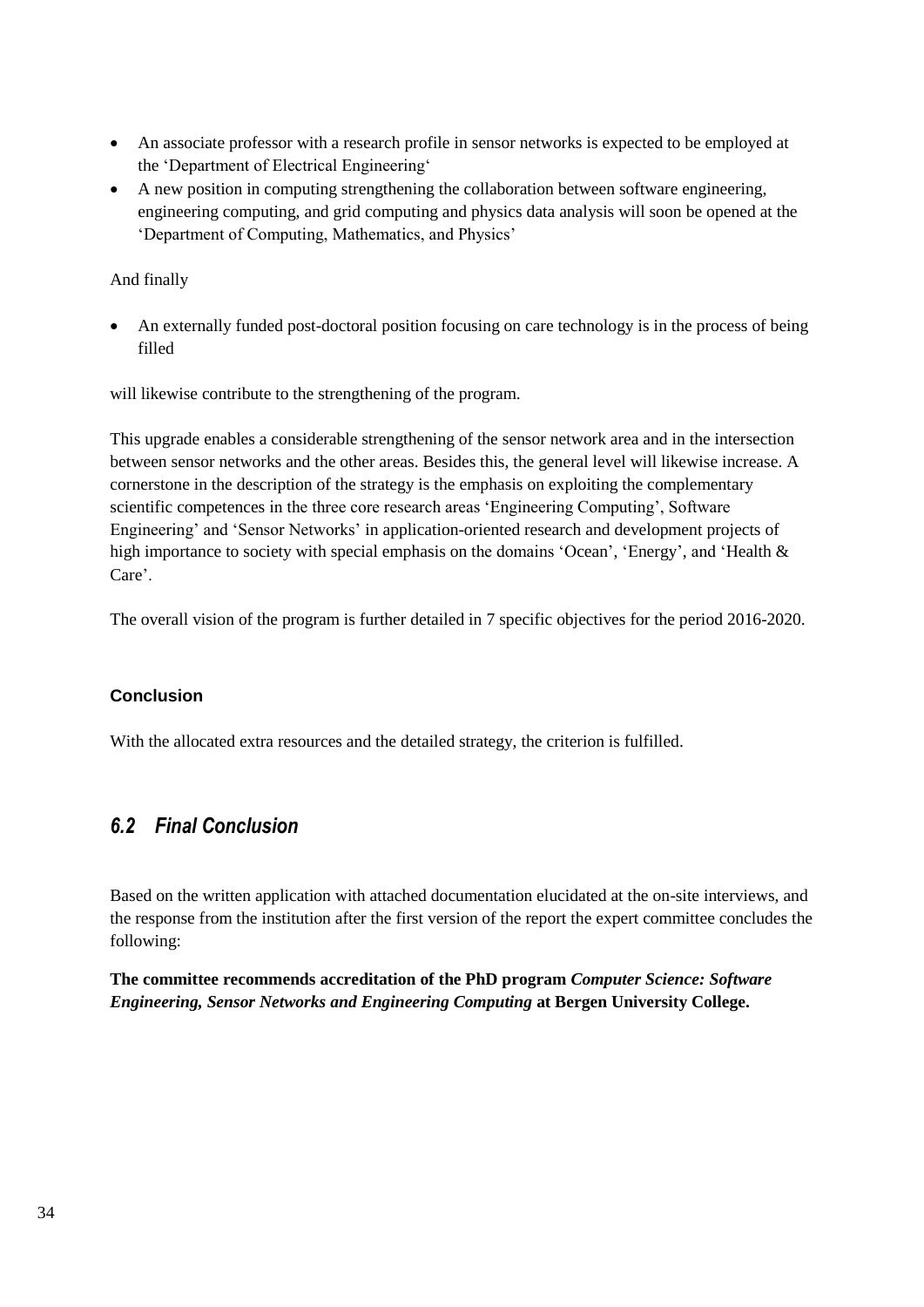## <span id="page-38-0"></span>**7 Decision**

The PhD program in Computer Science: Software Engineering, Sensor Networks and Engineering Computing at Bergen University College fulfils all criteria for accreditation as detailed in Chapter 7 §§7.1 - 7.3 of *Regulations concerning supervision of the educational quality in higher education (Academic Supervision Regulations)* of 28. February 2013.

The PhD program in Computer Science: Software Engineering, Sensor Networks and Engineering Computing at Bergen University College is accredited.

## <span id="page-38-1"></span>**8 Presentation of the expert committee**

#### **Professor Knut Conradsen, Technical University of Denmark**

Conradsen has a Cand.Scient.-degree in mathematics from the University of Copenhagen and is a professor at the Department of Applied Mathematics and Computer Science at the Technical University of Denmark (DTU) in the field of image analysis. Conradsen has extensive experience with academic leadership from roles as department head and prorector at DTU. His research focus is the development and adaptation of methods and theory for solving data analysis problems within a wide field of applications. Conradsen has wide experience as a teacher and supervisor, having supervised both master end PhD-students. He can document considerable experience with academic committee roles. Conradsen is the head of committee.

#### **Professor Bjarne E. Helvik, Norwegian University of Science and Technology**

Helvik is Vice Dean of research at the Faculty of Information Technology, Mathematics and Electrical Engineering at NTNU, and has responsibility for the six PhD-programs at the faculty. He has a siv.ing. degree from NTH 1975 and a Dr. Techn. from the same school in 1982. His research field is dependability modelling of computer and communication systems. Helvik has earlier held a position as senior researcher at SINTEF.

#### **Professor Frank Eliassen, University of Oslo**

Eliassen is the group leader of the research group Networks and Distributed Systems at the Department of Informatics at the University of Oslo. He has experience from EU and NFR-projects, and was head of the program board for the NFR program IKT2010. Eliassen has supervised more than 20 PhD-students. He has more than 170 publications in international journals, conferences and workshops. He is formerly head of the department of Computer Science and Dean of the Faculty of Science and Technology at The Arctic University of Norway.

#### **Ph.d.-student Henrik Finsberg, Simula Research Laboratory**